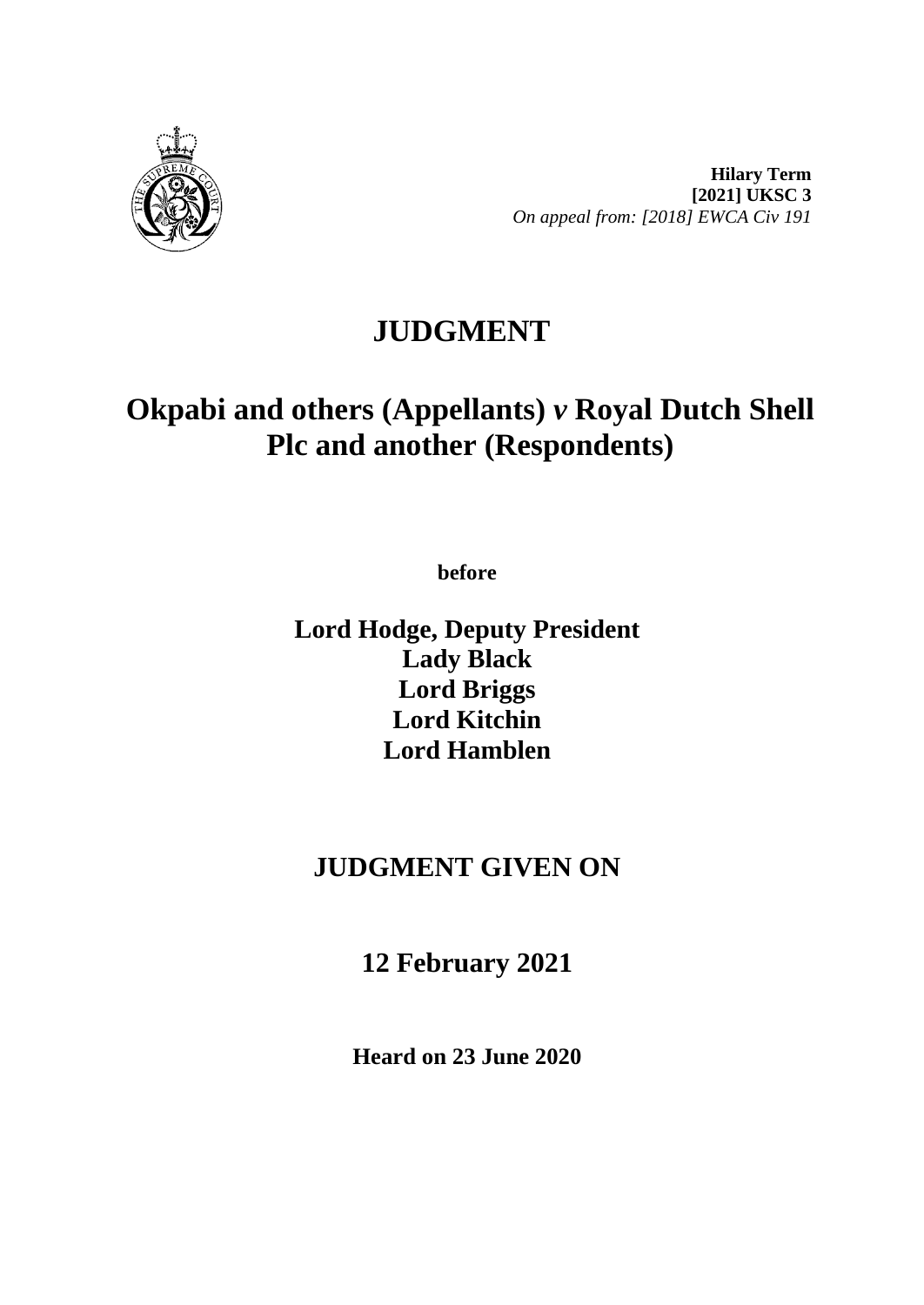(Instructed by Leigh Day (London))

*Appellants Respondents* Richard Hermer QC<br>
Robert Weir QC<br>
Robert Weir QC<br>
Robert Weir QC<br>
Robert Weir QC<br>
Robert Weir QC<br>
Robert Weir QC<br>
Robert Weir QC<br>
Robert Weir QC<br>
Robert Weir QC<br>
Robert Mathematics of the United States of the United State Sophie J Lamb QC Edward Craven Dr Conway Blake (Solicitor Advocate) Tom Cornell (Instructed by Debevoise & Plimpton LLP (London))

> *1st and 2nd Interveners* Timothy Otty QC Tim Johnston Professor Robert McCorquodale George Molyneaux (Instructed by Kingsley Napley LLP)

*3rd Intervener* Ben Jaffey QC (Instructed by Hausfeld & Co LLP (London))

#### **Interveners:-**

- (1) The International Commission of Jurists
- (2) The Corporate Responsibility (CORE) Coalition Limited
- (3) Corner House Research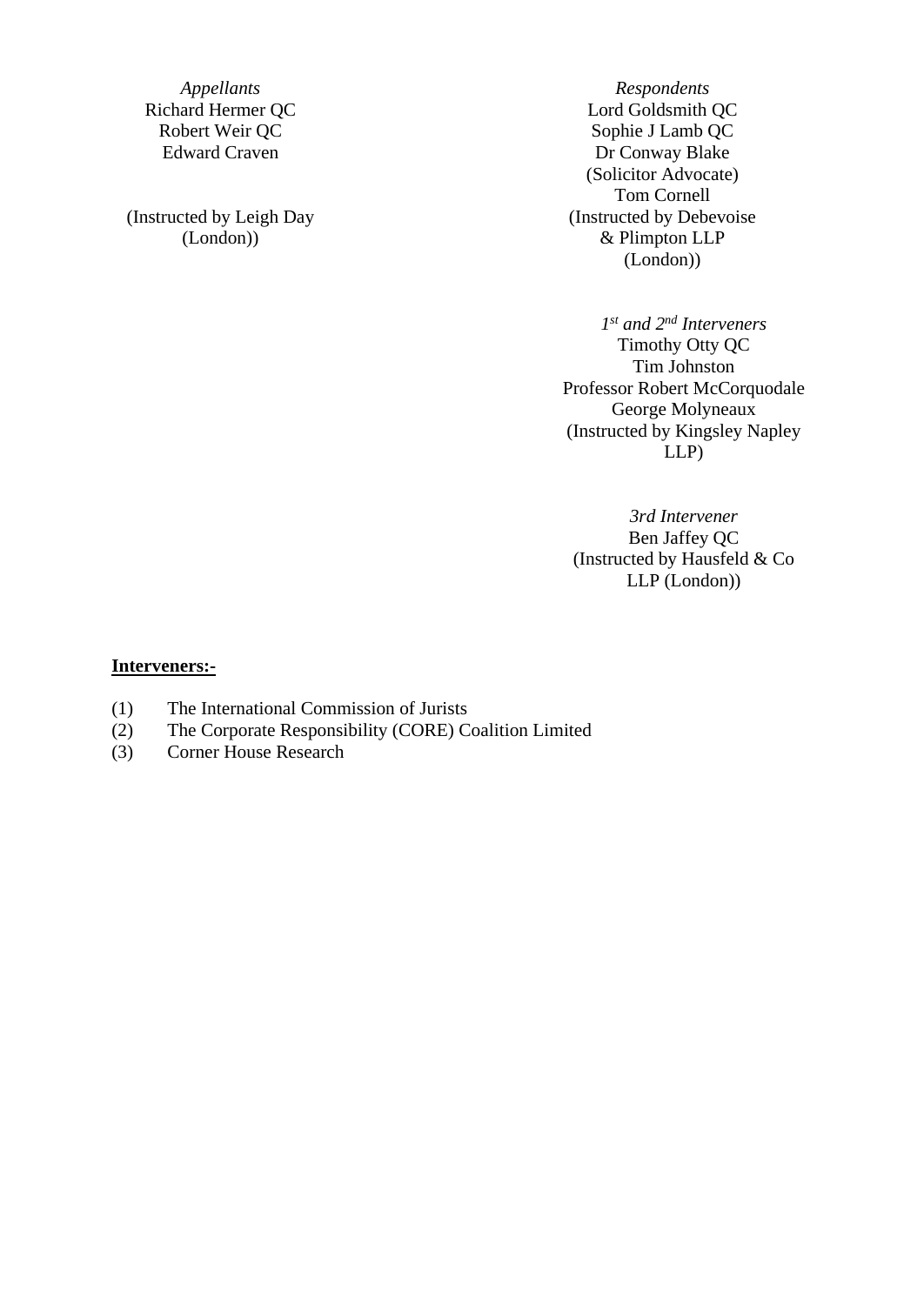#### **LORD HAMBLEN: (with whom Lord Hodge, Lady Black and Lord Briggs agree)**

#### **I Introduction**

1. This is a jurisdiction appeal which raises the question of whether the claimants have an arguable case that a UK domiciled parent company owed them a common law duty of care so as properly to found jurisdiction against a foreign subsidiary company as a necessary and proper party to the proceedings.

2. A similar issue was addressed in the recent Supreme Court decision of *Lungowe v Vedanta Resources plc* [2019] UKSC 20; [2020] AC 1045. It might reasonably have been expected that the guidance provided by that decision would resolve this appeal without the need for a hearing. That proved not to be the case, but *Vedanta* is very relevant to both the procedural and the substantive issues raised on this appeal.

3. The appeal concerns two sets of proceedings, the Ogale proceedings and the Bille proceedings. In the Ogale proceedings the appellant claimants are a Nigerian farming and fishing community of approximately 40,000 individuals in Rivers State, Nigeria. The claim is brought by the leadership of the Ogale Community, namely the King, HRH Emere Godwin Bebe Okpabi, and the Council of Chiefs, suing both for themselves and in a representative capacity on behalf of the people of the Ogale Kingdom. In the Bille proceedings the appellant claimants are 2,335 individuals who live in the Bille Kingdom, a remote riverine community in Rivers State, Nigeria.

4. The claims allege that numerous oil spills have occurred from oil pipelines and associated infrastructure operated in the vicinity of the appellants' communities. The appellants allege that these oil spills have caused widespread environmental damage, including serious water and ground contamination, and have not been adequately cleaned up or remediated. It is said that as a result of the spills, the natural water sources in the appellants' communities cannot safely be used for drinking, fishing, agricultural, washing or recreational purposes.

5. The appellants' case is that the oil spills were caused by the negligence of the pipeline operator, the second respondent, The Shell Petroleum Development Company of Nigeria Ltd ("SPDC"), a Nigerian registered company. It operated the oil pipelines and ancillary infrastructure on behalf of the unincorporated joint venture between the state-owned Nigerian National Petroleum Corporation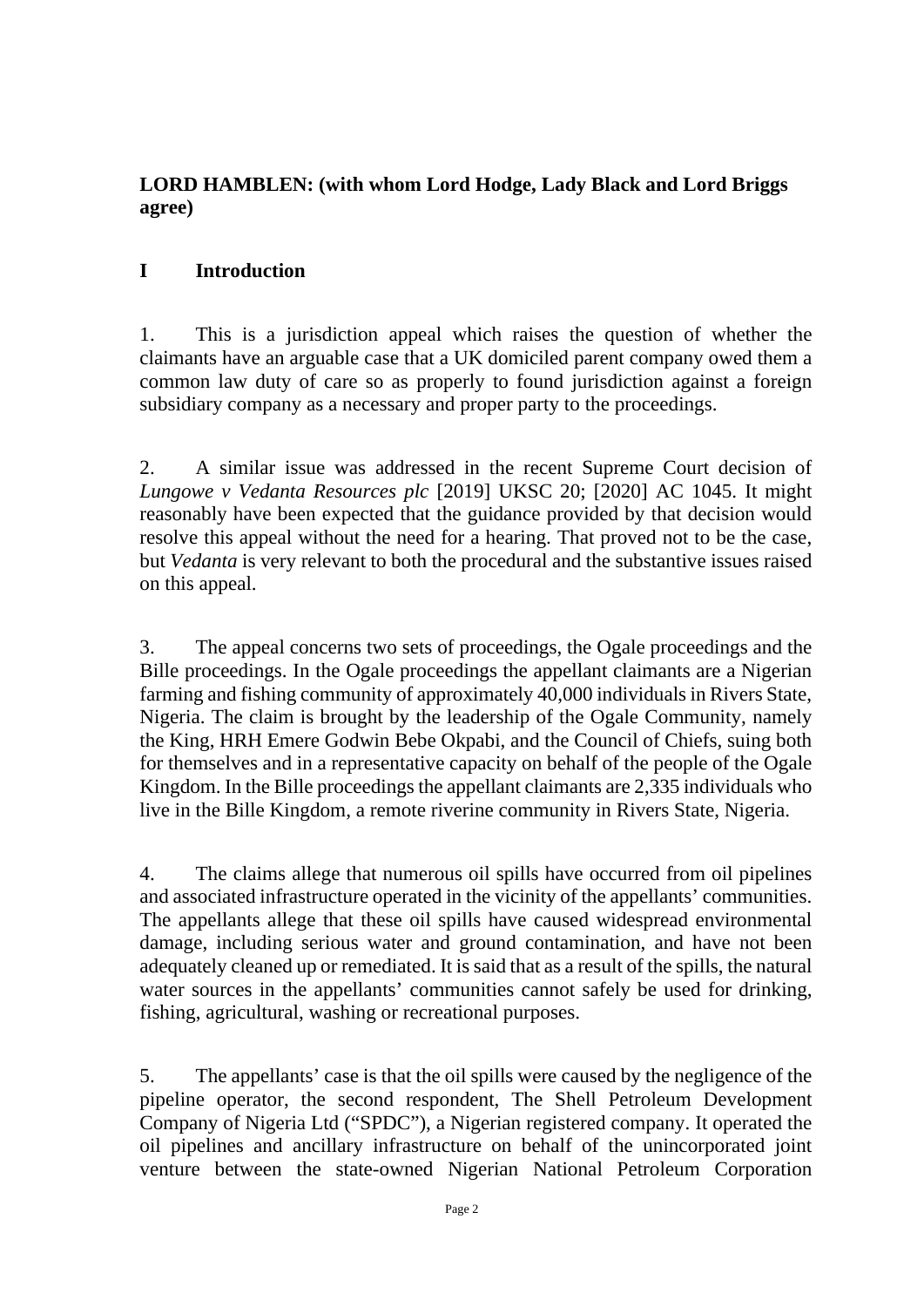("NNPC"), Total E&P Nigeria Ltd (formerly Elf Petroleum Nigeria Ltd and a subsidiary of Total, "Total E&P"), Nigerian Agip Oil Company ("NAOC", a subsidiary of ENI) and SPDC. The percentage participating interests of these companies in the joint venture are as follows: NNPC - 55%, Total E&P - 10%, NAOC - 5%, and SPDC 30%.

6. SPDC is a subsidiary of the first respondent, Royal Dutch Shell Plc ("RDS"), a UK domiciled company and the parent company of the multinational Shell group of companies.

7. The appellants' case against RDS is that it owed them a common law duty of care because, as pleaded, it exercised significant control over material aspects of SPDC's operations and/or assumed responsibility for SPDC's operations, including by the promulgation and imposition of mandatory health, safety and environmental policies, standards and manuals which allegedly failed to protect the appellants against the risk of foreseeable harm arising from SPDC's operations. It is agreed that the issue of governing law should be approached on the basis that the laws of England and Wales and the law of Nigeria are materially the same.

8. In addition to the claims against RDS, the appellants allege that SPDC is also liable for damage caused by those oil spills under various Nigerian statutory and common law causes of action.

#### **II The procedural history**

9. The claim form in the Ogale proceedings was issued on 14 October 2015. The claim form in the Bille proceedings was issued on 22 December 2015. These were served on RDS as a defendant domiciled within the jurisdiction.

10. The appellants applied for permission to serve the claim form on SPDC outside the jurisdiction on the basis that SPDC was a "necessary or proper party" to the claims against RDS for the purposes of the jurisdictional "gateway" contained in paragraph 3.1(3) of Practice Direction 6B. It is common ground that, in order for jurisdiction against SPDC to be established under this gateway, the appellants must establish that their claims against RDS, the anchor defendant, raise a real issue to be tried, which means that they have a real prospect of success, the summary judgment test - see *Altimo Holdings and Investment Ltd v Kyrgyz Mobil Tel Ltd* [2012] 1 WLR 1804, para 82, per Lord Collins of Mapesbury JSC; *Vedanta* at para 42.

11. Following a half day *ex parte* hearing before HHJ Raeside QC on 2 March 2016, permission to serve SPDC out of the jurisdiction was granted. On 26 April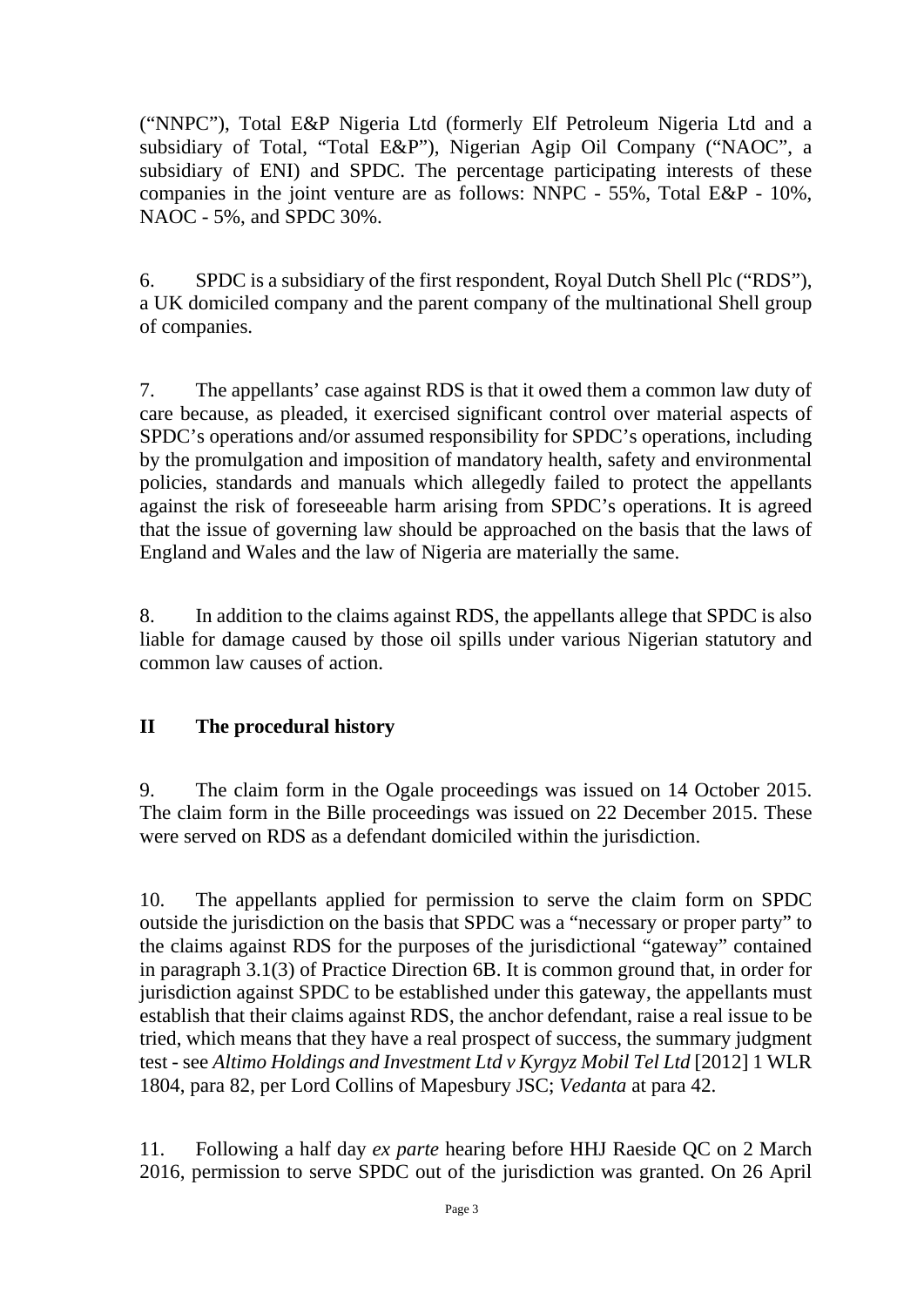2016, SPDC applied for the claim forms, service of the claim forms and the orders of HHJ Raeside QC to be set aside, or alternatively to have the proceedings against SPDC stayed. RDS had already made applications seeking orders that the court did not have jurisdiction or should not exercise jurisdiction to try the claims against RDS.

12. On 7 October 2016, RDS and SPDC applied for the issue of whether RDS owes the appellants a duty of care to be tried as a preliminary issue before determination of RDS and SPDC's jurisdictional challenges, an application which the appellants opposed. On 26 October 2016, Fraser J rejected the application.

13. On 22 to 24 November 2016, a three-day hearing of the respondents' applications challenging jurisdiction and seeking to set aside service of the claims out of the jurisdiction took place before Fraser J in the Technology and Construction Court.

14. On 26 January 2017, Fraser J delivered judgment, concluding that, although the court had jurisdiction to try the claims against RDS (as a company incorporated in the UK), it was "not reasonably arguable that there is any duty of care upon RDS": [2017] Bus LR 1335, para 122. In the light of this conclusion regarding the merits of the claim against the anchor defendant, the conditions for granting permission to serve the claim on SPDC outside the jurisdiction under paragraph 3.1(3) of Practice Direction 6B were not made out. It was therefore unnecessary for the judge to make any findings on the disputed issues of appropriate forum and/or access to justice in Nigeria. Orders were made setting aside service of the claim forms on SPDC and striking out the appellants' statements of case insofar as they related to RDS. Permission to appeal was also granted.

15. The appeal was heard before the Court of Appeal (Sir Geoffrey Vos, Chancellor of the High Court, Sales and Simon LJJ) on 21 to 23 November 2017. Judgment was delivered on 14 February 2018.

16. The Court of Appeal considered that the judge had erred in certain respects in his approach to the evidence before the court. On that basis, the Court of Appeal decided that it was entitled to review the evidence for itself, including fresh evidence adduced on appeal, and to reach its own conclusions.

17. The evidence before the court comprised witness testimony and supporting documentary evidence adduced by both parties, including 26 witness statements and expert reports adduced by the appellants, and 17 witness statements and expert reports adduced by the respondents.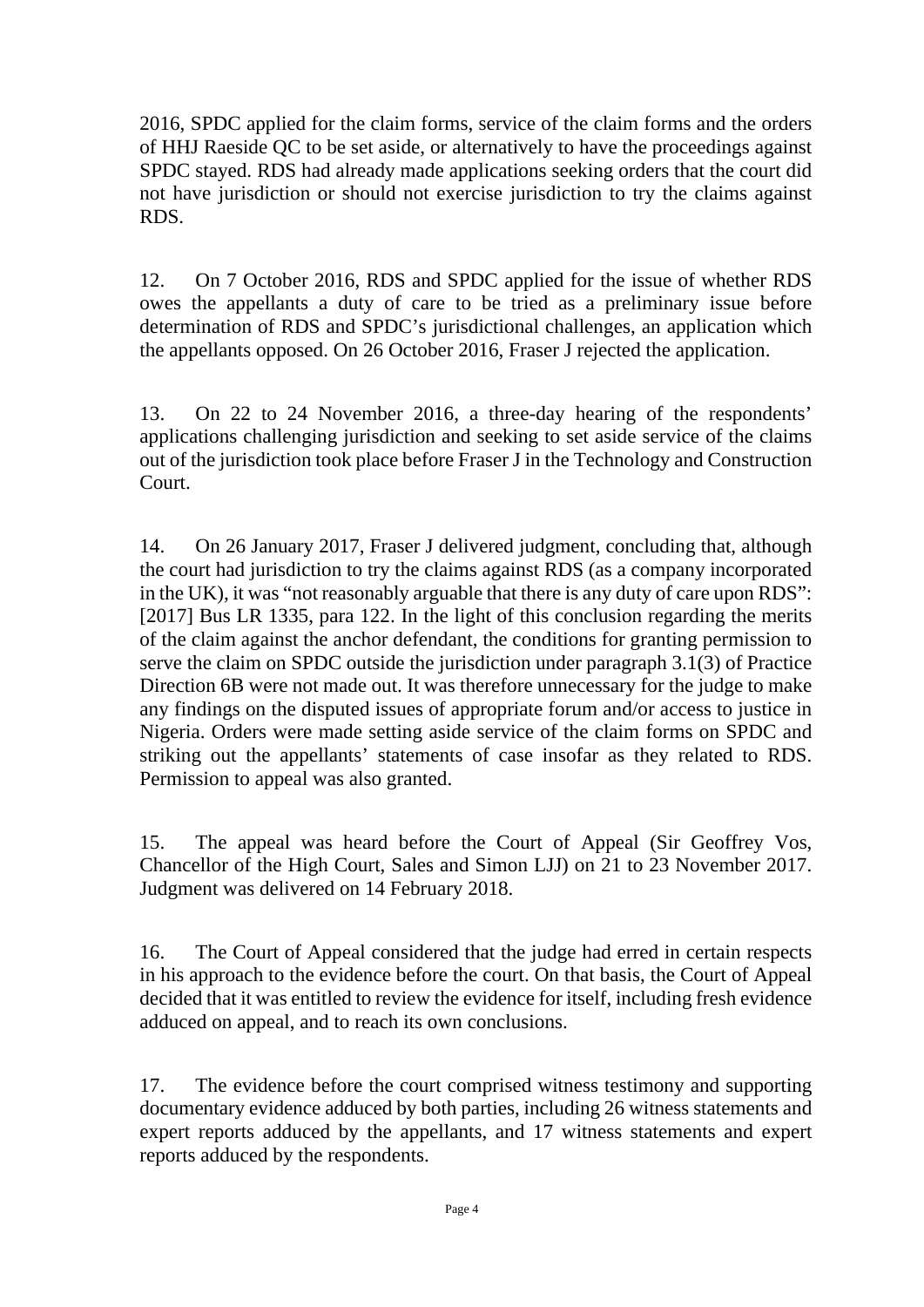18. The majority of the Court of Appeal (Simon LJ and the Chancellor) held that there was no arguable case that RDS owed the appellants a common law duty of care to protect them against foreseeable harm caused by the operations of SPDC. Sales LJ delivered a dissenting judgment in which he explained why he considered there was a good arguable case that RDS did owe the appellants a duty of care.

19. Consideration of the appellants' application for permission to appeal was deferred by the appeal panel of the Supreme Court until after judgment in *Vedanta*. Following that judgment, permission was granted with it being noted that it was "consider[ed] that the law has been adequately clarified in *Vedanta*, but that it would be unjust to refuse permission in circumstances where this case might equally have been treated as the lead case". The parties were accordingly invited "to consider whether it is necessary for the appeal to proceed to a full hearing, following the judgment in *Vedanta*".

#### **III Proportionality**

20. In *Vedanta* comments were made at paras 6 to 14 about the importance of observing proportionality in relation to the litigation of jurisdiction issues. Reference was made to previous occasions on which courts have made comments to similar effect, such as by Lord Neuberger of Abbotsbury in *VTB Capital plc v Nutritek International Corpn* [2013] 2 AC 337, paras 82-83. Regrettably, all these comments apply and bear repetition in the present case, as Simon LJ observed in the Court of Appeal.

21. At para 9 of *Vedanta* Lord Briggs emphasised that where, as in this case, the jurisdictional issue is whether there is a triable issue as against a defendant, it is important to observe judicial restraint and to avoid mini-trials, in accordance with the well-known guidance set out by Lord Hope of Craighead in *Three Rivers District Council v Governor and Company of the Bank of England (No 3)* [2003] 2 AC 1:

> "94. For the reasons which I have just given, I think that the question is whether the claim has no real prospect of succeeding at trial and that it has to be answered having regard to the overriding objective of dealing with the case justly. But the point which is of crucial importance lies in the answer to the further question that then needs to be asked, which is - what is to be the scope of that inquiry?

> 95. I would approach that further question in this way. The method by which issues of fact are tried in our courts is well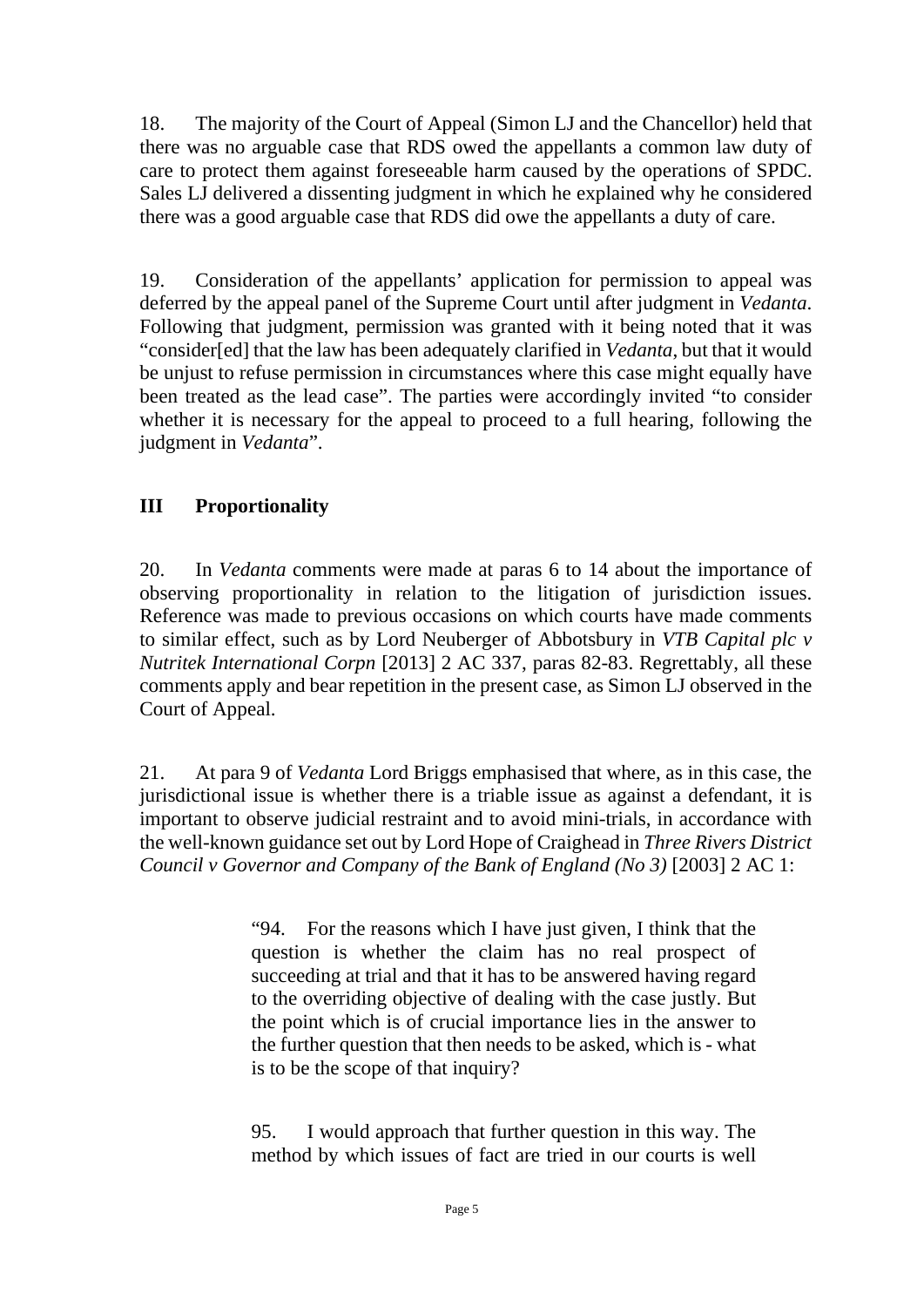settled. After the normal processes of discovery and interrogatories have been completed, the parties are allowed to lead their evidence so that the trial judge can determine where the truth lies in the light of that evidence. To that rule there are some well-recognised exceptions. For example, it may be clear as a matter of law at the outset that even if a party were to succeed in proving all the facts that he offers to prove he will not be entitled to the remedy that he seeks. In that event a trial of the facts would be a waste of time and money, and it is proper that the action should be taken out of court as soon as possible. In other cases it may be possible to say with confidence before trial that the factual basis for the claim is fanciful because it is entirely without substance. It may be clear beyond question that the statement of facts is contradicted by all the documents or other material on which it is based. The simpler the case the easier it is likely to be to take that view and resort to what is properly called summary judgment. But more complex cases are unlikely to be capable of being resolved in that way without conducting a mini-trial on the documents without discovery and without oral evidence. As Lord Woolf said in *Swain v Hillman* [[2001] 1 All ER 91], at p 95, that is not the object of the rule. It is designed to deal with cases that are not fit for trial at all.

96. In *Wenlock v Moloney* [1965] 1 WLR 1238 the plaintiff's claim of damages for conspiracy was struck out after a four day hearing on affidavits and documents. Danckwerts LJ said of the inherent power of the court to strike out, at p 1244B-C: 'this summary jurisdiction of the court was never intended to be exercised by a minute and protracted examination of the documents and facts of the case, in order to see whether the plaintiff really has a cause of action. To do that is to usurp the position of the trial judge, and to produce a trial of the case in chambers, on affidavits only, without discovery and without oral evidence tested by cross-examination in the ordinary way. This seems to me to be an abuse of the inherent power of the court and not a proper exercise of that power.'"

22. Where, as will often be the case where permission for service out of the jurisdiction is sought, there are particulars of claim, the analytical focus should be on the particulars of claim and whether, on the basis that the facts there alleged are true, the cause of action asserted has a real prospect of success. Any particulars of claim or witness statement setting out details of the claim will be supported by a statement of truth. Save in cases where allegations of fact are demonstrably untrue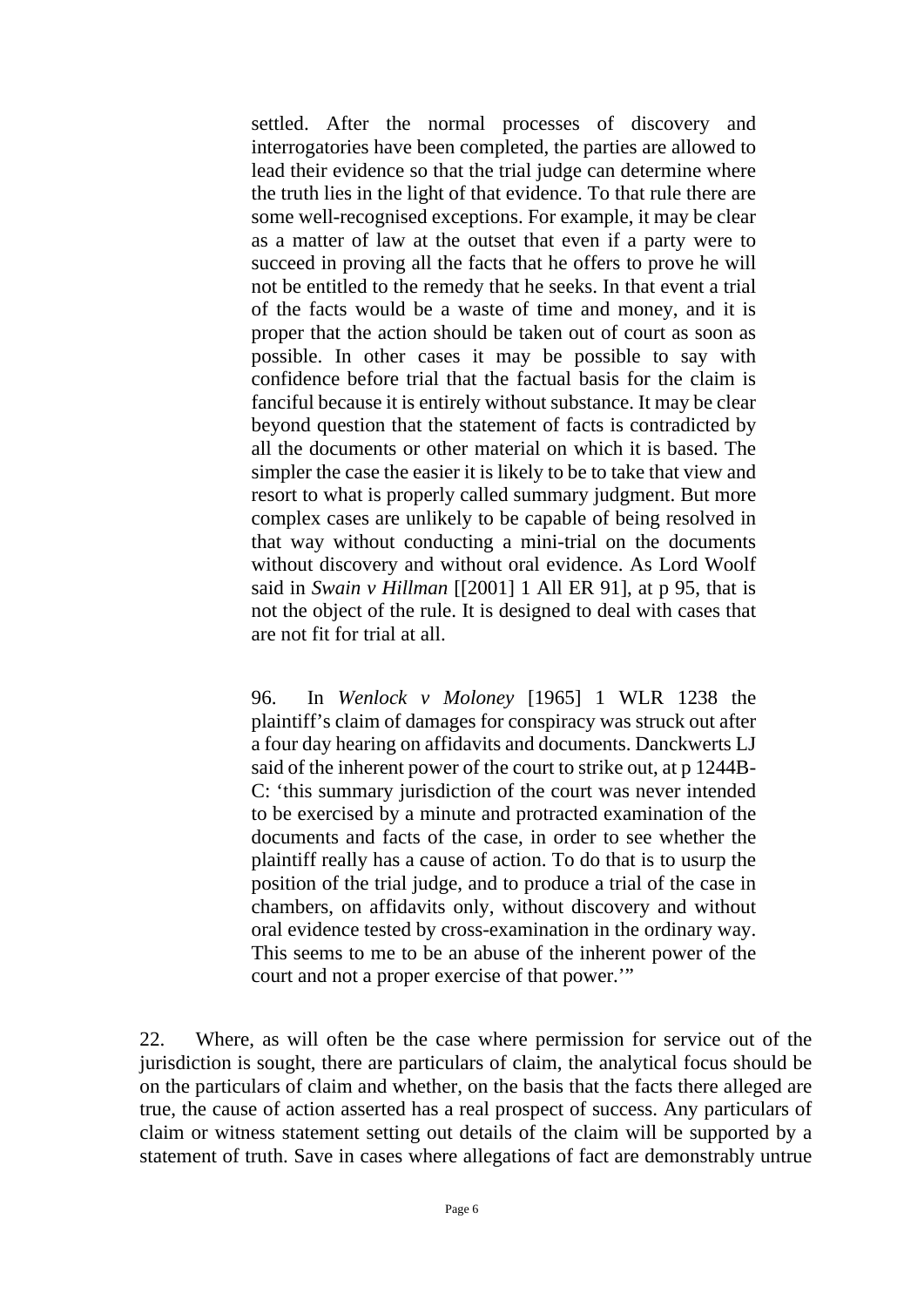or unsupportable, it is generally not appropriate for a defendant to dispute the facts alleged through evidence of its own. Doing so may well just show that there is a triable issue.

23. At para 22 of his judgment Simon LJ recognised the importance of the pleaded factual case and stated that parties should not be allowed to file large quantities of evidential material. At paras 17 and 18 he deplored the amount of evidence filed in this case, with witness statements running to over 2,000 pages of material, and eight files of exhibits.

#### **IV The appellants' case**

24. The pleaded case and the legal argument in the courts below focused on the then understood threefold test for a duty of care set out in *Caparo Industries plc v Dickman* [1990] 2 AC 605 and, in particular, whether there was sufficient proximity and whether it would be fair, just and reasonable to impose a duty of care.

25. In the light of this court's decision in *Vedanta*, it is clear that this is not the correct approach because "the liability of parent companies in relation to the activities of their subsidiaries is not, of itself, a distinct category of liability in common law negligence" - per Lord Briggs at para 49. It raises no novel issues of law and is to be determined on ordinary, general principles of the law of tort regarding the imposition of a duty of care. In the context of parent/subsidiary relationships, whether a duty of care arises:

> "… depends on the extent to which, and the way in which, the parent availed itself of the opportunity to take over, intervene in, control, supervise or advise the management of the relevant operations (including land use) of the subsidiary." (para 49)

26. The appellants' legal argument has accordingly been recast in the light of *Vedanta*. It is now contended that a duty of care arises by what they describe as *Vedanta* routes (1) to (4), namely:

(1) RDS taking over the management or joint management of the relevant activity of SPDC;

(2) RDS providing defective advice and/or promulgating defective groupwide safety/environmental policies which were implemented as of course by SPDC;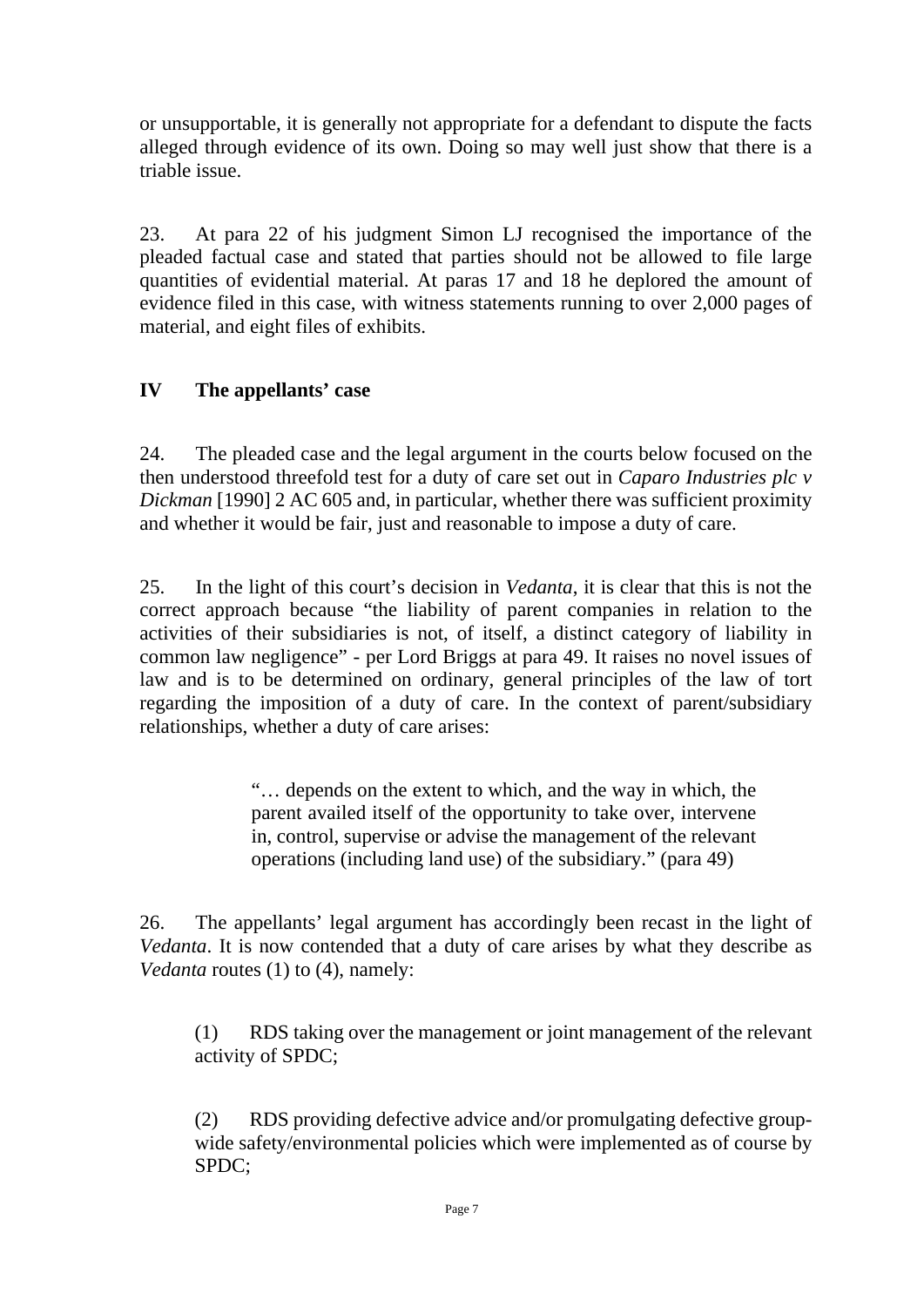(3) RDS promulgating group-wide safety/environmental policies and taking active steps to ensure their implementation by SPDC, and

(4) RDS holding out that it exercises a particular degree of supervision and control of SPDC.

27. For the purposes of the arguments on the appeal, *Vedanta* routes (1) to (4) are convenient headings. They should not, however, be understood as supporting any special or separate parent/subsidiary duty of care tests. As *Vedanta* makes clear, there is no special test applicable to the tortious responsibility of a parent company for the activities of its subsidiary (see paras 49 and 54), nor is it appropriate "to shoehorn all cases of the parent's liability into specific categories" (para 51).

28. The factual matters relied upon in support of the recast appellants' case are, however, essentially the same as those relied upon to support the case based on *Caparo*, at least in relation to *Vedanta* routes (1) and (3)*.* These are set out at paras 89 to 96 of the Particulars of Claim in the Ogale proceedings, and paras 67 to 78 of the Particulars of Claim in the Bille proceedings.

29. In summary, in their pleadings the appellants allege that RDS exercised a high degree of control, direction and oversight in respect of SPDC's pollution and environmental compliance and the operation of its oil infrastructure. In support of this case the appellants rely on the following general matters:

(1) RDS's global policy for Health, Security, Safety and Environment ("HSSE") which is applied to all its subsidiaries and involves mandatory standards.

(2) RDS's monitoring of its subsidiaries' compliance with the standards it has promulgated.

(3) The fact that RDS's Chief Executive Officer ("CEO") and Executive Committee ("the RDS ExCo") have overall responsibility for implementing HSSE standards and social performance for its subsidiaries.

(4) The establishment by RDS of a Corporate and Social Responsibility Committee to ensure compliance with minimum health, safety and environmental protection standards for its subsidiaries, reporting to RDS's Board of Directors.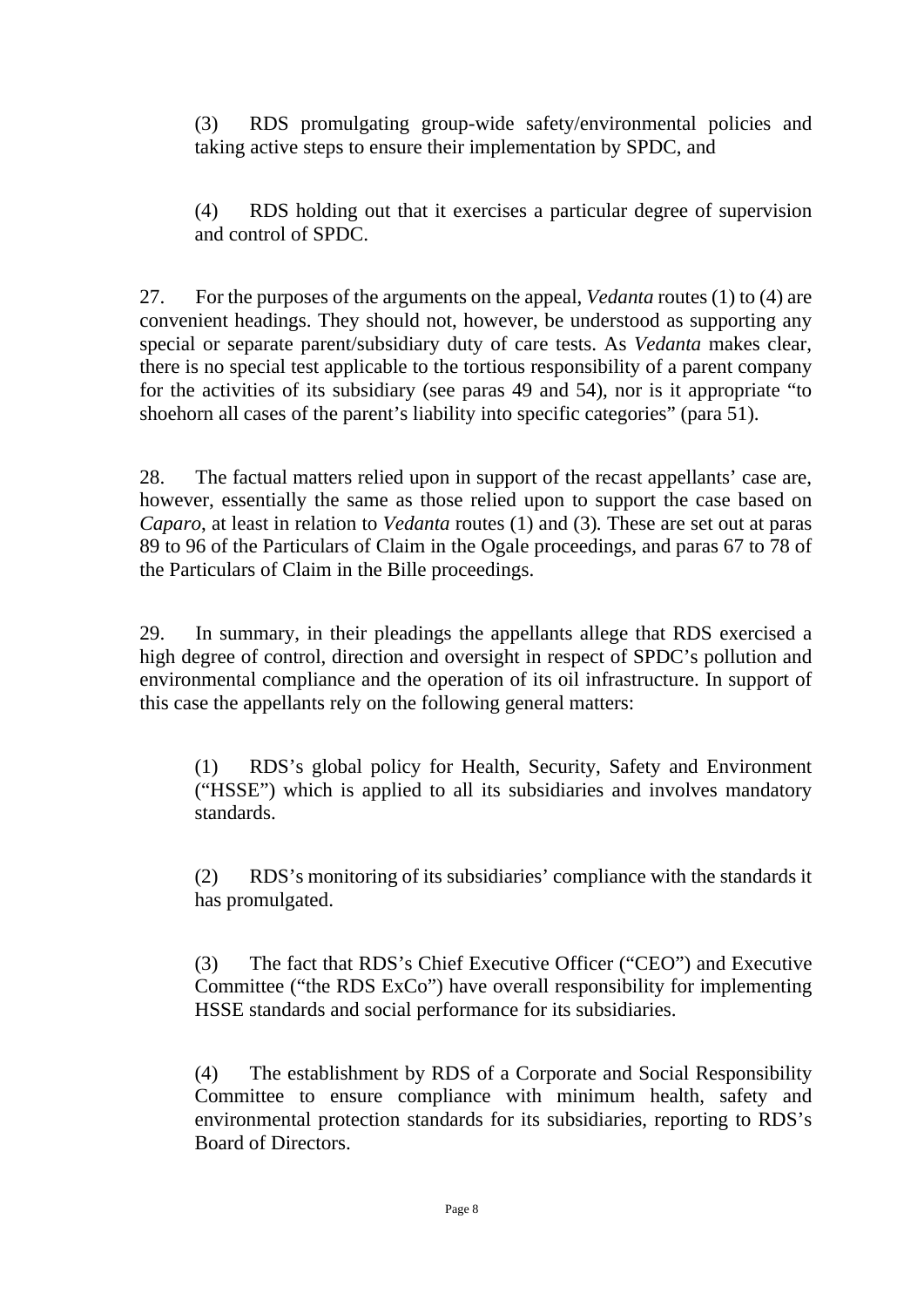(5) RDS's responsibility for monitoring compliance by its subsidiaries with its Business Principles and Standards, with the heads of businesses and functions reporting on this to the CEO at the end of each year.

(6) The laying out of standards by RDS for all its subsidiaries' assets, facilities and infrastructure and its assumption of responsibility for ensuring that best practice is observed and that unplanned releases of hydrocarbons are prevented.

30. The appellants also rely on the following matters of more specific relevance to SPDC:

(1) The fact that RDS's executive remuneration scheme depended to a significant degree on the sustainable development performance of SPDC, which had dragged overall Shell Group performance standards down.

(2) The fact that SPDC reports key performance indicators to RDS on a monthly basis, including asset maintenance, safety and the environment, and detailed business plans and budgets annually.

(3) The specific provisions made and the specific standards set by RDS for dealing with and responding to oil spills.

(4) RDS's control over its global oil spill response procedure.

(5) RDS's control over specific areas of SPDC's business and operations of particular relevance to the claim, including SPDC's security apparatus and pipeline replacement and divestment.

(6) The fact that a number of individuals working for RDS played key roles in managing SPDC's business and operations.

31. All these allegations are particularised, many with references to published Shell documents, such as Sustainability Reports.

32. Allegations are then made relating to RDS's knowledge of environmental damage in the Niger Delta caused by SPDC. In this connection reference is made to Shell corporate literature, Sustainability Reports, and regular visits by RDS's senior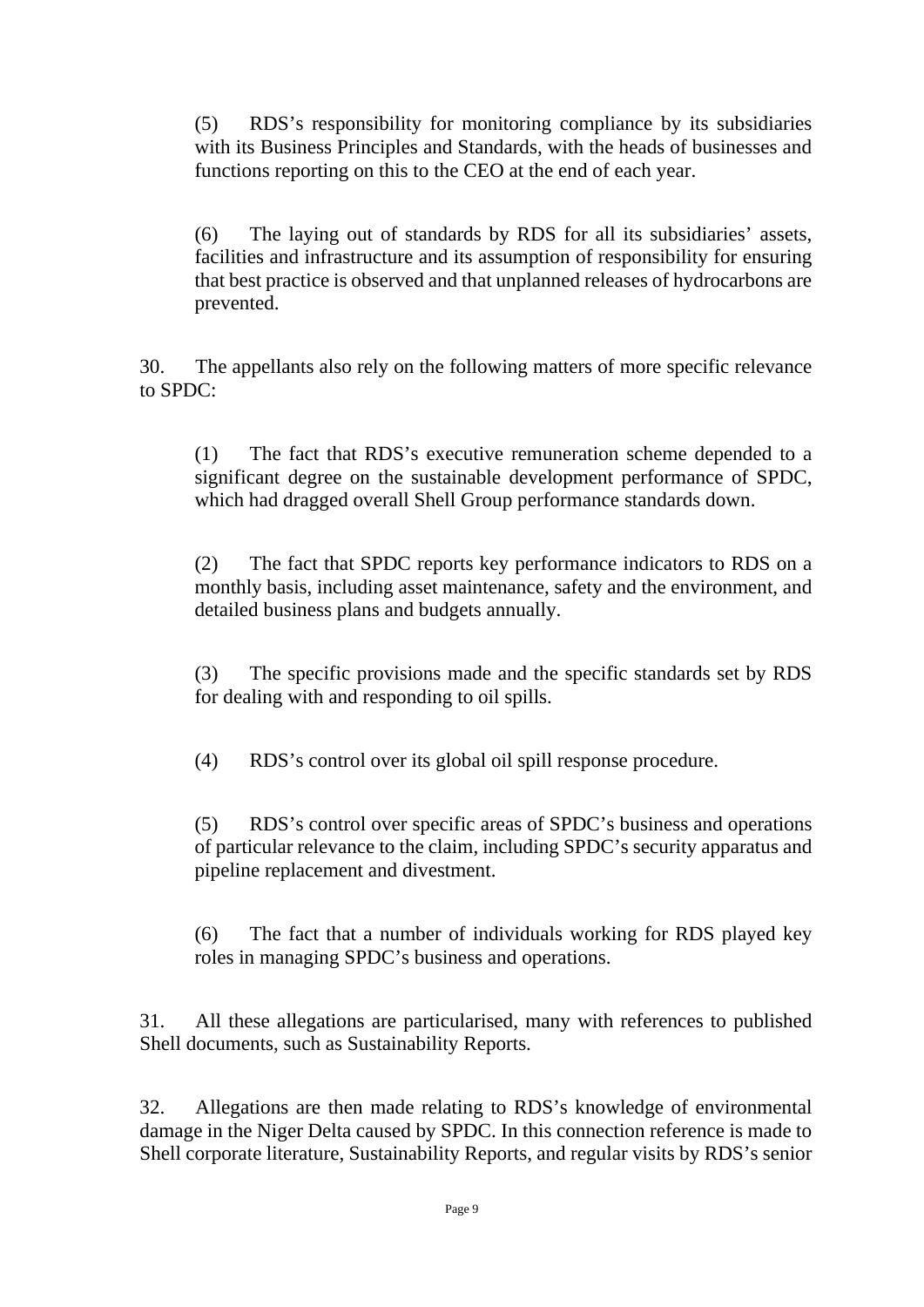executives to Nigeria. Reliance is also placed on the fact that the scale of environmental damage caused by SPDC's operations in the Niger Delta has been a matter of significant governmental and non-governmental concern for decades, as reflected in numerous highly publicised reports by local and international organisations and experts, including Greenpeace, the World Bank, the Nigerian Government, and the Unrepresented Nations and Peoples Organisation in a report commissioned by Shell International and Amnesty International.

33. It is alleged that it is clear that RDS has for many years had detailed knowledge about widespread pollution in the Niger Delta caused by spillages and leakages of oil from infrastructure operated by SPDC, including knowledge of the frequency, location and size of oil spills, of the causes of oil spills and of SPDC's systemic failure to prevent spills, including its failure to protect its oil infrastructure against the risk of damage caused by the criminal acts of third parties.

34. It is further alleged that RDS had detailed knowledge of the high risk of substantial oil spills and consequent environmental damage caused by interference and unlawful bunkering by third parties ("third party interference") on the pipelines and infrastructure.

35. Reliance is then placed upon RDS's alleged superior expertise, knowledge and resources concerning relevant aspects of health, safety and environmental protection in relation to oil pipelines and infrastructure. Various particulars are provided, including the fact that RDS had created a dedicated Projects and Technology department tasked with providing advice and services to operating units, including SPDC. It is then alleged that RDS knew that SPDC would rely on its superior expertise, knowledge and resources.

36. In support of their case on direction, control and oversight by RDS and the recast case based on *Vedanta*, the appellants place particular reliance upon two internal documents obtained since the date of the pleadings, the RDS Control Framework and the RDS HSSE Control Framework.

37. The RDS Control Framework was provided to the appellants by a former SPDC employee during the proceedings before the Court of Appeal. It sets out the control framework that applies to all Shell companies. The appellants rely on what they contend to be various significant features of that framework.

38. First, it is said that it shows that RDS has organised the Shell Group along "Business" and "Function" lines, which are not legal entities, and which are directly accountable to RDS.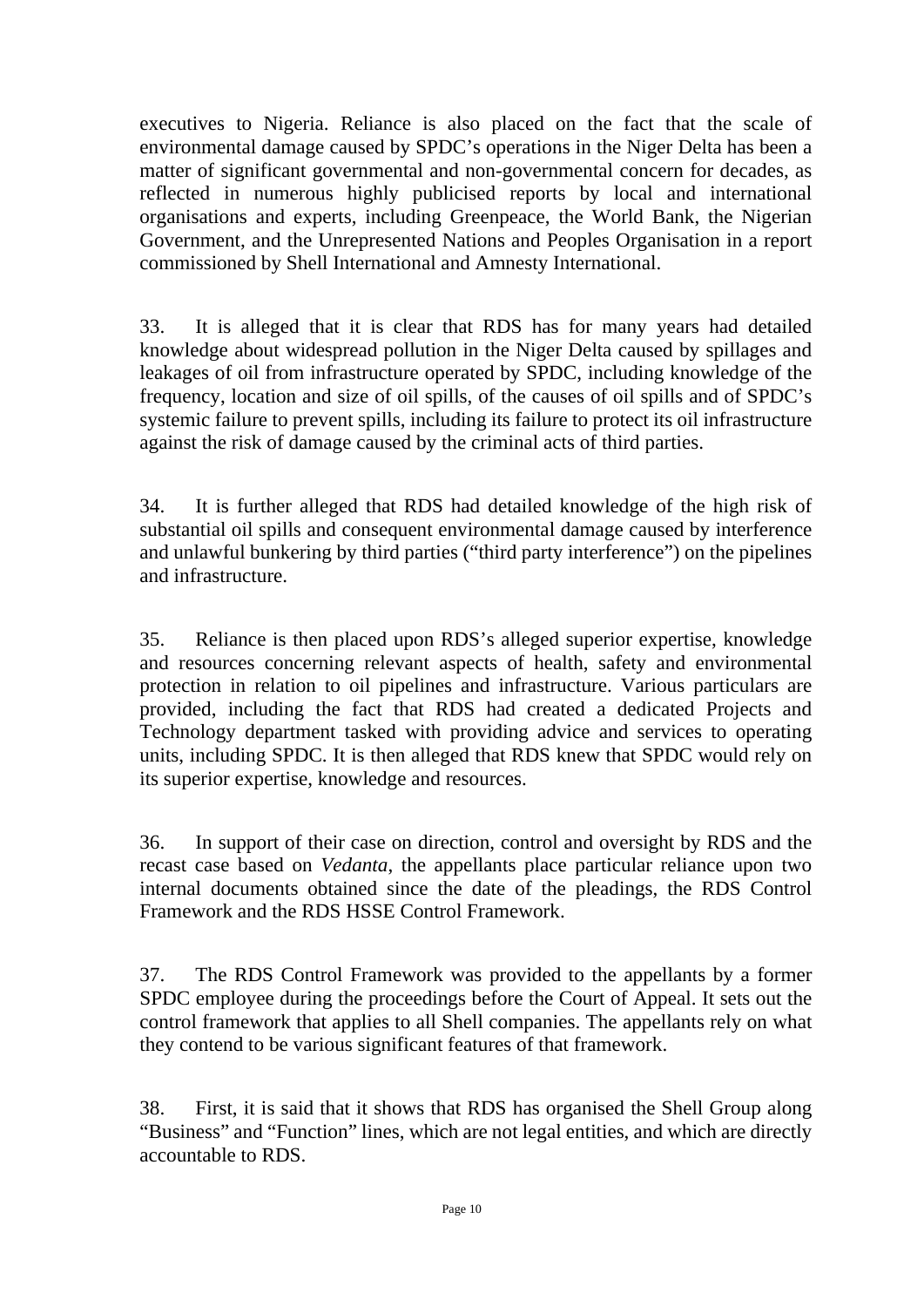39. A "Business" is "An internal organisation charged with managing a part of Shell's portfolio of investments in accordance with a common set of objectives and strategies". There are four "Businesses", namely (i) "Upstream", (ii) "Integrated Gas & New Energies", (iii) "Downstream" and (iv) "Projects & Technology". ("Upstream" includes exploration and extraction of oil.) Each "is led by a Business Head" who is an "Executive Committee member nominated to head a Business" and who is therefore "accountable to the [RDS] CEO for the performance of their Business".

40. "Functions" are "internal organisation[s] … that [provide] a combination of functional guidance and services to Businesses and other Functions". They have "an executive role" and "assist the CEO and [RDS ExCo] by providing functional direction, support and leadership to Shell and provide services to the Businesses and other Functions". The Heads of the Functions are "accountable to the CEO".

41. In addition, there are further functional areas which "address matters which present Group wide risks" and "Technical Functions" which address "technical risks". These include "Process Engineering", "Safety & Environment" and "Upstream Production & Wells". The heads of the Technical Functions are accountable for the "coordination of the effective deployment and development of Shell's technical professionals across Businesses and geographies."

42. Secondly, it is said that it shows that RDS exercises central control over the entire Shell Group, including all of the "Businesses" and "Functions", through the RDS ExCo. This is a "committee headed by the CEO comprising all the Business and Function Heads". The RDS ExCo operates "under the direction of the CEO" and is "responsible for identification and evaluation of risks for consideration by the Board", "implementation of Board policies on risk control," "management of risks in accordance with the Board approved system and policies" and "the safe condition and environmentally responsible operation of Shell's facilities and assets". It is also "supported by a number of committees that provide oversight and guidance on specific matters".

43. Thirdly, it is said that it shows that RDS has delegated authority to a variety of individuals, committees, Businesses and Functions. There is "an integrated, consistent process to delegate authority from the Royal Dutch Shell Plc Board" to "organisations, individuals and committees". This includes delegating authority to individual staff "as members of a Business or Function (organisational authorities)", as distinct from in their capacity "as employees of a particular Shell legal entity (corporate authorities)". Whilst the legal entities are required to take any "formal binding decisions", "organisational approval, as a general rule, precedes corporate approval". In other words, the Business or Function organisational authority generally provides advice, consent and approval before the formal approval from a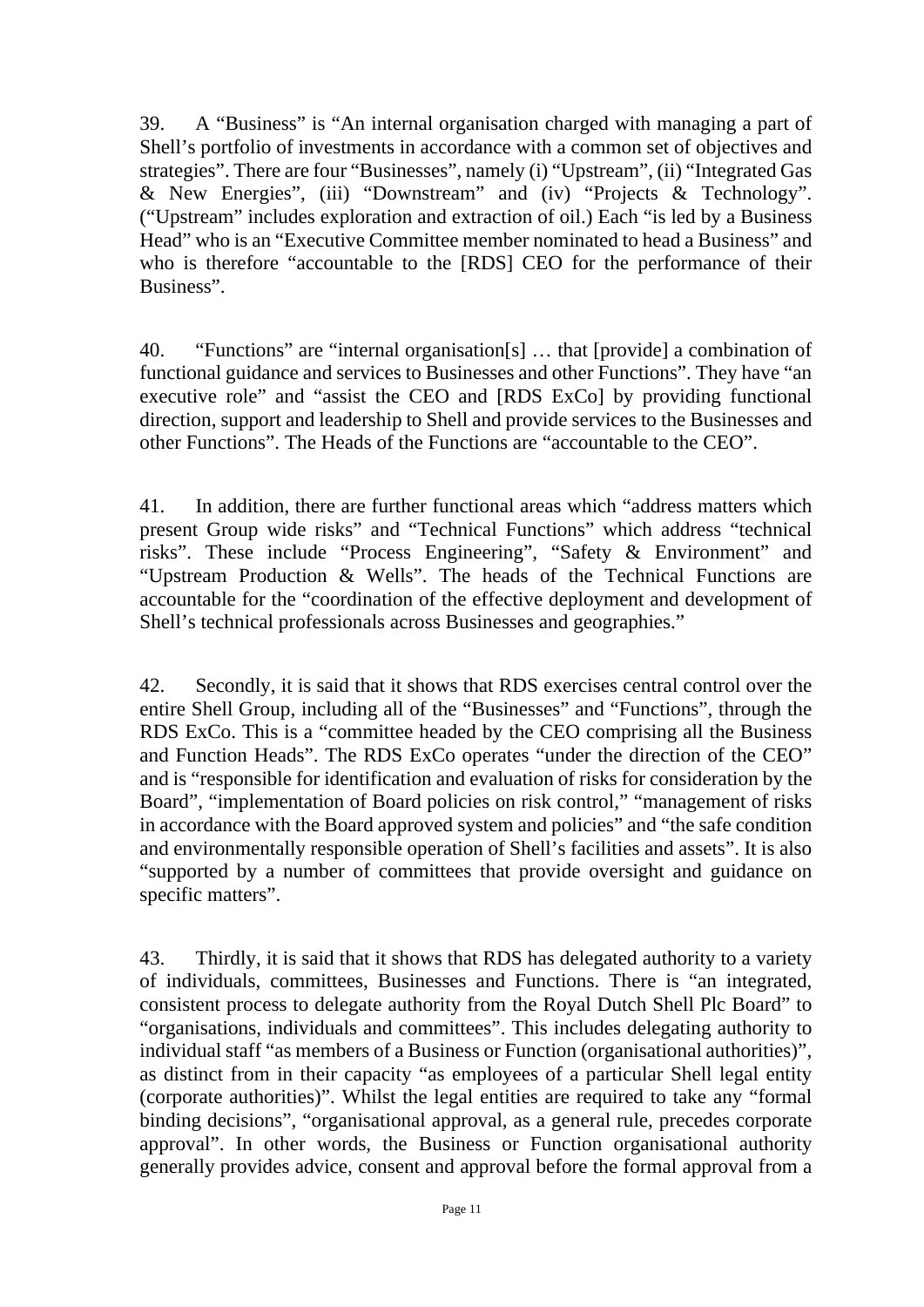particular legal entity such as SPDC. The numerous Executive Vice Presidents ("EVPs") and Vice Presidents ("VPs") who have responsibility for particular regions (such as Sub-Saharan Africa) or departments (such as HSSE) derive their "organisational authority" from RDS.

44. Fourthly, it is said that it shows that the RDS CEO and the RDS ExCo are responsible for the safe operation of subsidiaries' facilities and assets. The RDS Board is responsible for the existence of "a sound risk management and internal control system and annually reviews the effectiveness of the Shell Control Framework; the level of risk exposure across the Shell Group; and the condition and operation of Shell's facilities and assets". The RDS CEO's responsibilities expressly include "Management of Asset Integrity and Process Safety" and, together with the RDS ExCo, "the safe condition and environmentally responsible operation of Shell's facilities and assets". In addition, the Projects and Technology Business ("P&T"), which is directly accountable to the RDS CEO and the RDS ExCo, is "responsible for providing functional leadership across Shell in the areas of safety, environment and sustainable performance". To this end, it "provides technical services and technology capability covering both upstream and downstream activities". Within P&T are "functional areas" including "Safety" and "Environment" that "address matters which present Group wide risks through the establishment and maintenance of appropriate standards, practices, support and oversight".

45. The appellants contend that these features demonstrate that RDS has deliberately structured the Shell Group in a way that enables RDS to direct, control and intervene in the management of subsidiaries' operations.

46. The appellants further contend that the exercise of such direction, control and intervention is borne out by RDS's promulgation of extensive and detailed mandatory policies, standards and technical requirements, as revealed by the RDS Control Framework.

47. First, there are "Group Standards". These are adopted for matters that present significant Group level risks or matters that are subject to external stakeholder expectations and external disclosures. They also establish mandatory rules on how to comply with legal and regulatory requirements and how to operate in accordance with the Shell General Business Principles. They apply across all of Shell's activities and are mandatory for all Shell companies.

48. Secondly, there are "Operating Standards". These "define mandatory rules that are needed in addition to the Group Standards, to manage significant risks encountered in specific business activities. These Standards are approved by the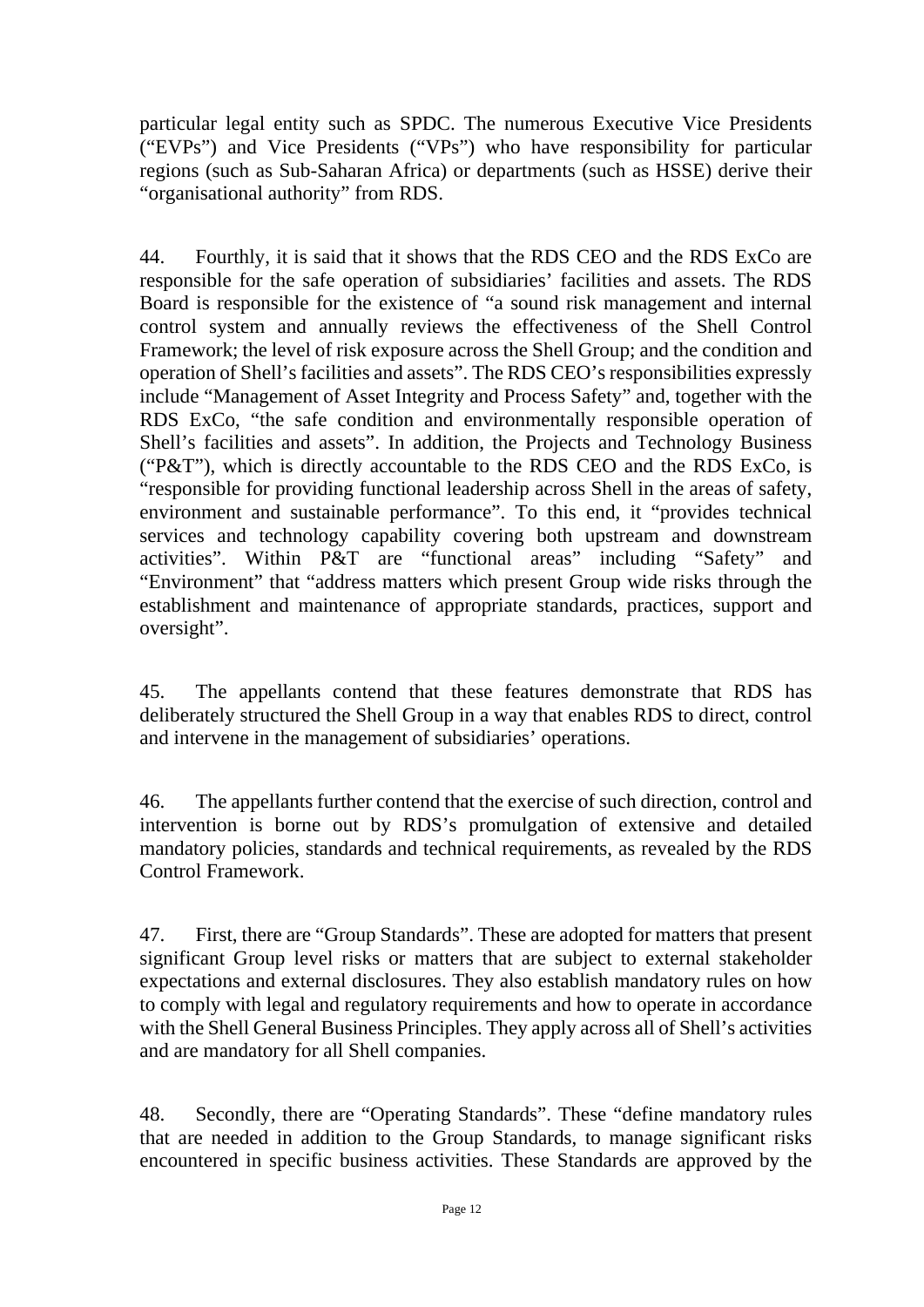relevant Business Head(s) or one level below and are mandatory for staff involved in the specific business activity".

49. Thirdly, there are "Manuals". These "provide more detailed mandatory instructions on how to implement Group or Operating Standards or other Foundation components. Guidance with non-mandatory instructions or documentation like good practice, templates and tools assist staff to carry out their duties in compliance with applicable Standards and Manuals".

50. Fourthly, there are "Technical Practices". These "establish requirements for all design engineering and construction activities as well as for the operation of assets and wells. The Technical Practices are approved by the relevant Technical Function Head or Global Discipline Head. Technical requirements related to Process Safety are mandatory for all projects, well activities and asset operations."

51. The appellants contend that exercise of direction, control and intervention is also borne out by the fact that the RDS Control Framework makes it clear that RDS has established multiple systems and reporting lines designed to enable RDS closely to supervise and to enforce subsidiaries' compliance with the mandatory group-wide standards, requirements and practices. These include the Process Safety & HSSE & SP Controls Assurance Team; the Shell Internal Audit unit; the Business and Function Assurance Committees and the Business Assurance Letters sent to the RDS CEO, the RDS ExCo and the RDS Board. These are sent every year by each Business and Function Head "confirming the level of compliance of their operations with all elements of the Shell Control Framework".

52. The RDS HSSE Control Framework was provided on the final day of the Court of Appeal hearing after the respondents were ordered to disclose it. The appellants allege that it shows the extent of the detailed control which the RDS Board exerts over subsidiaries' health, safety and environmental practices; the extent of the mandatory group-wide policies and requirements which RDS has promulgated; and the complex and extensive systems RDS has put in place to supervise and enforce subsidiaries' compliance with them. The appellants rely on what they contend to be various significant features of the HSSE Control Framework.

53. First, the HSSE Control Framework lists a significant number of mandatory "Design Engineering Practices" ("DEPs") including more than 170 "DEPs with Mandatory Process Safety Requirements". The DEPs listed in the HSSE Control Framework contain mandatory, detailed and prescriptive technical specifications as to how operating companies such as SPDC should undertake specific technical practices and conduct specific operations. In particular, the appellants emphasise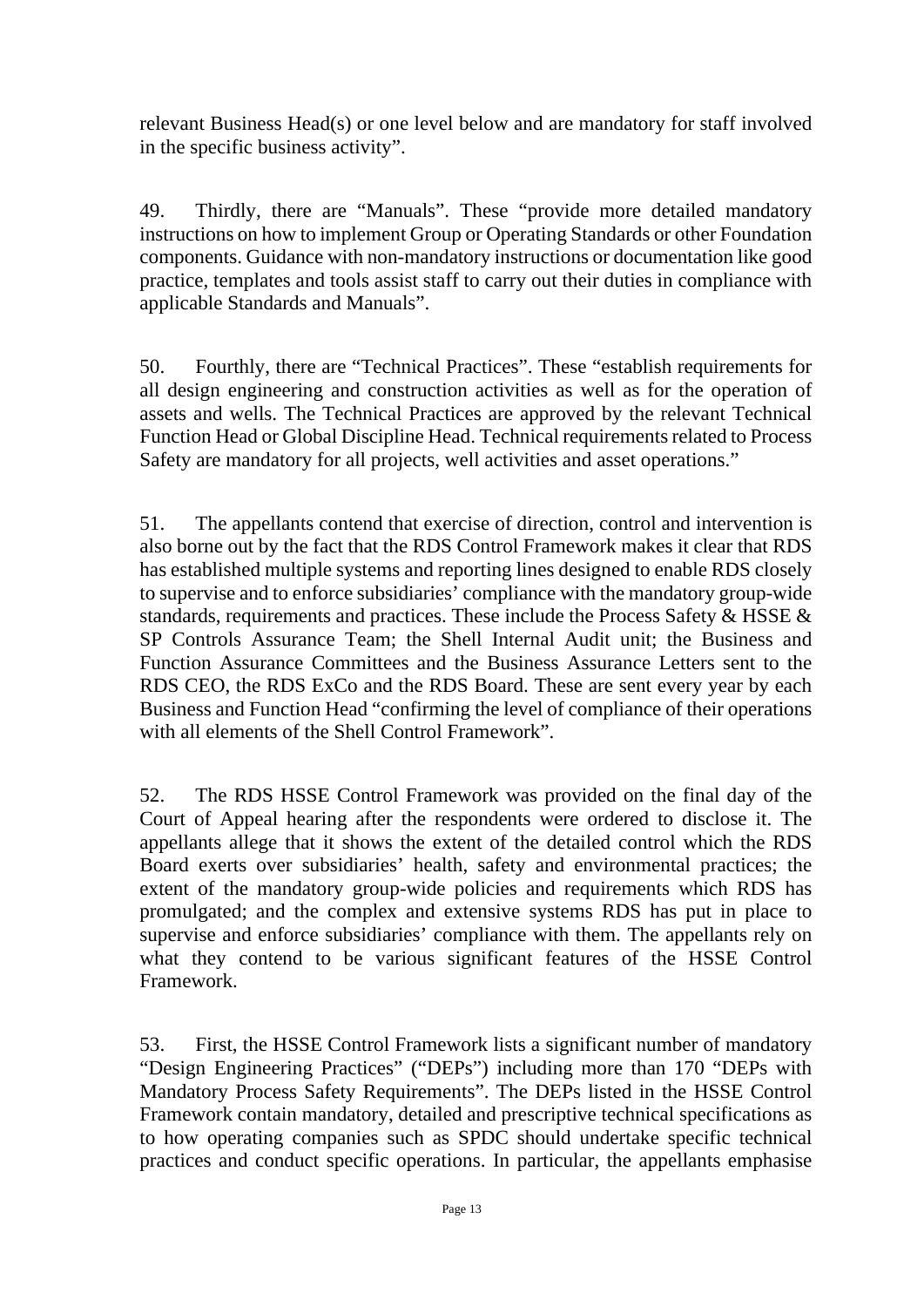that (i) RDS was ultimately responsible for the DEPs - see the judgment of Simon LJ at para 101; (ii) SPDC was required to comply with the DEPs - see the judgment of Simon LJ at para 102, and (iii) the DEPs are directly relevant to the harm the appellants have suffered in that they relate to the principal aspects of the operations of SPDC in managing the pipeline and associated infrastructure - see the judgment of Sales LJ at para 159.

54. Secondly, in relation to security of pipelines and installations, it is said that the HSSE Control Framework demonstrates that the centralised "Corporate Affairs Security" department at RDS's headquarters in The Hague is a significant repository of expertise and control over subsidiaries' security standards, including the design and safeguarding of pipelines and pipeline infrastructure. It is contended that this department plays a critical role in developing country-specific security plans, assessing the level and nature of the risks which those plans must be tailored to address, and also in advising on the appropriate use of particular security responses in particular operational contexts.

55. Thirdly, in relation to emergency oil spill response, it is emphasised that according to the HSSE Control Framework, the Vice-President HSE Technology (who acts with organisational authority delegated by RDS) is accountable for establishing and maintaining "the training frequency and content for Incident management teams that support the Company's regional and Company-wide Emergency Response efforts, such as the Global Response Support Network (GRSN)". They must also "Have the Oil Spill Expertise Centre (OSEC) (for plans involving spills to water) or the Centre of Expertise for Emergency Response (CEER) approve alternative Emergency Response Plans to mitigate Hazards at Businesses that are unable to meet" particular specified requirements. Further, the "Business Leader" (acting with delegated organisational authority) must "Establish, maintain and exercise spill response plans". The Business Leader is also accountable for "establish[ing] and maintain[ing] country, regional or global Emergency Response Plans and Emergency Response centres (including back-up centres) required to meet Business needs".

56. It is also said that the HSSE Control Framework demonstrates how closely senior RDS officials monitor oil spills. For example, in the event of high risk incidents, including in the event of an oil spill over 1,000 litres (six barrels) in a sensitive area, the relevant member of the RDS ExCo and the EVP for Safety and Environment ("EVP SE") must be notified within 24 hours. The EVP SE sits within the P&T department and is the "Group functional head of Safety and Environment, with direct access to the CEO".

57. Fourthly, it is said that the HSSE Control Framework demonstrates centralised control and imposition of mandatory standards on joint ventures. It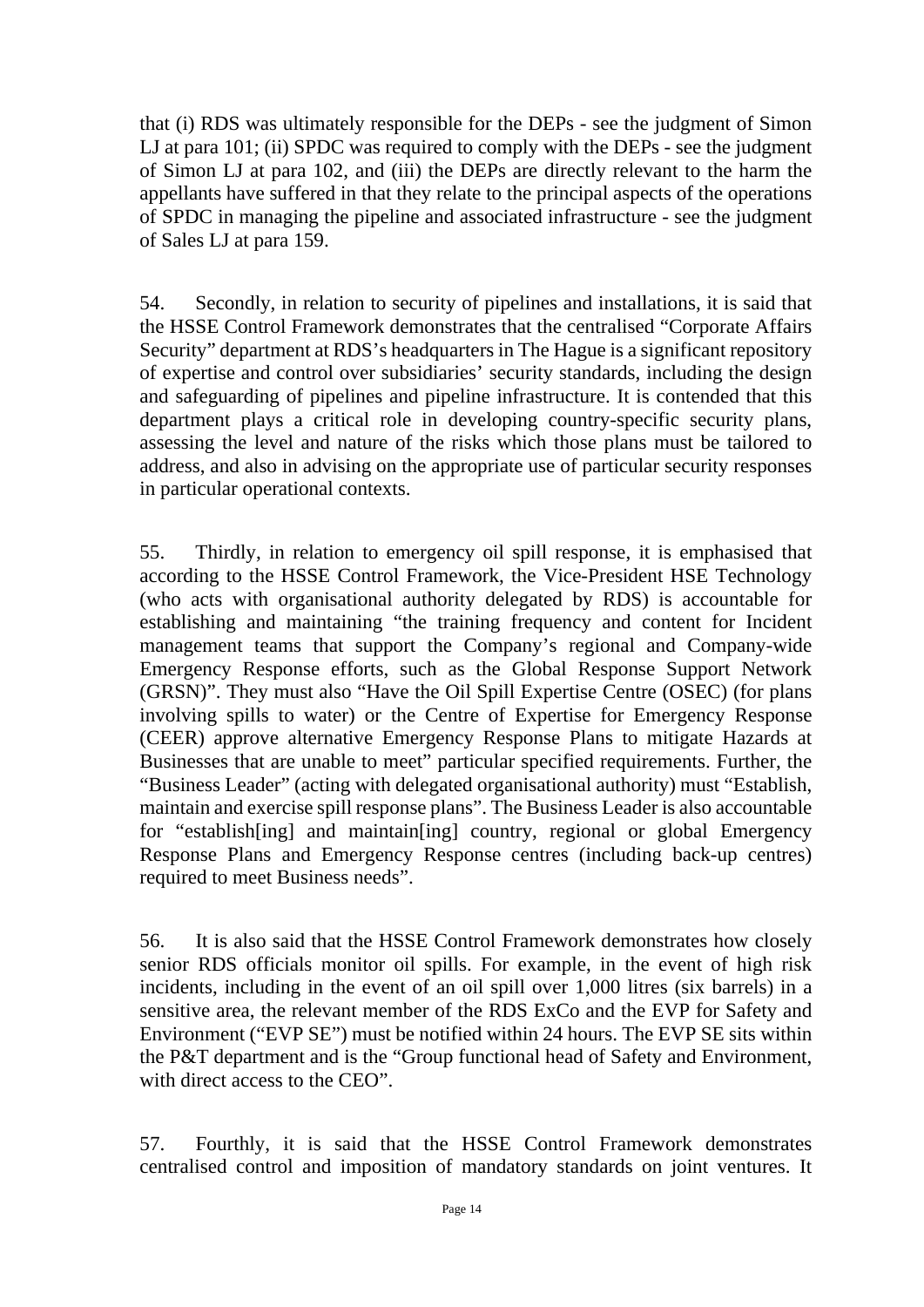contains a specific manual concerning "Joint Venture HSSE & SP Management". This lays down prescriptive requirements which apply to "Shell Operated Ventures (SOVs)" such as the SPDC joint venture in Nigeria. This includes an express requirement to "apply Shell's policies and standards comprising [a] the Shell Commitment and Policy on HSSE & SP and Shell Group Standards for HSSE & SP" and [b] "the Shell HSSE & SP Control Framework manuals and specifications".

58. Fifthly, it is said that the HSSE Control Framework shows that RDS does not simply monitor and audit its subsidiaries but delegates responsibility for ensuring that any audit recommendations are implemented and identified problems are resolved. This is said to be demonstrated by the roles set out for Business Heads (including the Head of Upstream within which SPDC sits), Business Leaders and the Vice President for HSSE & SP.

59. In addition to the pleadings, the RDS Control Framework and the HSSE Control Framework, the appellants also rely on witness statement evidence to support their case on direction, control and oversight by RDS, some of which is referenced in the pleadings.

60. Mr Gene Sticco held a management role in corporate affairs at RDS's head office in the Hague for six years between 2003 and 2009. The appellants contend that his testimony evidences in particular: (i) RDS ExCo's intervention in SPDC's operations; (ii) direct control and special treatment of SPDC by RDS; (iii) RDS's promulgation of mandatory standards which bind SPDC; (iv) RDS's promulgation of detailed manuals containing mandatory requirements which bind SPDC; (v) RDS's systems to ensure implementation of mandatory standards by subsidiaries such as SPDC, and (vi) RDS provision of training on mandatory standards.

61. His evidence highlights the importance of SPDC for the RDS ExCo. He says that the RDS ExCo regarded Nigeria as one of the two "highest risk countries in the Group". As a result, "these countries were seen as a priority for the corporate affairs department. For example, I know that intelligence about the security situation in Nigeria was regularly provided to senior executives in the Shell Group, including those on RDS's Executive Committee". The Regional Manager of the Sub-Saharan Africa region "had a particular focus on SPDC's operations, and unusually had a direct line to Malcolm Brinded, the Executive Committee member for E&P. This was unique as far as any Regional Manager went, in that the Sub-Saharan Africa Regional Manager had a direct relationship and regular contact with a member of the Executive Committee. This Regional Manager was based in Nigeria, but came back regularly to the Hague, and also travelled to London quite often. The special treatment granted to this Regional Manager was because SPDC was seen as a particularly risky country and so attracted particular attention from Malcolm Brinded". In addition, the Regional Manager could go "directly to the head of SPDC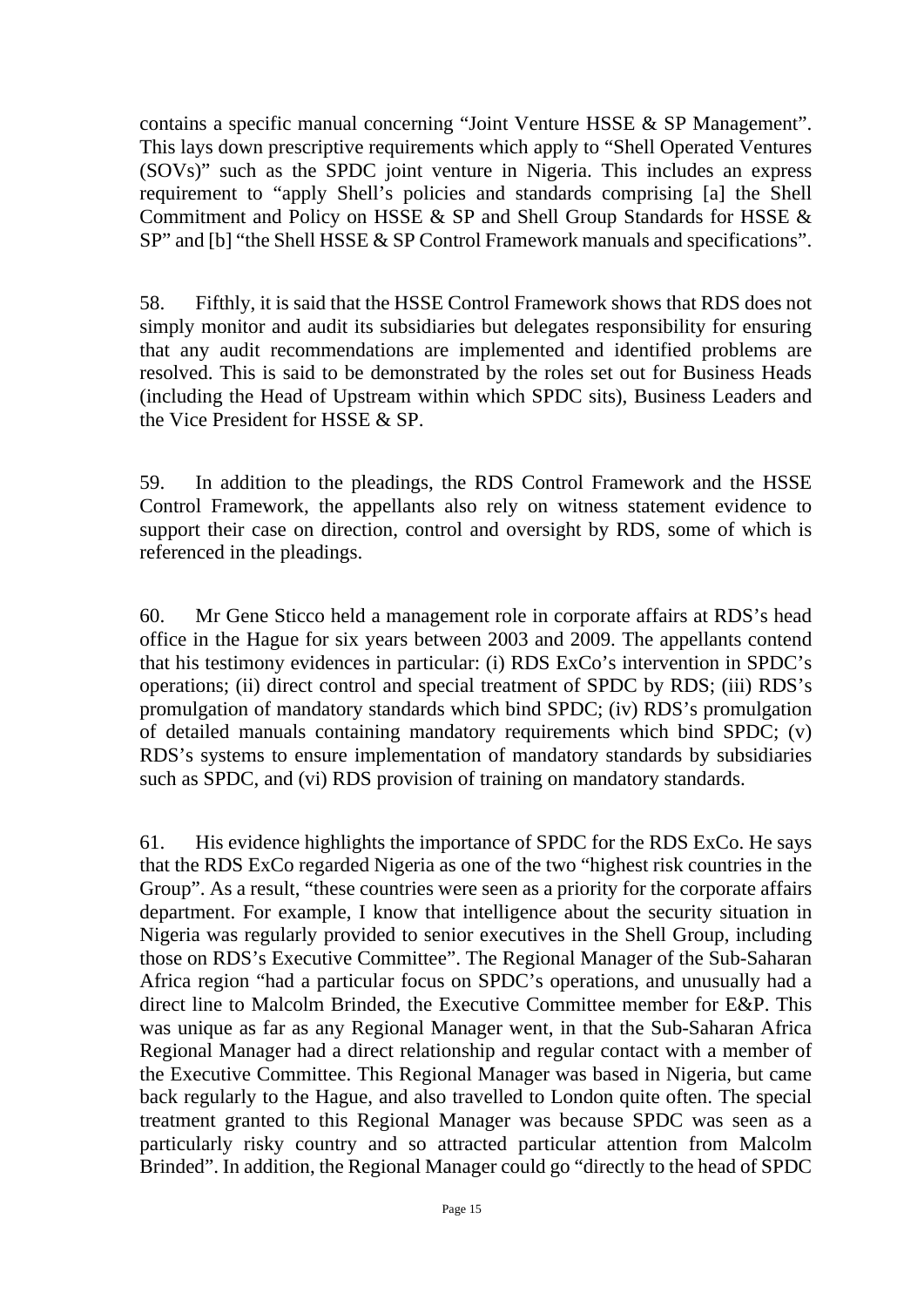and tell him what the Executive Committee wanted to see happen". He also describes how there was "interaction and consultation between SPDC and the Hague, leading all the way to the Executive Committee, in particular when it came to significant issues in Nigeria, such as HSE, security, government affairs and ensuring that SPDC retained its licence to operate. These issues in Nigeria were all firmly on the agenda of the E&P Executive Committee member".

62. Mr Paddy Briggs worked for the Shell Group between 1964 and 2002. He held a range of senior strategic, commercial and communications roles, worked in over 60 countries on behalf of the Group and served as a trustee director of the £13.5 billion Shell Pension Fund between 2010 and 2014. He worked for the Shell Group before its restructuring in 2005 and at a time when there was a Committee of Managing Directors ("CMD") rather than the RDS ExCo. He says that in his time the CMD exercised tight supervision and control of SPDC's operations. His evidence is that "anything significant in SPDC's operation would be put to the CMD" which had "almost untrammelled power". In this regard, "Nigeria was seen as a hot potato. ... Not only is there the financial scale of the Nigerian operation, it is also a delicate political and environmental operation and there is the huge reputational risk and significance of Nigeria ... The financial, political, and reputational significance of Nigeria means that it could be in the top one or two concerns of the CMD amongst all of Shell's global activities". He says that RDS's head office in The Hague would "closely monitor [the] performance" of SPDC in respect of HSSE matters and "will require that all significant HSSE incidents are promptly and completely reported". He says that this meant that "even comparatively minor events (a small to medium oil spillage for example) will be immediately reported so that the best remedial action, based on Shell's global experience, can be taken".

63. Ms Rebecca Sedgwick is a former employee of SPDC. Between 2006 and 2012 she worked in Nigeria as a member of SPDC's security department, including as SPDC's Security Control Centre Lead. Her witness statement was admitted as fresh evidence during the hearing before the Court of Appeal.

64. It is said that her testimony evidences in particular: (i) RDS's tight control of SPDC and its limited autonomy; (ii) RDS's direct control over SPDC's operational security; (iii) the establishment by RDS of a Security Information Network Centre ("SINC") to monitor, manage and control security risks involving SPDC; (iv) the exercise by RDS of tight control/veto rights over SPDC's expenditure on oil spill prevention and remediation measures; (v) the promulgation by RDS of mandatory security standards and policies for SPDC and (vi) close monitoring and enforcement by RDS of SPDC's compliance with mandatory standards and policies.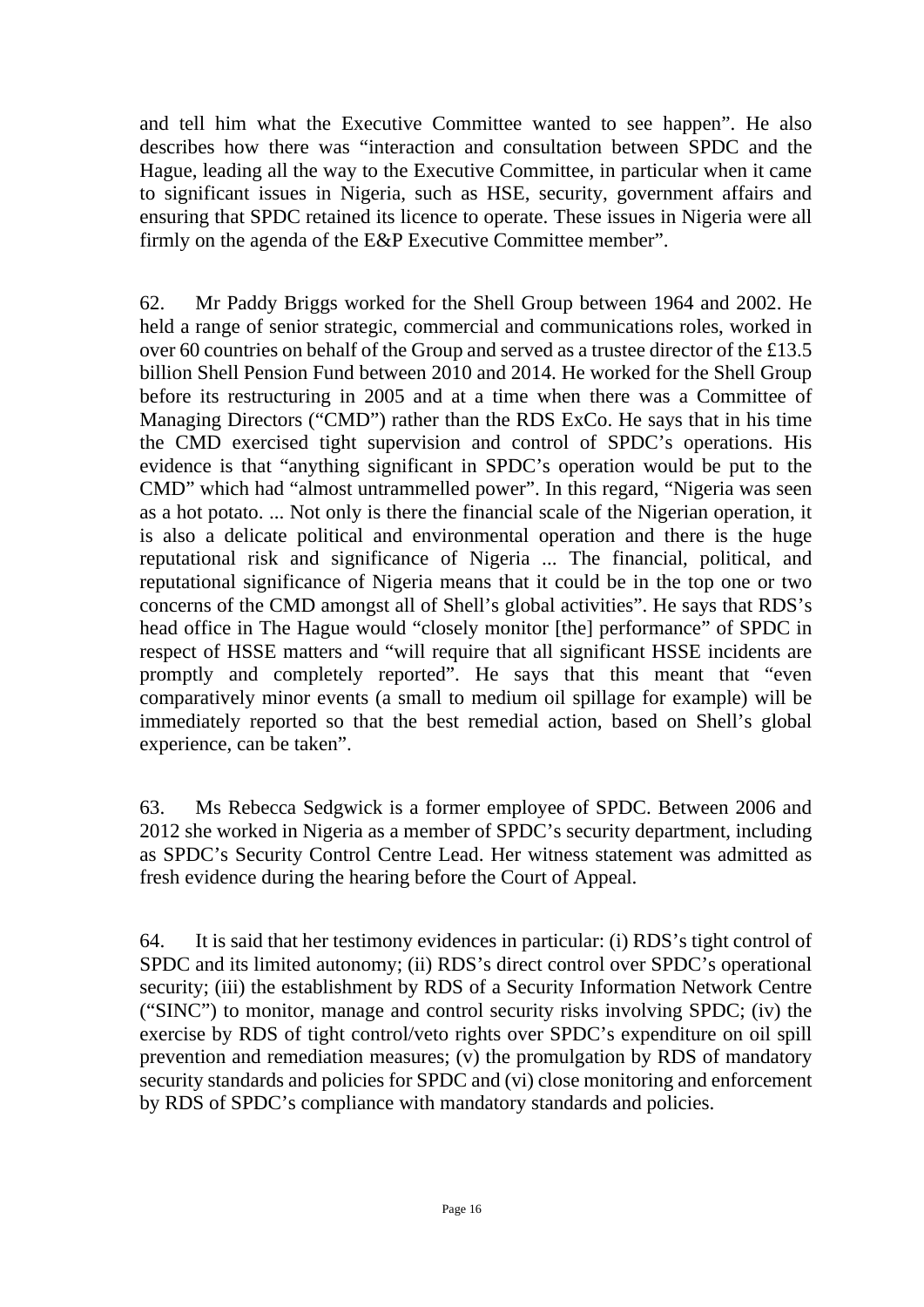65. She says that "SPDC is a lucrative … but extremely sensitive part of RDS' business and, as a result, RDS adopts a centralised and controlled approach to SPDC." In particular, "Although SPDC is structured as a separate company with its own Managing Director, in reality SPDC has limited autonomy and key decisions on sensitive issues such as HSSE are in fact taken by senior management external to SPDC". In this regard, "The SPDC Managing Director's position is effectively a puppet role; all key HSSE decisions regarding SPDC are made by the Head of Upstream International" (who is a member of the RDS ExCo).

66. In relation to security, she says that all "security at the Shell Group was organised via a centralised security department known as 'Corporate Security' that was run out of RDS's headquarters at the Hague. This department had oversight and control of security matters in SPDC" and "reported directly to the RDS CEO and Executive Committee". She explains that SINC was established "by RDS's Corporate Security department in The Hague in response to the deteriorating security situation in Nigeria … Any threat or perceived threat to SPDC's staff or infrastructure was recorded at SINC. This information was then channelled back to The Hague and SPDC via reports from my team at SINC." Ms Sedgwick was the SINC Operations Lead and "personally prepare[d] a weekly security assessment" which was sent to "RDS's CEO at the time and senior managers … based at RDS's headquarters" (including a member of the RDS ExCo). Reports were made to RDS's headquarters "on a daily, if not an hourly, basis on security issues affecting SPDC".

67. Professor Jordan Siegel produced an expert report in 2008 in litigation in the United States involving RDS's immediate predecessors as SPDC's parent companies. That report contains a detailed analysis of the relationship between SPDC and its parent companies following a thorough review of depositions given by Shell Group employees and an analysis of "thousands of pages of internal documents that document the management relationships among these Royal Dutch/Shell entities". He considered that these documents showed that "The Royal Dutch/Shell Group of Companies tightly controls its Nigerian subsidiary, SPDC. This control comes in the form of monitoring and approving business plans, allocating investment resources, choosing the management, and overseeing how the subsidiary responds to major public affairs issues."

68. Professor Siegel provided a witness statement for these proceedings containing a detailed explanation of the evidential basis for those observations. He summarises various corporate documents that post-dated his 2008 report and explains that, "there has been no material change in the senior management of the Shell Group's ability to tightly control SPDC" since that report. He says that the role of the RDS ExCo is "fundamentally the same" as the predecessor Committee of Managing Directors.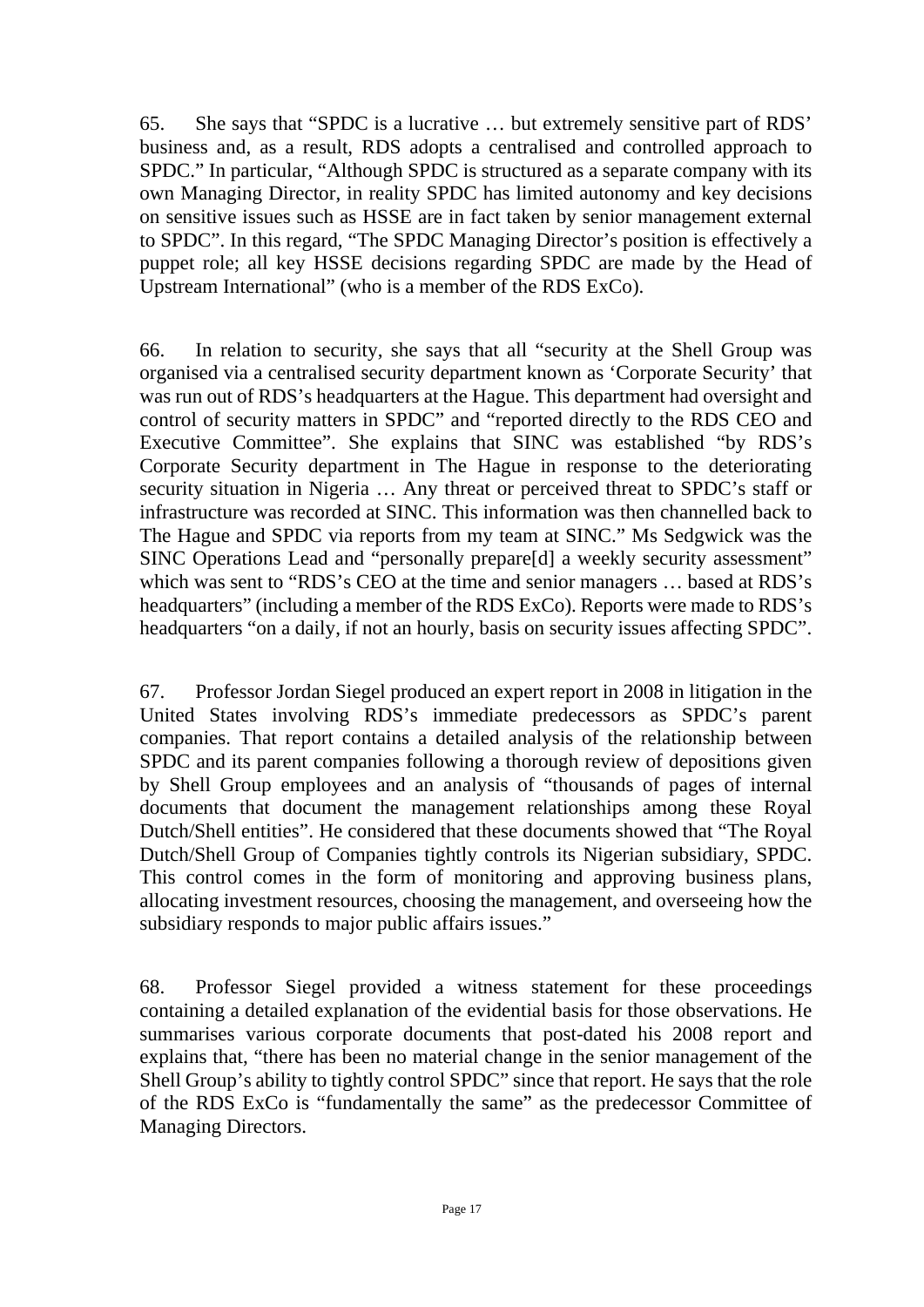69. His evidence is principally relied upon to show that there are a large number of internal Shell Group documents that are likely to be material to the direction, control and oversight which RDS exercises over SPDC.

70. The above summary sets out the principal features of the appellants' case. There are many more detailed assertions, arguments and documents which are relied upon, as more fully set out in their case and their written arguments before the courts below.

71. The appellants' case is strongly disputed by the respondents. In particular, they contend that the facts and matters relied upon do not demonstrate the exercise of direction, control and oversight by RDS; that all relevant operational decisions were made by SPDC; that the majority of the Court of Appeal did not err in law; that the majority was correct and on any view justified in reaching the conclusion which it did, and that there are no grounds for this court reviewing or remaking the factual decision which the majority reached.

72. As to the respondents' own evidence, it is submitted that, among other things, this shows: (i) that SPDC operates the pipelines in question pursuant to a joint venture agreement between itself, the NNPC and two other parties (with the majority interest held by NNPC); (ii) that SPDC is responsible for its own operations, including the implementation of group-wide standards; (iii) that SPDC is better placed than RDS to deal with the alleged harm, including because SPDC possessed superior knowledge and experience regarding oil operations in Nigeria; (iv) that SPDC is a major operating company in its own right and is financially independent; and (v) that RDS does not have a high level of oversight of SPDC's day-to-day operations.

73. On the appeal we also received written submissions from the International Commission of Jurists and the Corporate Responsibility (Core) Coalition Ltd (the first and second interveners). These drew to the court's attention international and domestic standards relating to the responsibilities of business enterprises in relation to human rights and environmental protection and some comparative law jurisprudence. There were also written submissions from Corner House Research (the third intervener). These submissions referred to witness evidence which had been given by Martin ten Brink, the controller of RDS, in criminal proceedings in Milan, Italy, which concern RDS's Nigerian operations.

#### **V The issues on the appeal**

74. The appeal raises two principal issues: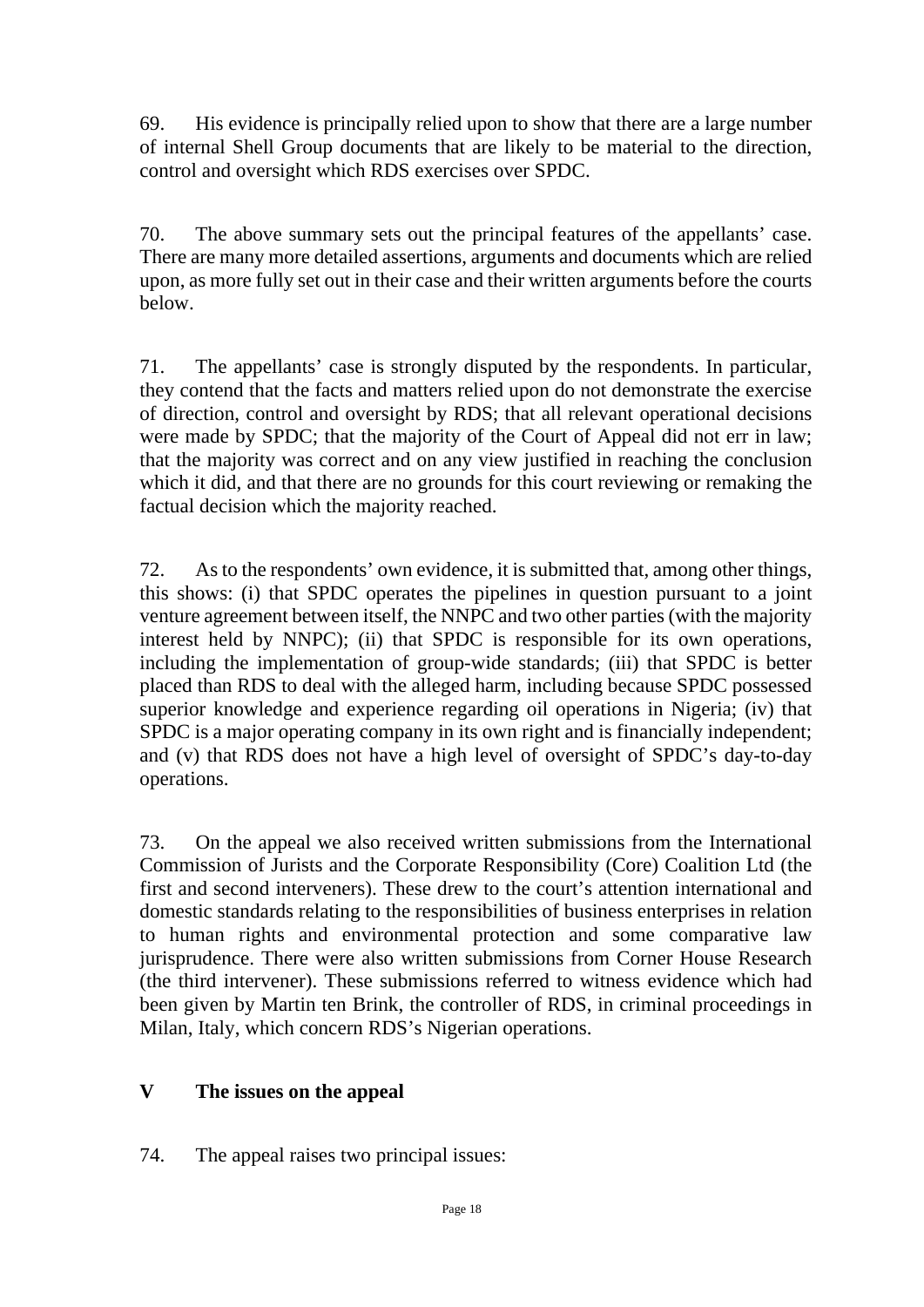(1) Whether the majority of the Court of Appeal materially erred in law;

(2) If so, whether the majority was wrong to decide that there was no real issue to be tried.

### **VI The Court of Appeal decision**

75. The Court of Appeal decision runs to 209 paragraphs and contains a detailed review of the evidence before the court. The parties provided an agreed statement setting out the key passages in the three judgments, the most material parts of which are summarised below.

#### *Simon LJ*

76. Simon LJ addressed the key issue of proximity at paras 86-129. He stated at the outset that, among other things, it was "important to distinguish between a parent company which controls, or shares control of, the material operations on the one hand, and a parent company which issues mandatory policies and standards which are intended to apply throughout a group of companies in order to ensure conformity with particular standards. The issuing of mandatory policies plainly cannot mean that a parent has taken control of the operations of a subsidiary (and, necessarily, every subsidiary) such as to give rise to a duty of care" (para 89).

77. He noted that the appellants had identified five alleged factors which they asserted in support of their case, as follows: (a) "Mandatory policies, standards and manuals"; (b) "The imposed system of mandatory design and engineering practices"; (c) "The imposition of a system of supervision and oversight in implementing RDS's standards"; (d) "RDS's financial control over SPDC in respects directly relevant to the allegations of negligence" and (e) "The significance of the level of centralised direction and oversight of SPDC's operations in relation to security". Simon LJ then proceeded to consider each of these factors in turn (at paras 90-117).

78. His conclusions on the issue of proximity are set out at paras 118-129. He began those conclusions by observing that the RDS Control Framework made it clear that "the Shell group is organised both through legal entities (parent, holding and operating companies) and on Business and Function lines" meaning that "Legal and Human Resources functions might operate across company lines; and … so might the Upstream Business (oil production and supply)". This "plainly assists the [appellants]" (para 118). He considered, however, that there were "considerable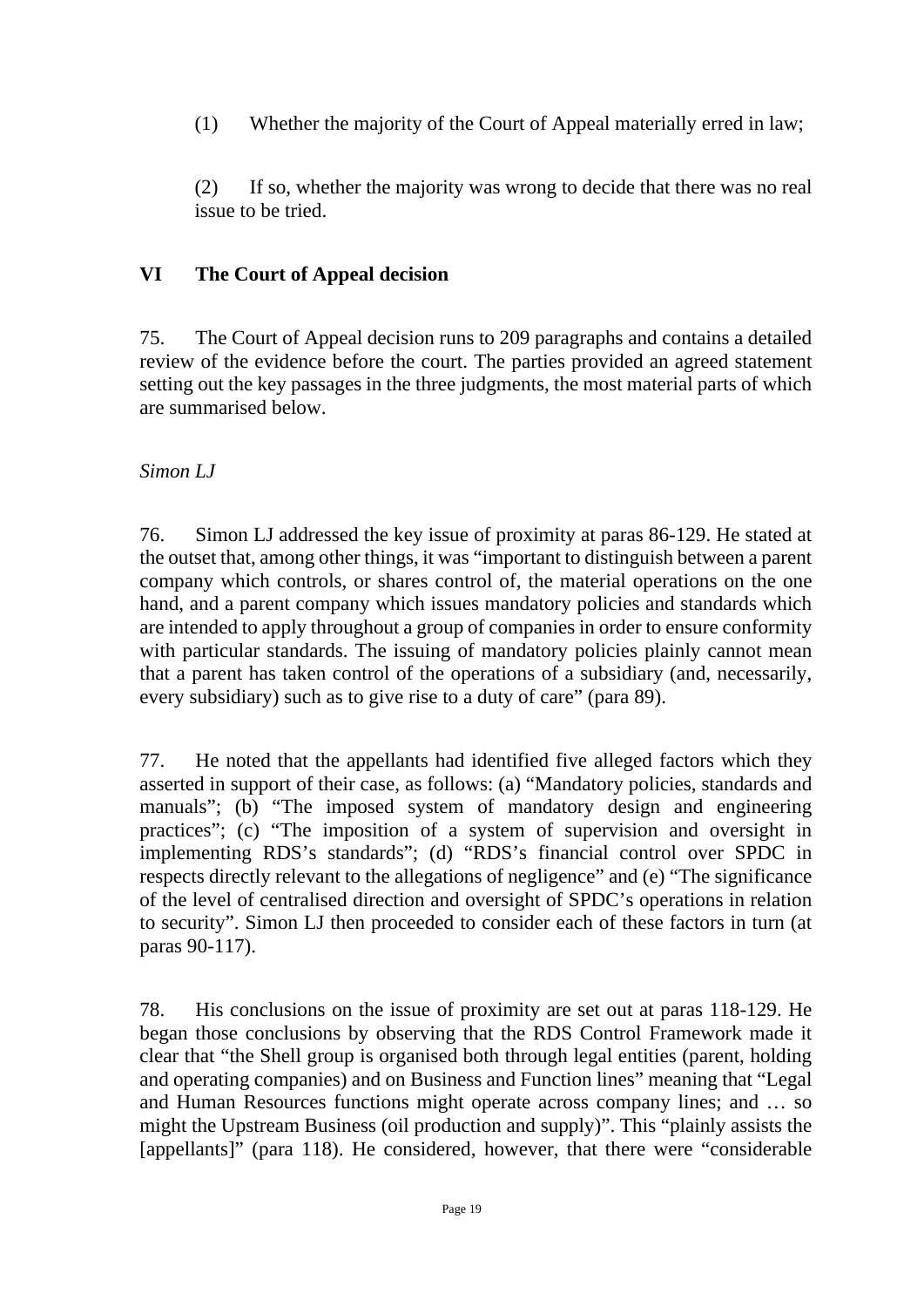difficulties with the documents that the [appellants] rely on to establish their case to the standard required" (para 119).

79. He observed that some of the material submitted by the appellants "are short extracts from relatively long documents; and some are published for the purpose of informing shareholders and regulators about the Shell Group businesses" and that "[s]uch statements must be read in their proper context" (para 120). He noted that the extracts "crucially … reveal a centralised system based on industry standards and the Shell Group's own developed best practice. These are to be found in the HSSE & SP Control Framework which provides for consistent mandatory standards throughout the Shell Group. To the extent that they established mandatory requirements, they were mandatory across all Shell Group companies". This was "as one might expect of best practices which are shared across a business operating internationally" (para 121).

80. In relation to the "short initial extract from the HSSE & SP Control Framework", he explained that he was "very far from persuaded that one can read … that RDS exercised material control over SPDC's material operations" (para 122) and that the "fuller" HSSE & SP Control Framework constituted "high-level guidance, based on the centralised accumulation of a wide range of expertise and experience … which is then made available to its subsidiaries" (para 123). He considered that the HSSE & SP Assurance "does not indicate the exercise of any degree of control or amount to control" (para 124). In addition, while it was plain that there were "concerns about the security of SPDC's operations in Nigeria and that this concern was expressed at a high level. This is hardly surprising since it affected both Shell's general reputation and the output of an important source of oil. However, the concern was to ensure that there were proper controls and not to exercise control" (para 125).

81. In his assessment, "[e]ven putting it at its highest, the exiguous evidence of centralised assistance to SPDC … does not come close to supporting the sort of proximity on the basis of which the court might find a duty of care to exist in favour of the claimants" (para 126). He found that "the evidence and, in particular, the documentary evidence before the court" regarding the five identified factors did not, whether considered alone or "cumulatively", demonstrate "a sufficient degree of control of SPDC's operations in Nigeria by RDS to establish the necessary degree of proximity". In this regard, "[t]here were reputational concerns (in part in relation to personnel), there was concern about losses of oil and environmental damage, there was a desire to ensure that proper systems were put in place to reduce such losses and environmental damage; and there was the establishment of an overall system which was there to ensure best uniform practices. However, the claimants have not demonstrated an arguable case that RDS controlled SPDC's operations, or that it had direct responsibility for practices or failures which are the subject of the claim." (para 127).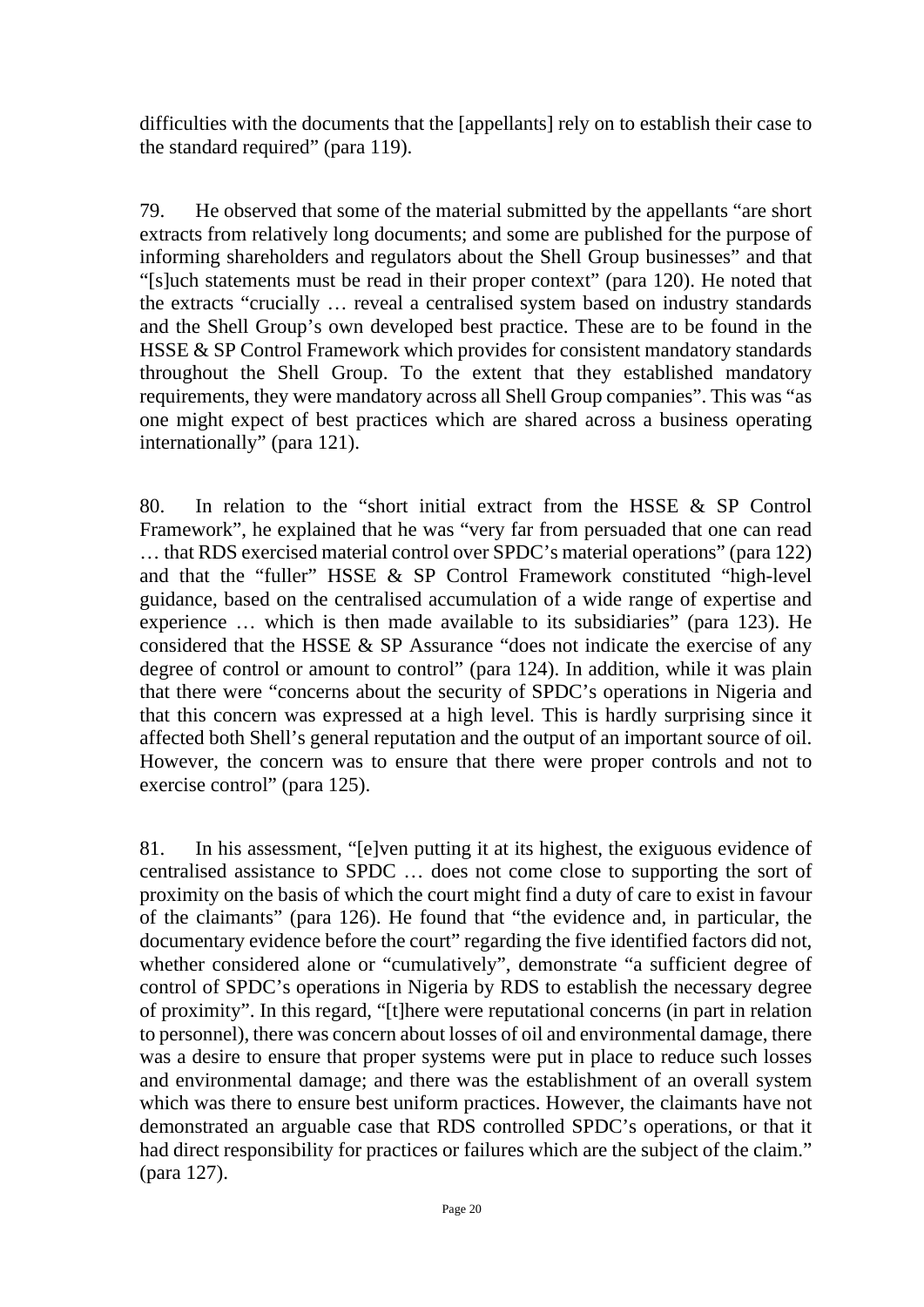82. He observed that "the claimants' argument … designed to show that the Shell Group imposed a wide ranging degree of direction from the centre … proved too much; in the sense that what it in fact showed was standardisation of policies and practices across all the operations and in all the countries in which the Shell group operated". He therefore agreed with Fraser J that, "imposing a duty of care on RDS would potentially impose 'liability in an indeterminate amount, for an indeterminate time, to an indeterminate class'" (paras 128-129).

83. He then briefly addressed whether it would be fair, just and reasonable to impose a duty of care on RDS. He summarised five of the appellants' principal arguments on this issue, which he dismissed as being "not … very persuasive" (para 131).

#### *The Chancellor*

84. The Chancellor acknowledged at the outset the "very real question mark over whether [the] claimants have on the material currently available been able to show that they have a real prospect of success against RDS. A series of cases have made clear that any submission that something may turn up should be approached with caution" (para 182).

85. In addressing the duty of care issue, he said that Simon LJ had "correctly identified proximity as the central question in this case" (para 193). However, he adopted "a slightly different approach from Simon LJ" regarding the conclusions that could be drawn from the evidence (para 194). In his view, the documents before the court "show a consistent picture" and "demonstrate rather what I would, from a commercial perspective, expect. They show that RDS laid down detailed policies and practices as to management, oversight and engineering which they expected their subsidiaries and joint ventures to follow. The Nigerian joint venture, operated by SPDC, was only special because it had particular problems and was particularly important from an economic perspective"; however, the "detailed policies and practices do not seem to have been tailored specifically for SPDC. Rather, they all apply across the board to all RDS subsidiaries and joint ventures, without distinction" (paras 194-195).

86. He thought that it would be "surprising if a parent company were to go to the trouble of establishing a network of overseas subsidiaries with their own management structures if it intended itself to assume responsibility for the operations of each of those subsidiaries. The corporate structure itself tends to militate against the requisite proximity. That is particularly so here where RDS's subsidiary SPDC was not even the majority stakeholder in the joint venture." (para 196).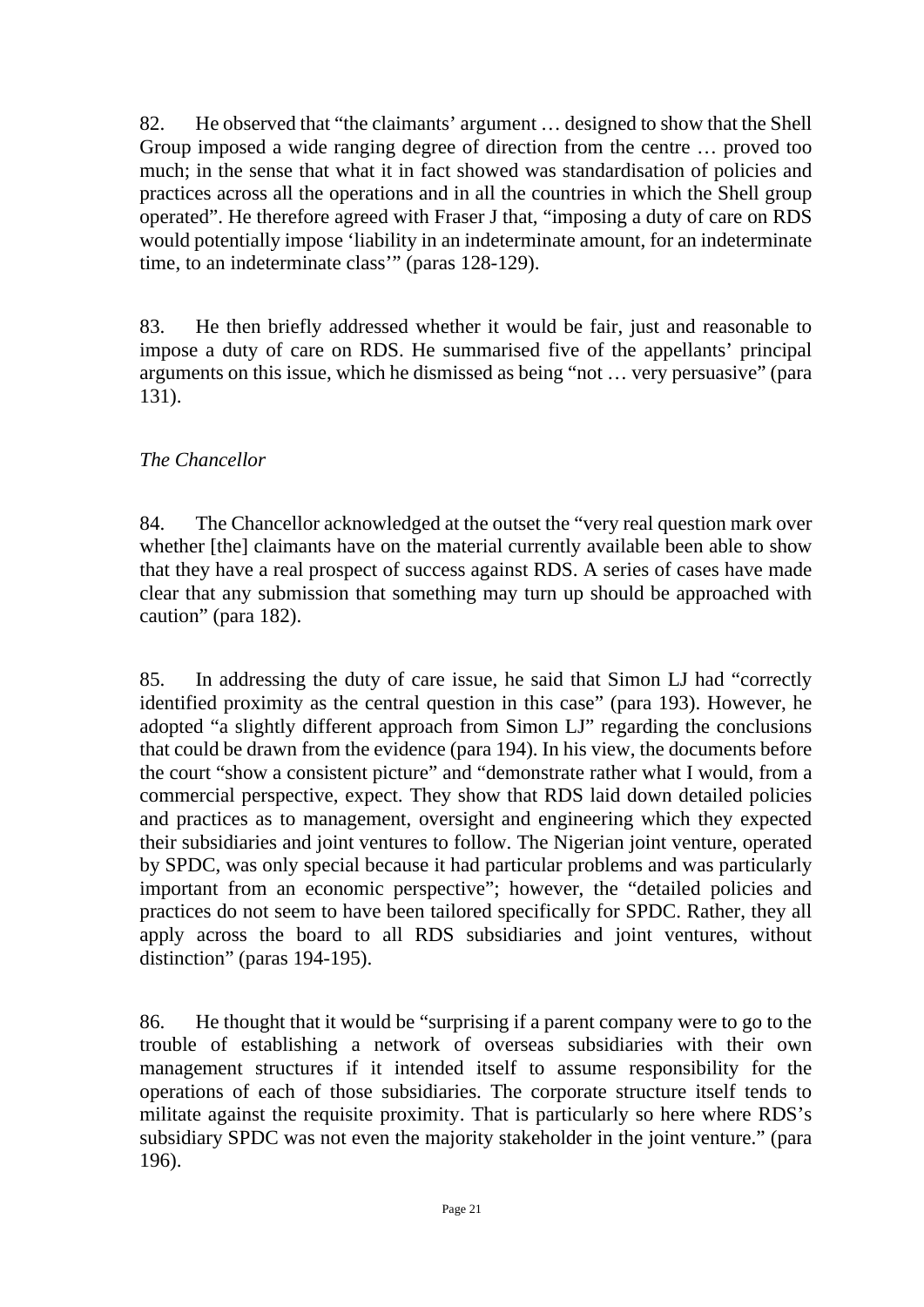87. He stated that he agreed with Simon LJ that the documentation relied upon by the claimants was "high level guidance" and said that it did not indicate the exercise of control or the assumption of responsibility by RDS; "rather, it suggests the reverse" (para 198).

88. He then considered the statement evidence relied upon by the appellants, observing that it "suffers, to a large extent, from the same defects as the documentary evidence" (para 200).

89. He concluded that a "proper evaluation of the evidence, rectifying Fraser J's errors of approach" (205) nevertheless led to the same result and that the appellants' case on duty of care was bound to fail. He held that the "mandatory policies, standards and manuals which applied to SPDC … were … of a high-level nature, even when quite specific at an engineering level. They did not indicate control; that control rested with SPDC which was responsible for its own operations. The promulgation of group standards and practices is not, in my view, enough to prove the 'imposition' of mandatory design and engineering practices. There was no real evidence to show that these practices were imposed even if they were described as mandatory. There would have needed to be evidence that RDS took upon itself the enforcement of the standards, which it plainly did not. It expected SPDC to apply the standards it set. The same point applies to the suggested 'imposition' of a system of supervision and oversight of the implementation of RDS's standards which were said to bear directly on the pleaded allegations of negligence. RDS said that there should be a system of supervision and oversight, but left it to SPDC to operate that system. It did not have the wherewithal to do anything else" (para 205).

90. He also observed that "the fact that spending decisions required parental approval is not an indication that RDS controlled SPDC's operations" and that the evidence does not support "the contention that RDS had a high level of involvement in the direction and oversight of SPDC's (day-to-day) operations. SPDC's evidence, which was not really capable of challenge, pointed in the other direction" (para 205).

91. For reasons which are "similar, but not identical" to the reasons given by Simon LJ, he therefore found that the appellants had "failed to show an arguable case that they will establish the necessary proximity at trial to support a claim that RDS owed the claimants a direct duty of care" (para 206).

92. He also agreed with Simon LJ's reasons for concluding that the imposition of a duty of care on RDS would not be fair, just and reasonable. In this regard, he added that: "I would very much pray in aid the unlikelihood, which I have already mentioned, of an international parent like RDS undertaking a duty of care to all those affected by the operations of all its subsidiaries" (para 206).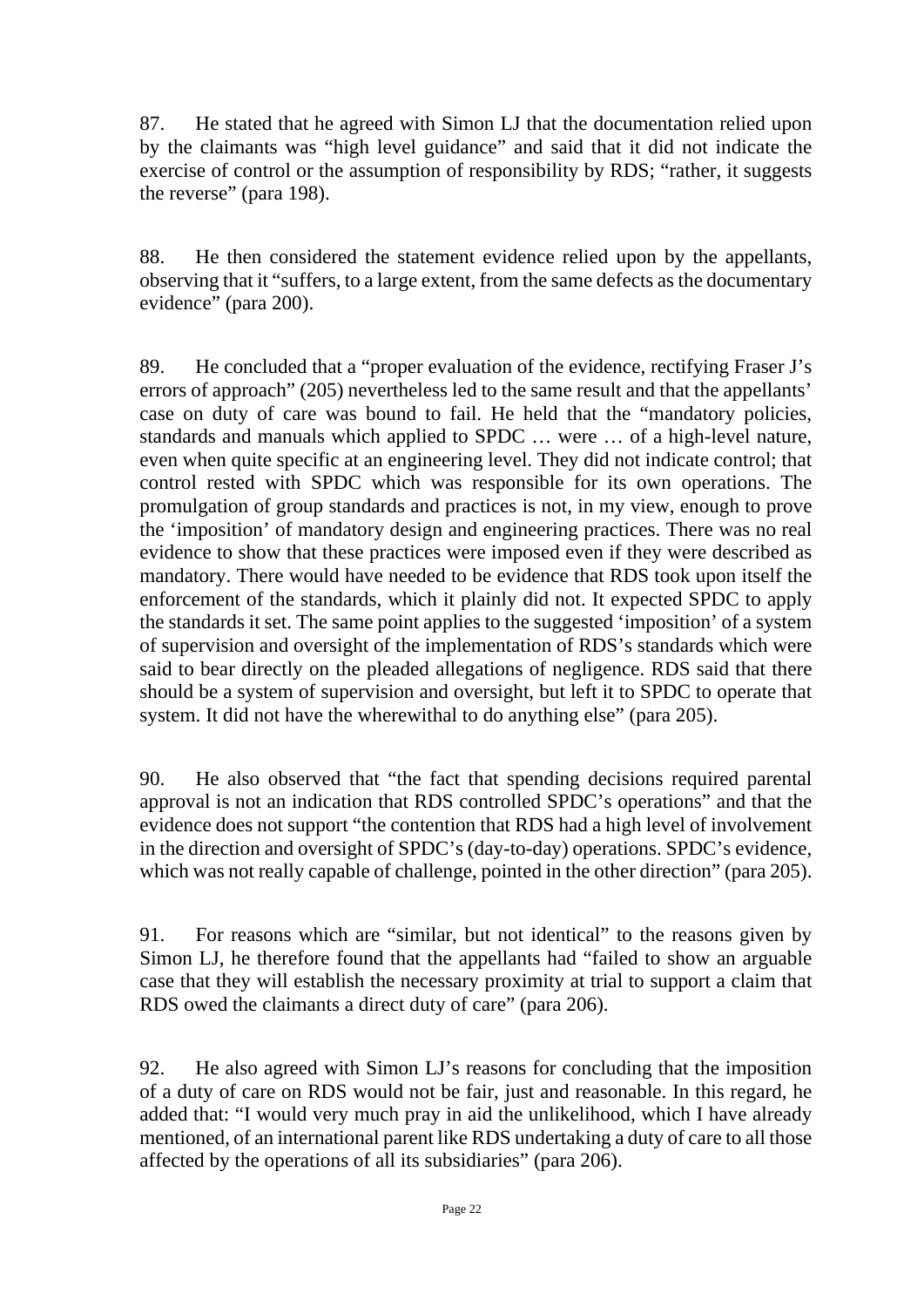93. His overall conclusion was that Fraser J "was right to hold that the claimants' claims against RDS were bound to fail because it was not arguable that RDS owed them a duty of care. There is simply no real prospect that the claimants will succeed against RDS" (para 207).

#### *Sales LJ (dissenting)*

94. Sales LJ said that "[i]f RDS can be shown to have taken over practical control of the management of the operation and security of the pipeline and facilities from SPDC, or to have exercised joint control with SPDC, it is well arguable that RDS would likewise be in a relationship of proximity with the claimants, or at least a significant number of them" (para 142).

95. He addressed the evidence before the court regarding RDS's relationship with and control over SPDC at paras 153-171. He stated that there were "several indications in the papers that the group was aware of particularly acute problems in Nigeria, in respect of which it could be inferred that RDS would wish to exert direct central control if SPDC were perceived as being ineffective in managing the risk of oil spills" and that "this is material which is capable of providing more support for an arguable case against RDS than the judge was prepared to allow" (para 153(iii)).

96. He considered that it was "at least arguable" that "the management structures of the group were intended to allow the exercise of executive power from group central management, in the form of the CEO and ExCo of RDS, down to the practical operations of the operating companies in each Business" (para 155). The RDS corporate documents also established that it was "arguable that RDS is conscious that it has the practical means of asserting executive power from the centre of the group to control at least some aspects of management of operating companies and that RDS has the will and intention to do so" (para 157). There was also a "significant possibility that RDS both brings its own expertise (recruited by it from around the Shell group and deployed on its behalf) to bear on such problems as well and that it in fact exerts its own powers of control over the affairs of SPDC to require SPDC to take action to prevent oil spills according to the judgment of those acting on behalf of RDS" (para 158). In addition, "the Shell Group central management has issued a large number of standards or DEPs to be adhered to by all group companies in their operations, including DEPs which cover the principal aspects of the operations of SPDC in managing the pipeline and related facilities". Some of those "are given mandatory status" (para 159). In Sales LJ's view the existence of mandatory global standards set by RDS was "significant" since it was "capable of providing a mechanism for the projection of real practical executive control by RDS's CEO and ExCo over the affairs of SPDC". In particular, RDS "could review how the global standards were implemented in Nigeria and, as deemed necessary,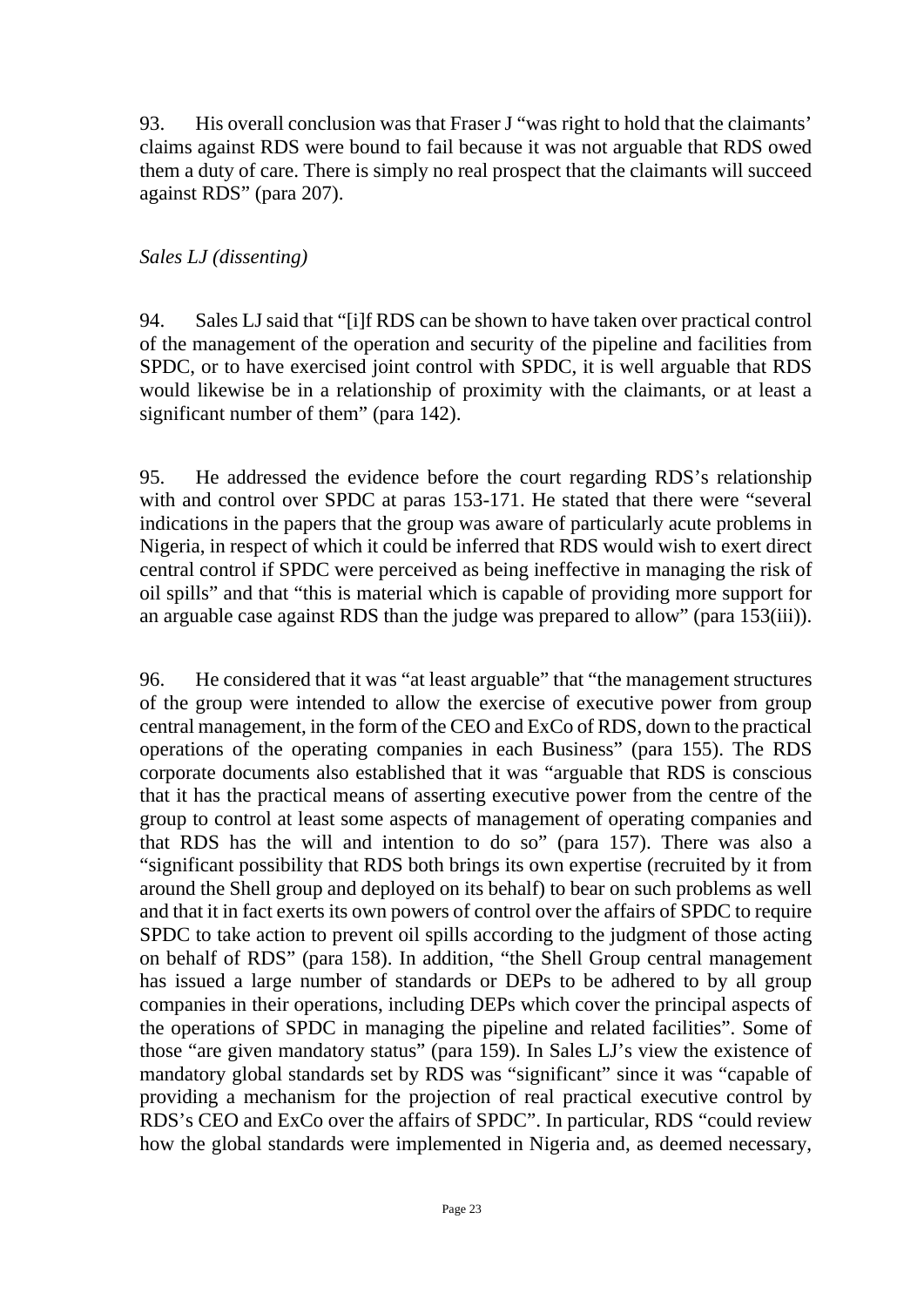could use them as [the] basis ... to impose operational measures according to its wishes in relation to SPDC's management of the pipeline and facilities" (para 161).

97. In his view the evidence "support[s] a case that there was a pattern of distribution of expertise and control in relation to the handling of the risk of oil spills in the Niger Delta which is arguably capable of meeting the criteria for imposition of a duty of care" (para 165).

98. On the basis of his analysis of the evidence, he therefore concluded that, "it cannot be said that the claimants' claim is wholly speculative, based on a Micawberlike hope that something will turn up later on disclosure. In my view, the evidence deployed at the moment, as reviewed above, is sufficient to show that the claimants have a good arguable case against RDS which ought to be tried" (para 170). His view that the appellants have a "good arguable case against RDS" was "reinforced" by the evidence which showed that "there is a very real - and far more than a speculative - possibility that documents will emerge on disclosure which will provide substantial support for their case at trial" (para 171).

99. He summarised his conclusions at para 172, stating that the appellants have "a good arguable case that in some respects, at least, RDS does have superior knowledge and expertise than SDPC, since via ExCo RDS recruits its expertise from across the whole Shell group and via group-wide instructions (combined in the case of SPDC with monitoring and enforcement) disseminates that expertise to group companies, including SPDC. The [appellants] also have a good arguable claim that RDS assumed a material degree of responsibility in relation to the management of the pipeline and facilities" (para  $172(x)$ ).

100. He concluded therefore that the appellants had established "a good arguable case that RDS gave directions to SPDC regarding important aspects of the management of the pipeline and facilities, specifically in relation to controlling the risk of oil spills, which RDS sought to implement and enforce. It is well arguable that the claimants, or some of them, are in a proximate relationship with whoever controlled the operation of the pipeline and facilities" (para 172(xi)). Further, "… I do not think that the simple matter of the sheer size of the Shell Group can be an answer to the present claim: why should the parent of a large group escape liability just because of the size of the group, if the criteria for imposing a duty of care are satisfied for a number of companies in the group, while the parent of a smaller group (eg with one subsidiary) has a duty of care imposed on it when precisely the same criteria are satisfied in relation to its subsidiary?" (para 172(vi)).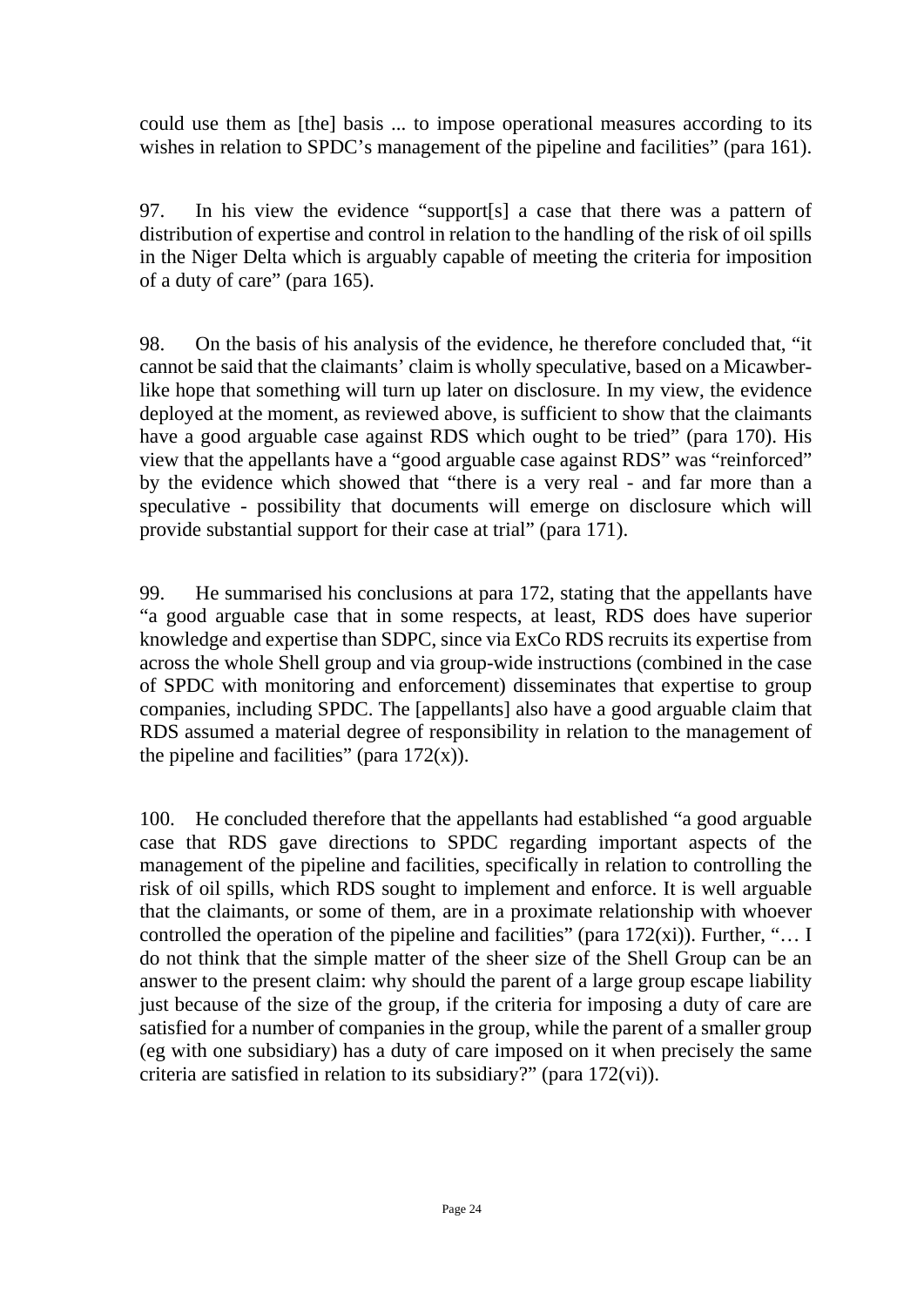#### **VII Whether the majority of the Court of Appeal materially erred in law**

101. The appellants contend that the Court of Appeal materially erred in law in its analysis of:

(1) the principles of parent company liability in its consideration of the factors and circumstances which may give rise to a duty of care; and/or

(2) the procedure for determining the arguability of the claim at an interlocutory stage, as shown by its treatment of the threshold for what constitutes an arguable case, and by its approach to both contested factual issues and to the relevance and significance of likely future disclosure; and/or

(3) the overall analytical framework for determining whether a duty of care exists in cases of this type and its reliance on the *Caparo* threefold test.

102. I propose to focus on point (2), as I consider that it is clear that this error has been made out. In my view, the Court of Appeal was drawn into conducting a minitrial and that led it to adopt an inappropriate approach to contested factual issues and to the documentary evidence, contrary to the guidance provided in the *Three Rivers* case as set out in para 21 above.

#### *The mini-trial*

103. This was a jurisdiction challenge and concerned whether it was appropriate to grant permission to serve proceedings out of the jurisdiction on a foreign defendant. Those proceedings were meant to be as defined in the particulars of claim for which permission to serve out was sought. In this case the challenge was made on the grounds that the claimants had no arguable case against the anchor defendant. Where, as in this case, there are particulars of claim, that is an issue which should ordinarily fall to be addressed by reference to the pleaded case.

104. If the issues are addressed by reference to the pleaded case, then the focus of the inquiry is clearly circumscribed and problems of lack of proportionality should generally be avoided.

105. In the present case, not only did the parties choose to swamp the court with evidence, but it appears that the claimants chose not to update their pleadings to reflect the evidence. We were told that this is because they wanted to avoid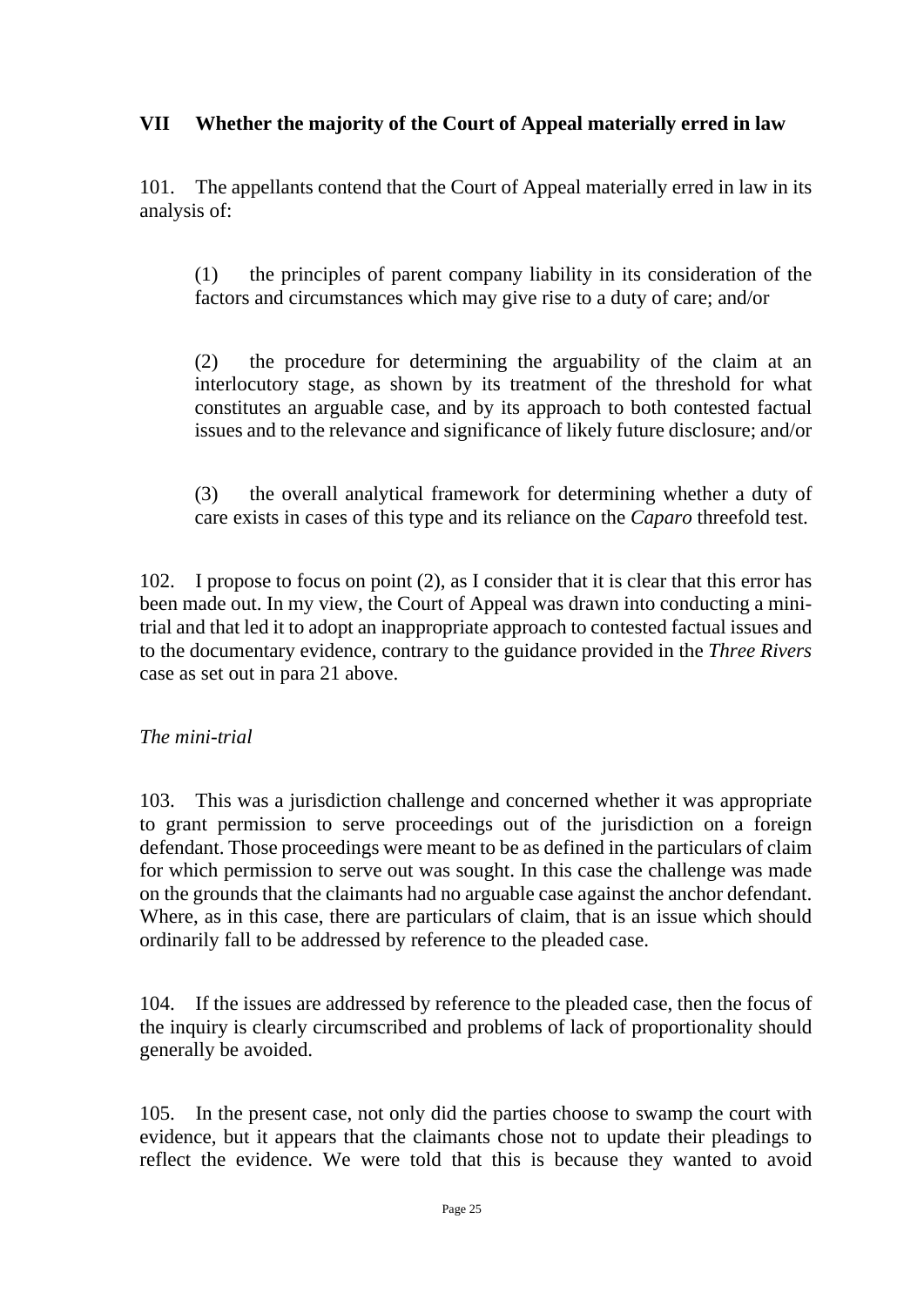producing various iterations of the pleading, but if they wanted to advance a case which was not reflected by their existing pleading then they should have amended it. In that way the proper focus of the inquiry can be maintained. Whilst one can understand that this may not have been possible in relation to documents produced during the appeal hearing, the claimants' laissez-faire attitude to the pleadings set in long before that.

106. This was a matter which caused concern to Fraser J. As he stated at para 10 of his judgment:

> "The current approach of parties in litigation such as this is wholly self-defeating, and contrary to cost-efficient conduct of litigation. This case is an ideal example of one with 'masses of documents, long witness statements, detailed analysis of the issues, and long argument' being deployed on both sides. The costs burden upon the parties must be enormous, and this approach is, in my judgment, diametrically opposed to that required under the overriding objective in CPR Pt 1."

107. The result is that instead of focusing on the pleaded case and whether that discloses an arguable claim, the court is drawn into an evaluation of the weight of the evidence and the exercise of a judgment based on that evidence. That is not its task at this interlocutory stage. The factual averments made in support of the claim should be accepted unless, exceptionally, they are demonstrably untrue or unsupportable.

108. Fraser J clearly was drawn into an evaluation and judgment of the weight of the evidence. In paras 81 to 106 he addressed the evidence in detail and made a number of "findings" on that evidence. This is summarised in Simon LJ's judgment under the heading "The judge's findings" as follows:

"50. At paras 81-106 the judge dealt with the evidence.

51. At para 85 he set out part of the evidence of Michiel Brandjes … in relation to RDS's position …

52. At para 86, the judge set out his findings in relation to RDS's involvement in the damage to the environment in the Niger Delta. …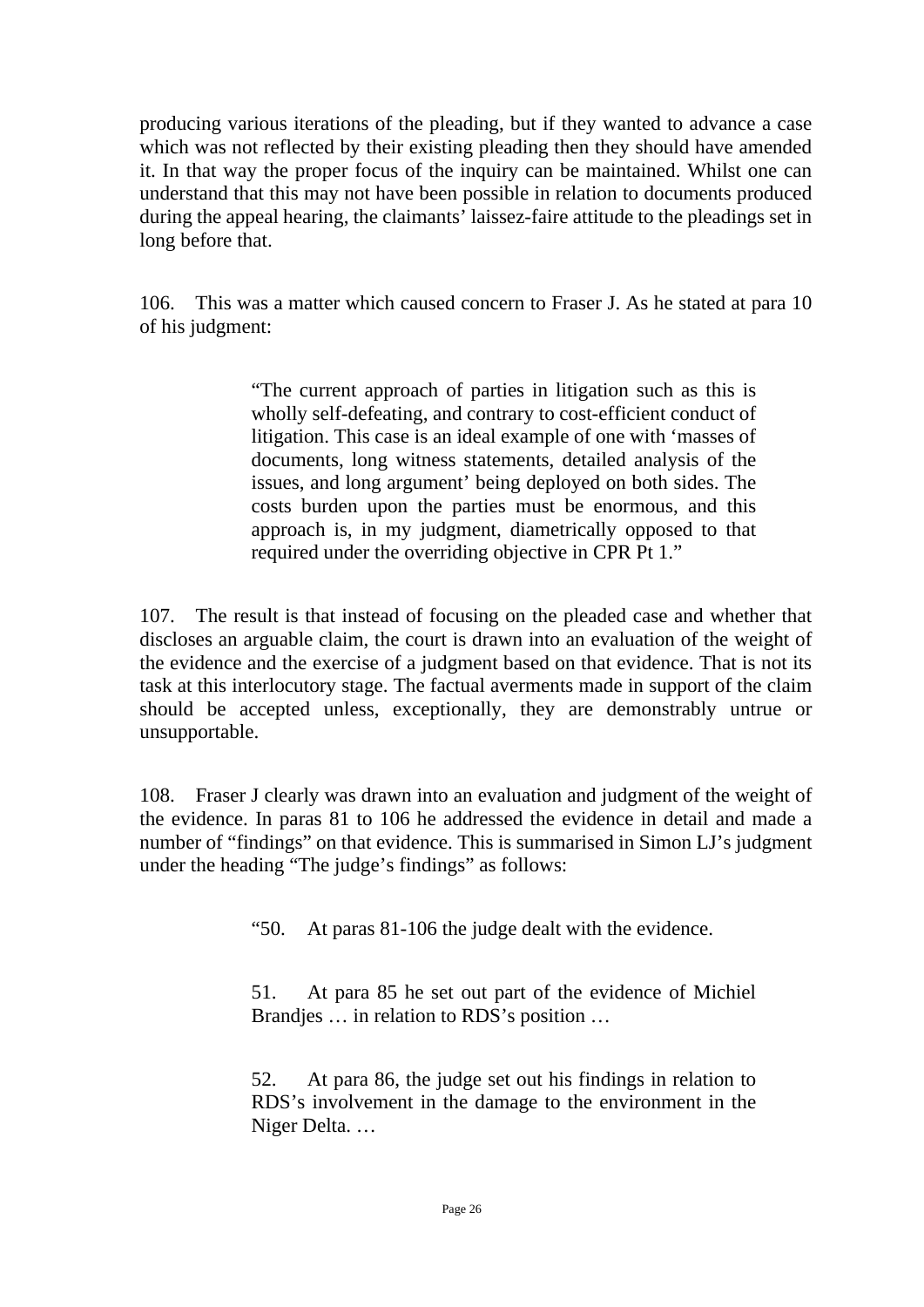56. At para 93-106, the judge reviewed the evidence that was relied on by the claimants in proof of RDS's duty of care towards them. The judge analysed this under six headings: (1) statements in public documents, for example the 2014 sustainability report, at paras 93-97 and 109; (2) evidence showing 'the high degree of control and direction over SPDC's environmentally harmful activities', at paras 98-99; and in particular: (3) the role of ExCo, at para 101; (4) the role of the CSRC, at para 102; (5) the evidence of two former employees, Messrs Sticco and Briggs, at para 104; and (6) the evidence linked to Ann Pickard.

…

57. Against that evidence, which he largely discounted, the judge weighed the evidence from SPDC …"

109. This was not a trial of a preliminary issue. It was not for the judge to make "findings". Although he was no doubt put in a difficult position by the way in which the parties had chosen to present the case, he should have insisted that the focus of the inquiry be the arguability of the claim, which should have been fully set out in the particulars of claim, rather than the weight of the evidential case.

110. In his judgment at para 190 the Chancellor rejected the complaint that Fraser J had conducted a mini-trial and considered that he was doing no more than subjecting the evidence to critical analysis. He cited para 10 of Potter LJ's judgment in *ED & F Man Liquid Products Ltd v Patel* [2003] CP Rep 51 in which it was observed that factual assertions do not have to be accepted by the court if it is "clear" that there is "no real substance" in them, "particularly if contradicted by contemporary documents" - ie if they are demonstrably unsupportable. That is only going to be so in clear cases. As Carnwath LJ observed in *Mentmore International Ltd v Abbey Healthcare (Festival) Ltd* [2010] EWCA Civ 761, para 23, referring to both Potter LJ's judgment in the *ED & F Man* case and Lord Hope's judgment in the *Three Rivers* case:

> "23. If Mr Reza was hoping to find in those words some qualification of Lord Hope's approach, he will be disappointed. The *Three Rivers* case was specifically cited by Potter LJ. He was in my view intending no more than a summary of the same principles. Lord Hope had spoken of a statement contradicted by '*all* the documents or other material on which it is based' (emphasis added). It was only in such a clear case that he was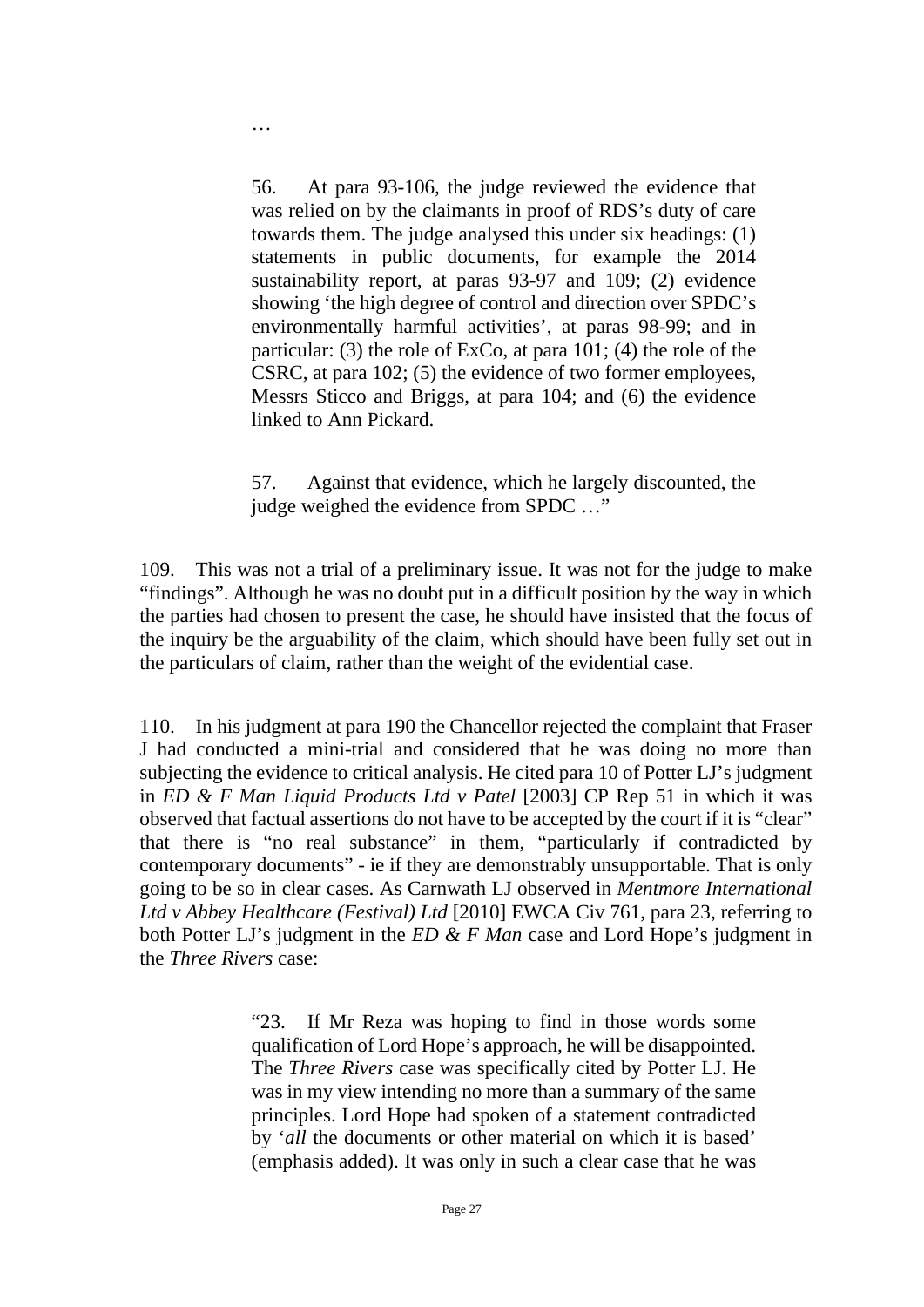envisaging the possibility of rejecting factual assertions in the witness statements. It is in my view important not to equate what may be very powerful cross-examination ammunition, with the kind of 'knock-out blow' which Lord Hope seems to have had in mind."

111. In my view, it is clear that Fraser J did conduct a mini-trial and did far more than subject the evidence to critical analysis, as reflected in the "findings" he made on the evidence. This is further borne out by the nature of the appeal from his decision, which was essentially based on his erroneous approach in evaluating the evidence. As the Court of Appeal held, he wrongly excluded all evidence relating to the period prior to the corporate restructuring of the Shell group in 2005, and he wrongly placed no reliance on publicly available Shell corporate documentation which had been produced in the context of fulfilment of listing obligations.

112. In order to determine whether Fraser J had erred sufficiently to justify reopening his decision the Court of Appeal was itself drawn into an evidential inquiry. Having decided that he had so erred the Court then embarked on its own assessment and judgment about the weight of the evidence.

113. Simon LJ referred to the pleadings at paras 34 to 37 of his judgment but thereafter his judgment focuses on the evidence. At para 38 he said that "it is necessary to refer to the material put before the court, focusing at this point on the documents". He then set out five categories of documents at paras 39 to 44. At paras 46 to 47 he made further reference to the pleadings before considering "the judge's findings" at paras 50 to 59 and the appellants' criticisms of the judgment at paras 61 to 67. He addressed "the claimants' witness statement evidence before the judge" at paras 68 to 82. He then set out his "view of [this] evidence". He expressed the view that the evidence of Mr Sticco and Mr Briggs "provided scant support for the claimants' argument that RDS owed them a duty of care", that their evidence was "slight" and that:

> "75. So far as Professor Siegel's evidence is concerned, the judge rightly excluded it as opinion evidence. Its utility was anyway very limited, since it was not open to the claimants to rely on a statement that there were many documents which supported Professor Siegel's inadmissible conclusions."

114. Having said that he would not allow admission of Ms Sedgwick's witness statement, Simon LJ addressed the issue of proximity by reference to five main factors relied on to demonstrate RDS's arguable control of SPDC's operations. A detailed consideration of the documents relevant to each factor was carried out at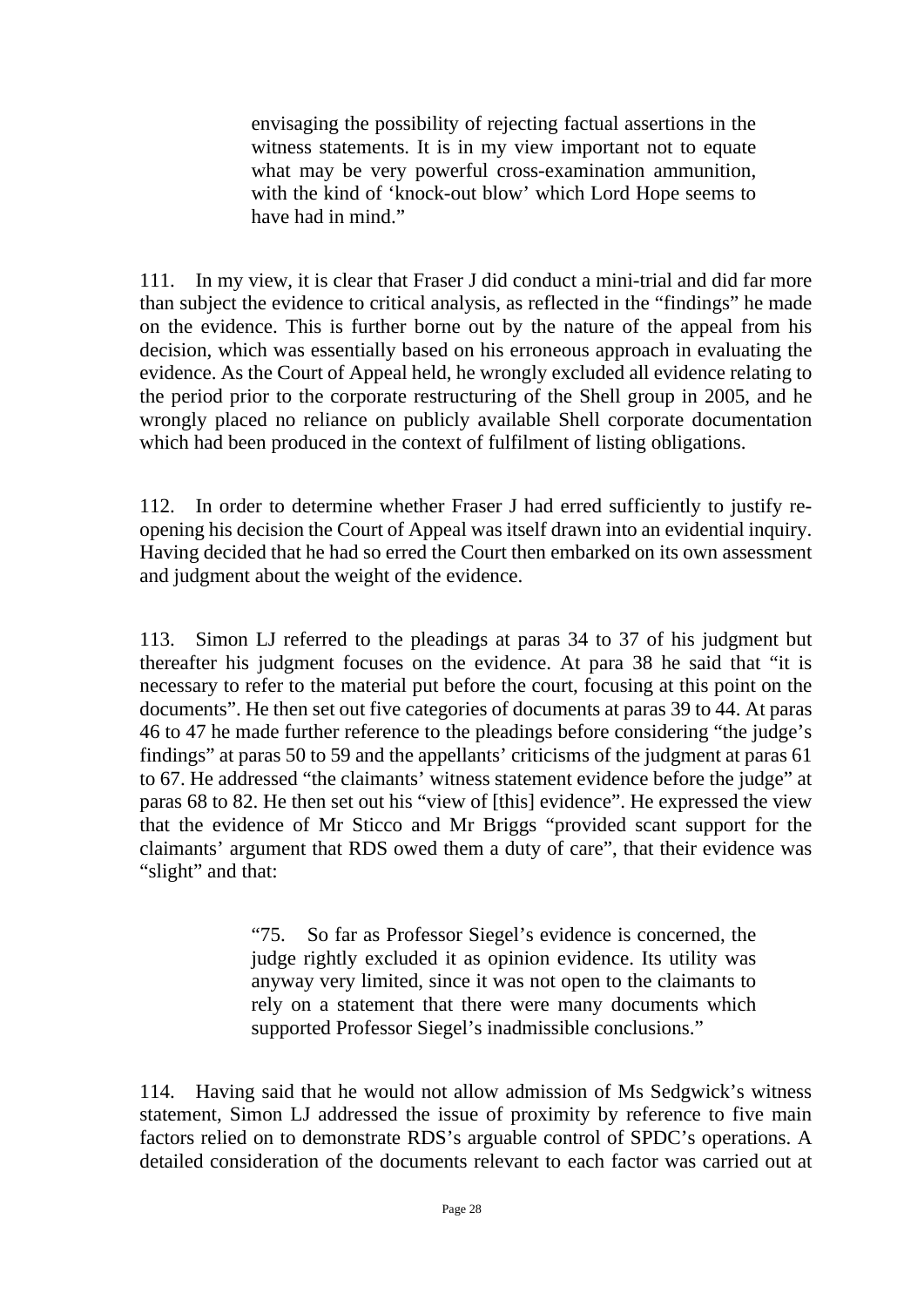paras 90-117. His overall conclusion at para 127 was that "in the light of the evidence and, in particular, the documentary evidence before the court" the claimants had not made out an arguable case of control or proximity.

115. Simon LJ's conclusion was therefore clearly and expressly based on his evaluation of the weight of the evidence. It is right to observe that the court was put in a difficult position because, as Simon LJ pointed out at para 34:

> "… by the conclusion of the argument before us, the claimants' case bore little resemblance to their pleadings which had not been amended to take into account the developing case."

The court was therefore doing its best to address the case advanced before it, but it was thereby led into making an evidential evaluation and judgment.

116. The Chancellor adopted Simon LJ's "factual summaries of the documentary and witness statement evidence" (para 191) and adopted "his analysis of the evidence" in relation to the issue of proximity (para 193). He said, however, that he adopted "a slightly different approach from Simon LJ when conclusions come to be drawn from the documentary and witness evidence" (para 194).

117. The Chancellor then considered the documentary evidence and concluded at para 198 that:

> "The documentation relied upon by the claimants, and even the documentation that they can reasonably be expected to turn up on disclosure, seems to constitute high-level guidance based on the centralised accumulation of a wide range of expertise, experience and best practice. It does not, however, indicate, or even point towards, either the exercise of any degree of control, by RDS over the operations of SPDC or the assumption of responsibility."

118. The Chancellor then addressed the witness evidence of Mr Sticco, Mr Briggs and Ms Sedgwick, the Pickard cable and the expert report of Professor Siegel. His view was that the evidence of Mr Sticco provided "little, if any, evidence that RDS actually did [control SPDC] in relevant respects" (para 200). He viewed Mr Briggs' evidence as of limited value because he had never worked in Nigeria and so could not speak authoritatively about the country or the business (para 201). He acknowledged that Ms Sedgwick gave evidence that RDS exercised control over the operations of SPDC but considered this to be assertion, which was not supported by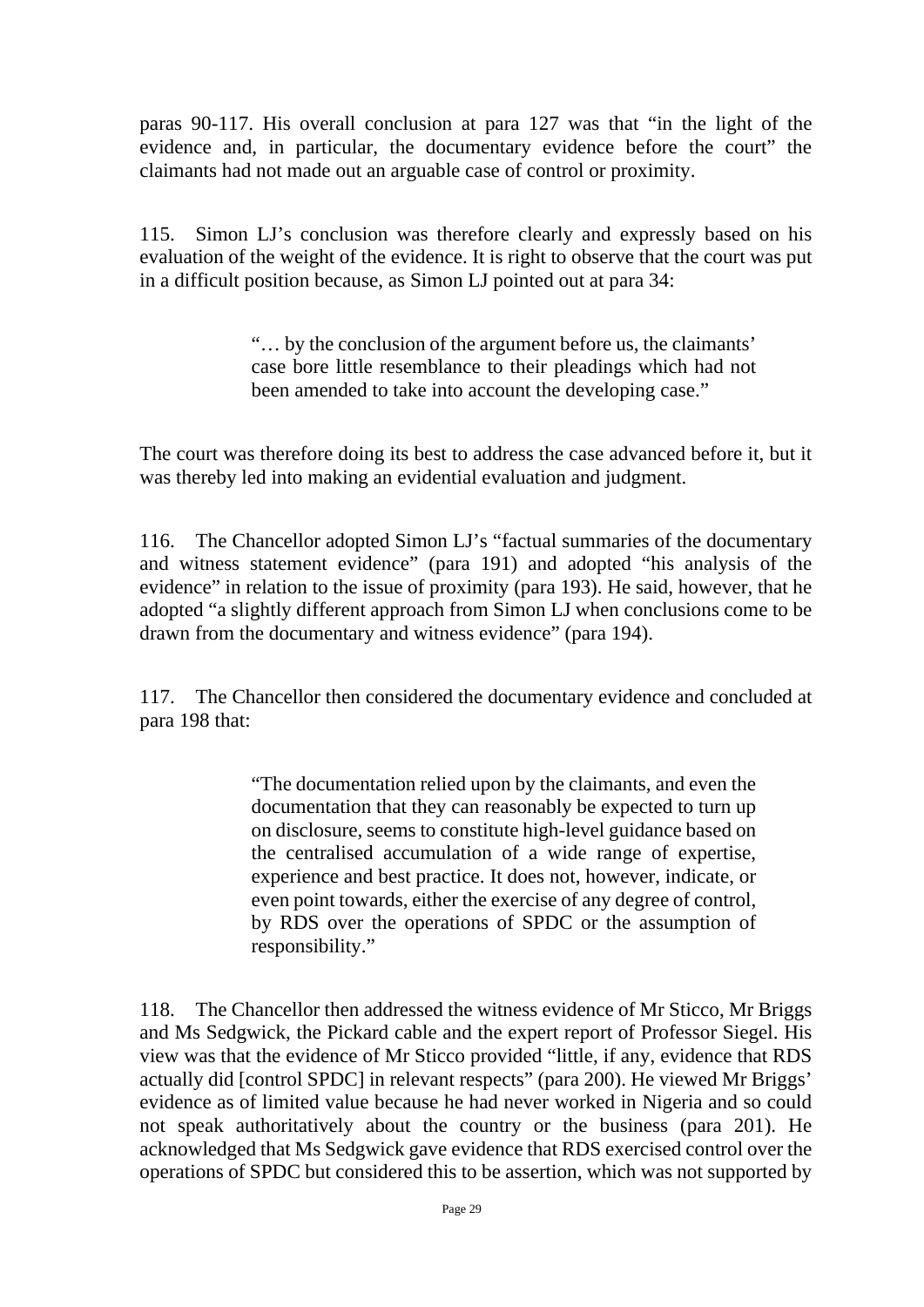documentary evidence and was contradicted by the witness statement of Mr Emanuel which had been put in evidence by RDS (para 202). He agreed with what Simon LJ had said about the evidence of Professor Siegel (para 204).

119. His overall conclusion was that "a proper evaluation of the evidence, rectifying Fraser J's errors of approach, does not lead to any different conclusion" (para 205). As with Simon LJ, this was a conclusion clearly and expressly based on an evaluation of the weight of the evidence.

#### *Contested factual evidence*

120. Being drawn into conducting a mini trial led to the court making determinations in relation to contested factual evidence that were not appropriate on an interlocutory application.

121. With regard to the witness evidence, the Chancellor said at para 205 that SPDC's evidence did not support the allegation that "RDS had a high level of involvement in the direction and oversight of SPDC's (day-to-day) operations", and that SPDC's evidence to the contrary was "not really capable of challenge". This was, however, very much in issue and was challenged in the appellants' witness evidence, including that of the SPDC witness, Ms Sedgwick. The Chancellor was thereby preferring and accepting the evidence of the RDS witnesses and doing so in circumstances where there had been no opportunity for cross-examination and no RDS disclosure.

122. In the same paragraph the Chancellor said that RDS did not "have the wherewithal" to operate a system of supervision and oversight. Here again he was accepting the evidence of RDS and making a finding of fact on an important matter in issue, notwithstanding that it was disputed by the appellants' witnesses and that there had been no disclosure.

123. Simon LJ's finding that the evidence of Mr Sticco and Mr Briggs provided "scant support" for the appellants' case must have involved the rejection of parts of that evidence. The support which Mr Sticco's statement provided is summarised at paras 60-61 above and is addressed in some considerable detail by Sales LJ in his dissenting judgment at paras 154-161 and 165. The support which Mr Briggs' statement provided is summarised at para 62 above and is addressed by Sales LJ at para 166 of his judgment.

124. Simon LJ did not address the evidence of Ms Sedgwick, but the Chancellor did, and he essentially found that he preferred the evidence of the RDS witness, Mr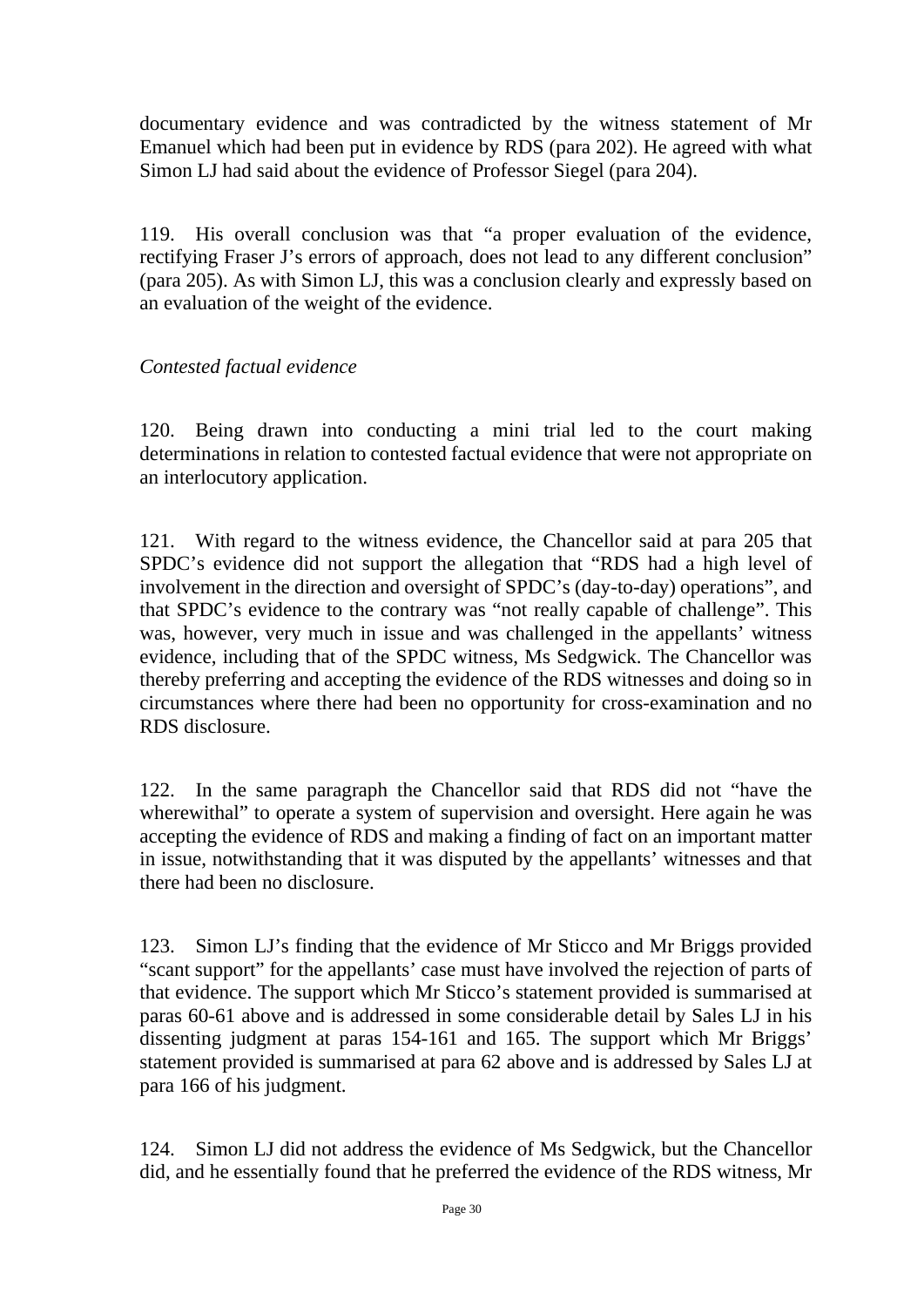Emanuel. Although he also referred to her evidence not being supported by the documentary evidence, he did not find that it was contradicted by that evidence, still less all that evidence. The relevance of Ms Sedgwick's evidence is summarised at paras 64-66 above and is addressed by Sales LJ at para 167 of his judgment.

125. As for the evidence of Professor Siegel, the Chancellor agreed with Simon LJ in dismissing it as being opinion evidence. As, however, Sales LJ correctly observed at para 169:

> "… the point is not that he is an expert regarding Shell's control systems, but that he is a witness of fact who can say that he has inspected a large number of confidential Shell management documents and that they show a high level of functional control exercised by the centre over SPDC. His evidence goes some way to show that there is a very real prospect that highly relevant documents, which may well be supportive of the claimants' case, will be forthcoming on disclosure if the action proceeds."

#### *The documentary evidence*

126. Conducting a mini-trial also led to the court making inappropriate determinations in relation to the documentary evidence. Since the court was making a decision on the evidence, it effectively had to conclude that the prospect of there being further relevant evidence on disclosure could and should be discounted.

127. Simon LJ appears to have dismissed the relevance of future disclosure on the basis that a good arguable case has to be demonstrated on the basis of the material currently available. At para 82 he stated that:

> "… the prospect of further evidence relevant to the existence of the duty of care does not assist on the present appeal in relation to jurisdiction, which must be decided on the material available and in accordance with the relevant test."

To similar effect at para 122 he stated that:

"Although, the claimants make a further point that it is illustrative of what may emerge on disclosure, the difficulty is that jurisdiction is founded on a properly arguable cause of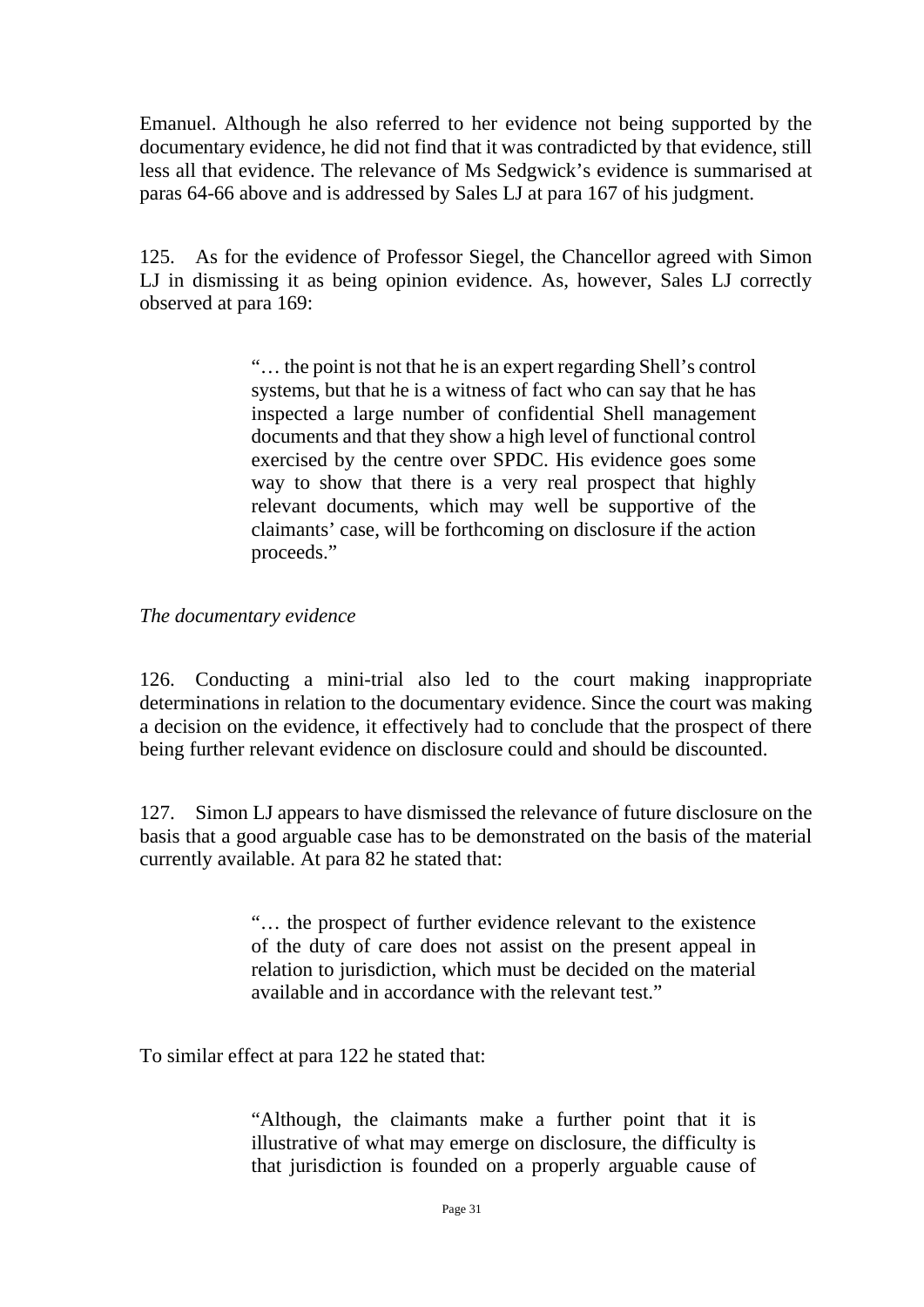action and not on what may (or may not) become a properly arguable cause of action."

This is an erroneous approach. The resolution of the jurisdictional challenge depended upon whether the appellants' claim satisfied the summary judgment test of real prospect of success. As Lord Briggs stated at para 45 of his judgment in *Vedanta*,

> "… the court cannot ignore reasonable grounds which may be disclosed at the summary judgment stage for believing that a fuller investigation of the facts may add to or alter the evidence relevant to the issue."

128. Simon LJ did not address this question. The Chancellor did so at para 182, but by reference to a stricter test of whether there is "a clear prospect that new material will become available before the trial which is likely to give the claimants a real prospect of success" (emphasis added). I consider that Lord Briggs' formulation of the proper approach is to be preferred. In other words, are there reasonable grounds for believing that disclosure may materially add to or alter the evidence relevant to whether the claim has a real prospect of success?

129. The importance of internal corporate documents is well recognised in the context of cases concerning the negligence liability of a parent company for the acts of its subsidiary.

130. In *Lubbe v Cape plc* [2000] 1 WLR 1545 Lord Bingham stated as follows at p 1555:

> "The issues in the present cases fall into two segments. The first segment concerns the responsibility of the defendant as a parent company for ensuring the observance of proper standards of health and safety by its overseas subsidiaries. Resolution of this issue will be likely to involve an inquiry into what part the defendant played in controlling the operations of the group, what its directors and employees knew or ought to have known, what action was taken and not taken, whether the defendant owed a duty of care to employees of group companies overseas and whether, if so, that duty was broken. Much of the evidence material to this inquiry would, in the ordinary way, be documentary and much of it would be found in the offices of the parent company, including minutes of meetings, reports by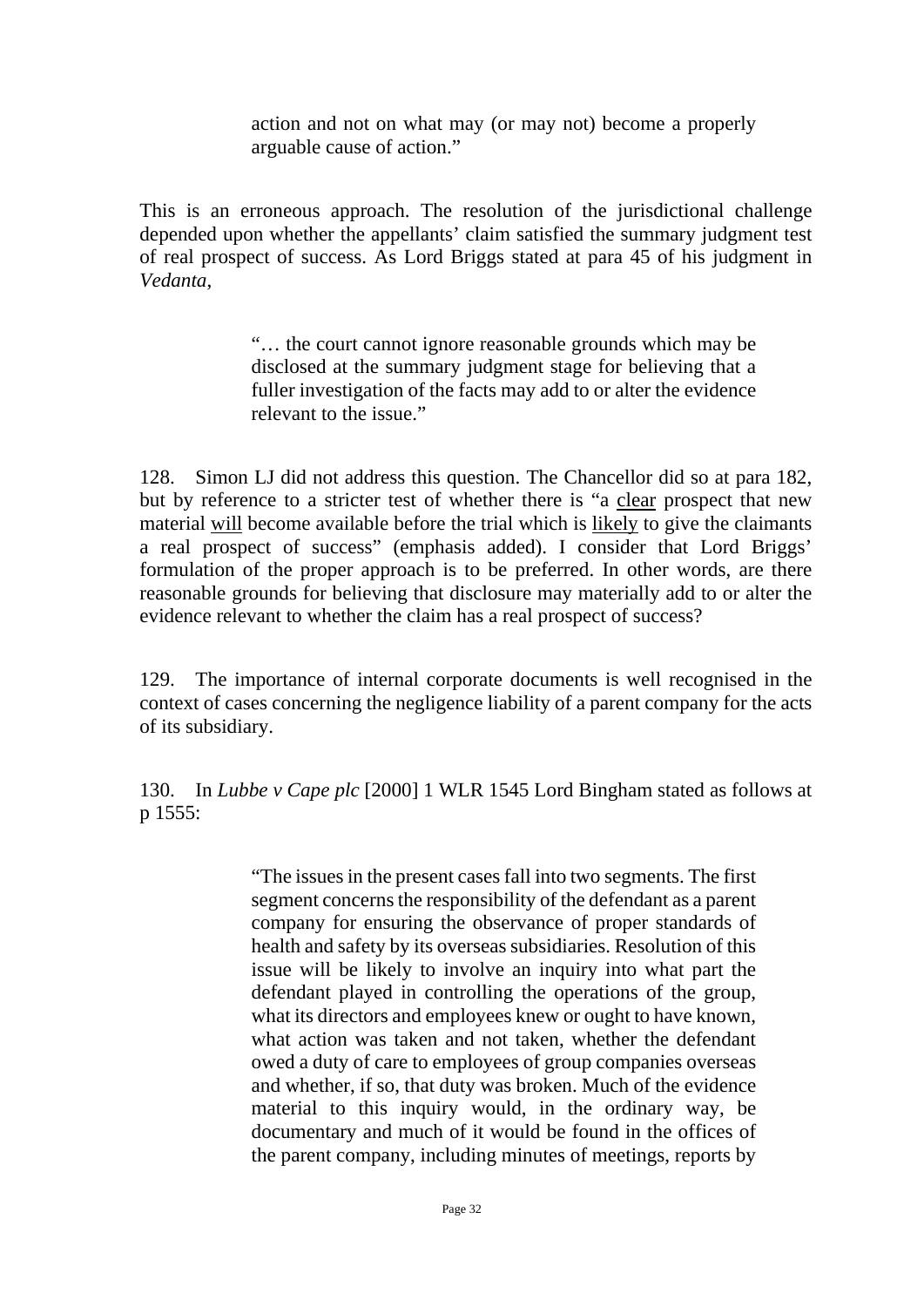directors and employees on visits overseas and correspondence."

131. At para 45 of his judgment in *Vedanta* Lord Briggs cited with approval the following passage from the judgment of Asplin J in *Tesco Stores Ltd v Mastercard Inc* [2015] EWHC 1145 (Ch), para 73:

> "… account must be taken of all relevant factors relating to economic, organizational and legal links which tie the parent and the subsidiary on a case by case basis ... [I]t seems to me that this is a matter which turns on a wide range of factors which should be decided at trial with the benefit of full disclosure, including possibly third party disclosure and oral evidence."

132. In *Vedanta* itself Lord Briggs said at para 44 that whether in that case the parent company had sufficiently intervened in the management of the mine owned by its subsidiary was a "pure question of fact" and that:

> "… it is blindingly obvious that the proof of that particular pudding would depend heavily upon the contents of documents internal to each of the defendant companies, and upon correspondence and other documents passing between them, currently unavailable to the claimants, but in due course disclosable."

133. The majority of the Court of Appeal make no reference to the obvious importance of internal corporate documents to the issues in this case, nor to the pre-*Vedanta* authorities which emphasise this point.

134. The majority appear to have assumed that because they considered that the high level documentation so far obtained by the appellants did not provide evidence of the exercise by RDS of control over the operations of SPDC, it followed that further documentation provided on disclosure would be unlikely to do so. Indeed, the Chancellor so stated at para 198. This, however, does not follow. Operational control is most likely to be revealed by documentation relating to operational matters. The appellants had no such documents and there had been no disclosure relating to such matters.

135. The only disclosure provided by RDS was the Joint Operating Agreement for the SPDC joint venture and a five-page extract from the RDS HSSE Control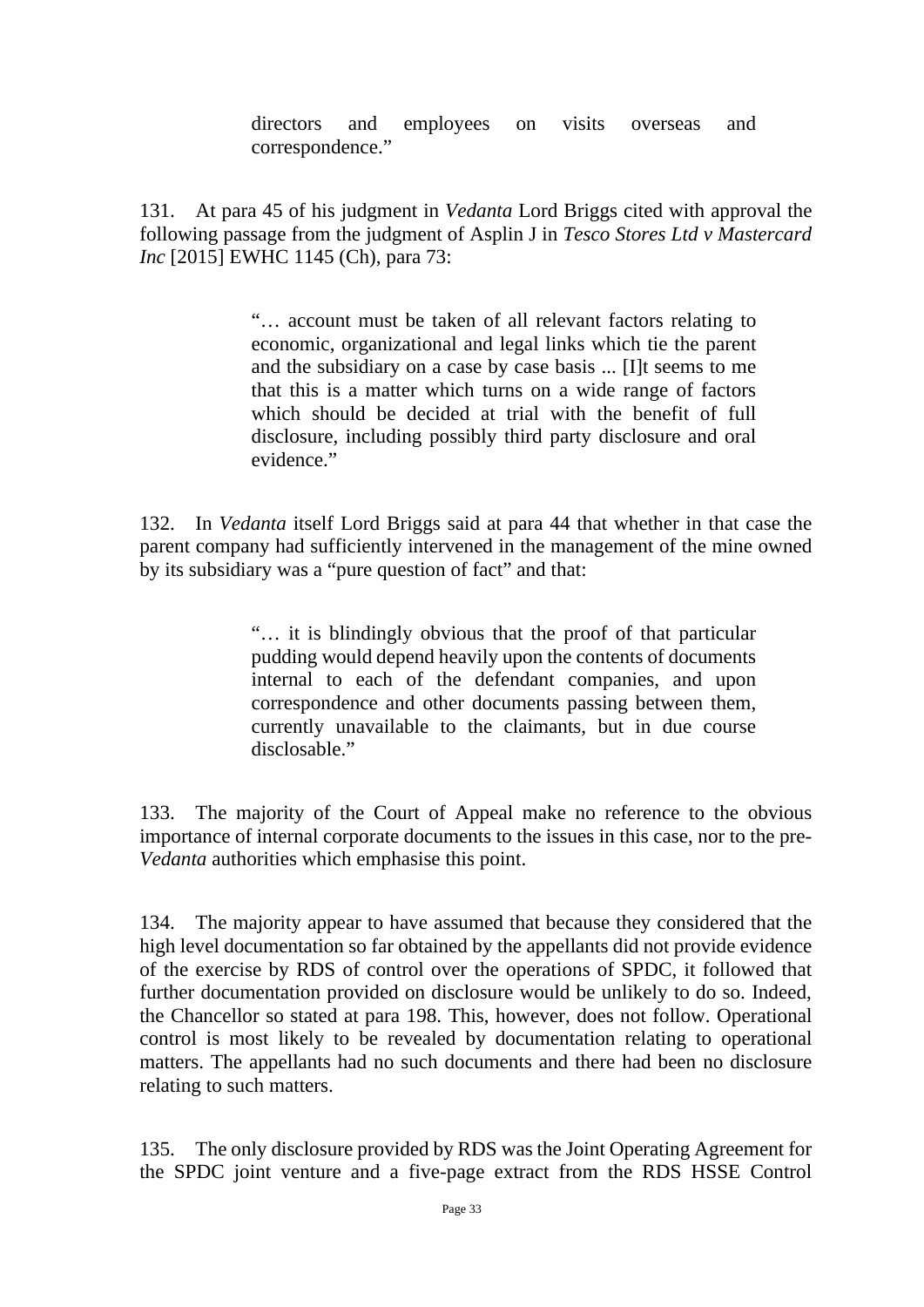Framework. The RDS Control Framework was provided by Miss Sedgwick and the RDS HSSE Control Framework was produced following an order from the court. The RDS witnesses would have known of these documents but they did not address them in any meaningful way in their statements. No mention is made by them of the RDS Control Framework, even though this is effectively the RDS organisational constitution. Nor was any mention made of the RDS ExCo. As Sales LJ observed at para 168:

> "… the witnesses deployed by RDS to explain the operational workings of the Shell group and SPDC did not deal with these documents and did not explain clearly and with precision how the management structures described in those documents were in practice implemented by ExCo and were in practice taken into account by SPDC."

136. The production of the RDS Control Framework and the RDS HSSE Control Framework for the appeal hearing illustrate the danger of seeking summarily to determine issues which arise in parent/subsidiary cases such as this without disclosure. Both are clearly material documents. Had there been no appeal, the appellants' claim would have been dismissed without consideration of either of them.

137. The appellants were and are able to identify specific internal documentation which is likely to be material to the claims made. The most obvious example is the documentation which the Dutch Court of Appeal ordered RDS and SPDC to produce in related proceedings. These include the annual Assurance Letters submitted to the CEO confirming the level of compliance with the RDS Control Framework; internal Asset Integrity Audits evaluating the technical integrity and the operational integrity of the pipelines; HSE audits evaluating SPDC's Emergency and Oil Spill response procedures applying to the pipelines; and the audit results and remedial action plans (findings, recommendations and approval and closeout of actions) documented on the basis of those audits. These were considered by the court to be "material" to its assessment of "how supervision was implemented" and how "relevant information was shared with [RDS]".

138. Many other examples of specific documents which it is reasonably contended both exist and will be material are set out in paras 123 and 124 of the appellants' written case. Such examples include minutes of the meetings of the RDS ExCo relating to the health, safety, security and environmental risks and impact of SPDC's operations; the RDS ExCo's annual Country Reports for Nigeria; Nigeria-specific technical directions and guidance concerning HSSE matters; and correspondence passing between SPDC management and RDS concerning relevant aspects of SPDC's operations.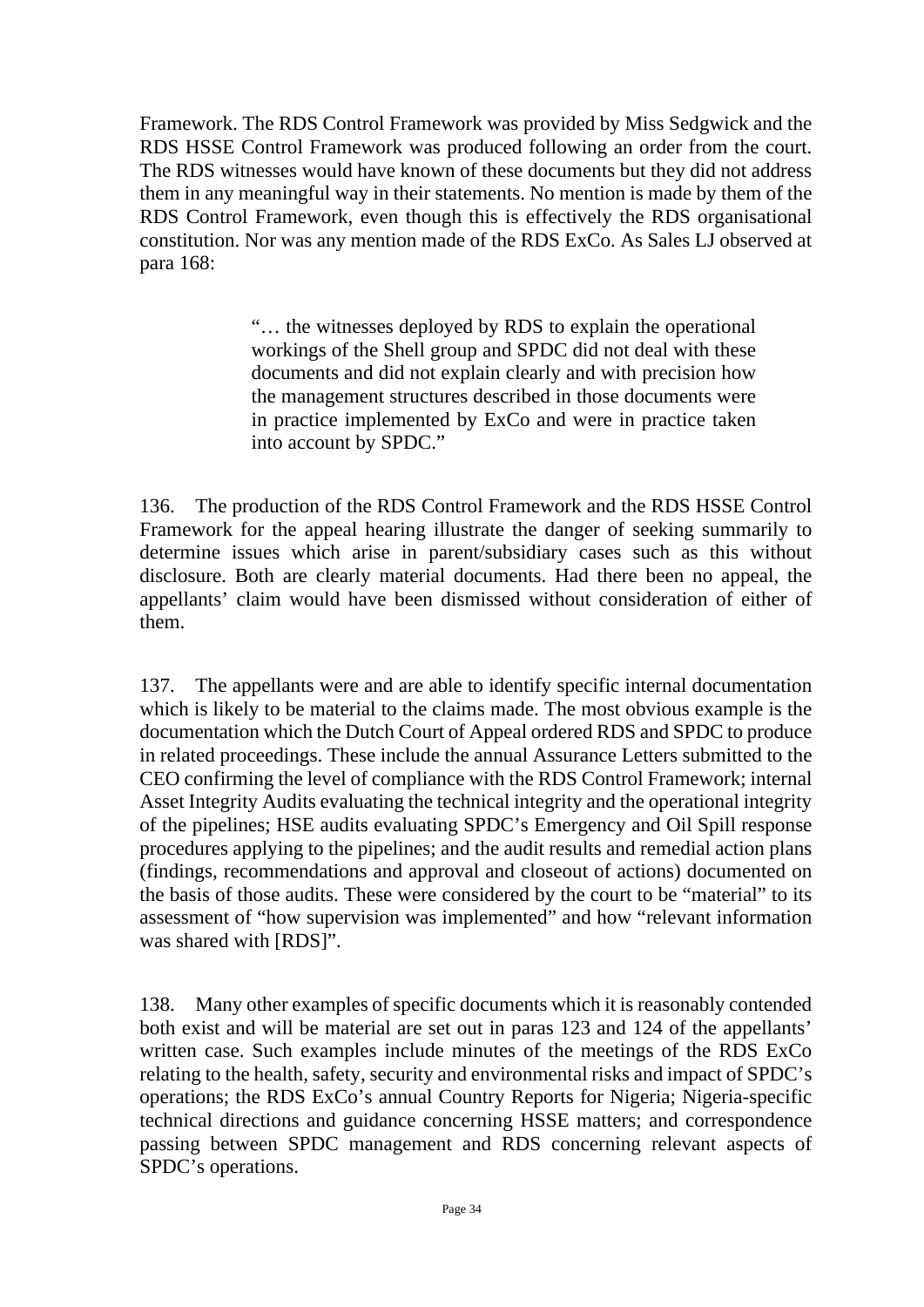139. Finally, it is to be noted that in the skeleton argument provided in support of its application that there be a preliminary issue trial of whether RDS owed a duty of care, it was asserted by the respondents that the claims turn on "the meaning and construction of a plethora of complex corporate documents and literature which span many decades" and "a welter of evidence incapable of summary determination". The Court of Appeal has nevertheless proceeded to a summary determination on the basis of the appellants having access to only two internal corporate documents.

140. For all these reasons I consider that the appellants have established the second of the material errors of law alleged by them. In these circumstances it is not necessary to determine whether the other alleged material errors of law have been made out, but I shall briefly comment on them.

#### *Other alleged errors of law*

141. The first alleged error is in the Court of Appeal's analysis of the principles of a parent company's liability in its consideration of the factors and circumstances which may give rise to a duty of care. The second alleged error is in the court's overall analytical framework for determining whether a duty of care exists in cases of this type and its reliance on the *Caparo* threefold test.

142. The approach of the Court of Appeal has to be considered in the light of the guidance subsequently provided by this court in *Vedanta*.

143. First, to the extent that the Court of Appeal indicated that the promulgation by a parent company of group wide policies or standards can never in itself give rise to a duty of care, that is inconsistent with *Vedanta*. Indeed, a submission to that effect, based on the Court of Appeal's decision in this case, was rejected by the court at para 52 of *Vedanta*.

144. There are passages in the Court of Appeal judgment to this effect. For example, Simon LJ stated at para 89:

> "it is … important to distinguish between a parent company which controls, or shares control of, the material operations on the one hand, and a parent company which issues mandatory policies and standards which are intended to apply throughout a group of companies in order to ensure conformity with particular standards. The issuing of mandatory policies plainly cannot mean that a parent has taken control of the operations of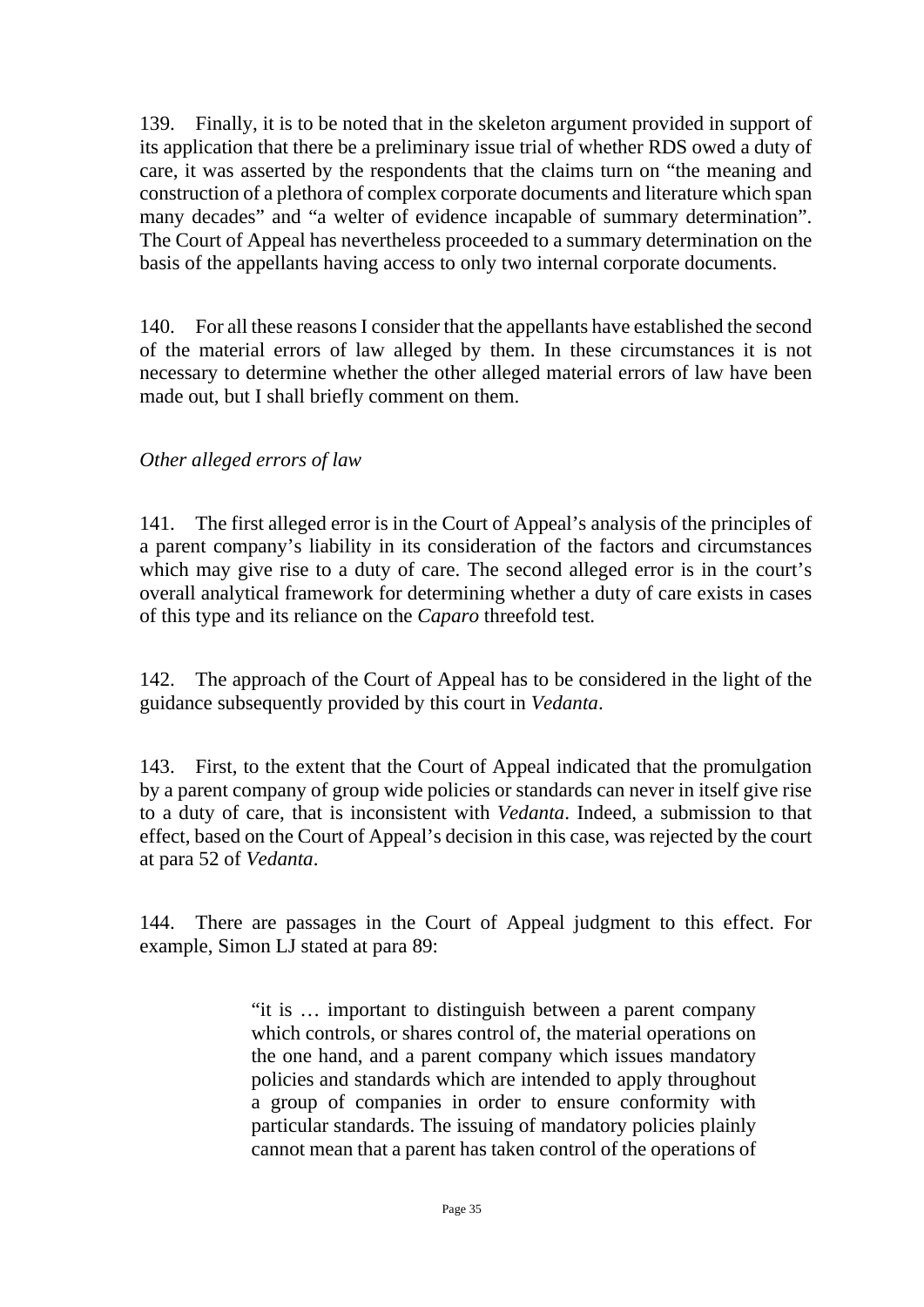a subsidiary (and, necessarily, every subsidiary) such as to give rise to a duty of care."

Similarly, the Chancellor stated at para 205:

"… The promulgation of group standards and practices is not, in my view, enough … There would have needed to be evidence that RDS took upon itself the enforcement of the standards …"

145. In *Vedanta* statements such as these were relied upon to argue that there was "a general principle" that "a parent could never incur a duty of care in respect of the activities of a particular subsidiary merely by laying down group-wide policies and guidelines, and expecting the management of each subsidiary to comply with them". At para 52 of *Vedanta* Lord Briggs said that he did not consider that "there is any such reliable limiting principle". He pointed out that:

> "Group guidelines … may be shown to contain systemic errors which, when implemented as of course by a particular subsidiary, then cause harm to third parties."

This is what the appellants have described as *Vedanta* route (2).

146. Secondly, the majority of the Court of Appeal may be said to have focused inappropriately on the issue of control. Simon LJ appears to have regarded proof of the exercise of control by the parent company as being critical - see, for example, paras 124, 125, and 127. The Chancellor's judgment at para 205 is to similar effect. As Lord Briggs pointed out at para 49 in *Vedanta*, it all depends on: "the extent to which, and the way in which, the parent availed itself of the opportunity to take over, intervene in, control, supervise or advise the management of the relevant operations … of the subsidiary."

147. In considering that question, control is just a starting point. The issue is the extent to which the parent did take over or share with the subsidiary the management of the relevant activity (here the pipeline operation). That may or may not be demonstrated by the parent controlling the subsidiary. In a sense, all parents control their subsidiaries. That control gives the parent the opportunity to get involved in management. But control of a company and de facto management of part of its activities are two different things. A subsidiary may maintain de jure control of its activities, but nonetheless delegate de facto management of part of them to emissaries of its parent.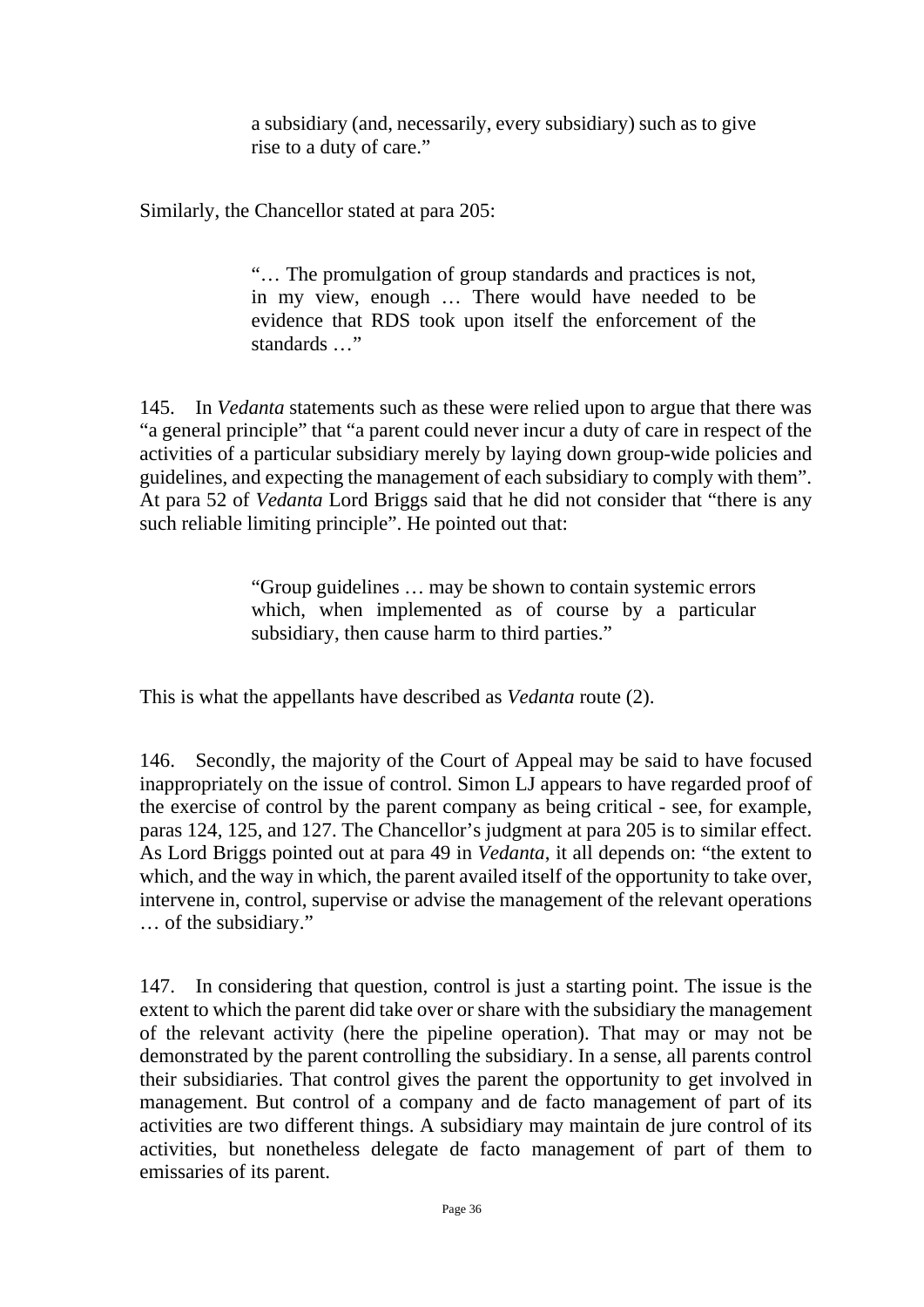148. A specific example of a case in which a duty of care may arise regardless of the exercise of control is provided by what the appellants have described as *Vedanta* route (4). This is based on what Lord Briggs stated at para 53:

> "… the parent may incur the relevant responsibility to third parties if, in published materials, it holds itself out as exercising that degree of supervision and control of its subsidiaries, even if it does not in fact do so. In such circumstances its very omission may constitute the abdication of a responsibility which it has publicly undertaken."

149. Thirdly, as *Vedanta* makes clear at para 50, there is "no special doctrine in the law of tort of legal responsibility on the part of a parent company in relation to the activities of its subsidiary, vis-à-vis persons affected by those activities" approving what Sales LJ said in *AAA v Unilever plc* [2018] BCC 959, para 36. As Lord Briggs stated at para 54 of *Vedanta*: "for these purposes, there is nothing special or conclusive about the bare parent/subsidiary relationship".

150. There are passages in the Chancellor's judgment which suggest otherwise. For example:

> "… it would be surprising if a parent company were to go to the trouble of establishing a network of overseas subsidiaries with their own management structures if it intended itself to assume responsibility for the operations of each of those subsidiaries. The corporate structure itself tends to militate against the requisite proximity." (para 196)

> "I would very much pray in aid the unlikelihood, which I have already mentioned, of an international parent like RDS undertaking a duty of care to all those affected by the operations of all its subsidiaries." (para 206)

It would be wrong, however, to approach the issue of whether a duty of care is owed by reference to any generalised assumption or presumption. As Lord Briggs stated at para 51:

> "There is no limit to the models of management and control which may be put in place within a multinational group of companies. At one end, the parent may be no more than a passive investor in separate businesses carried out by its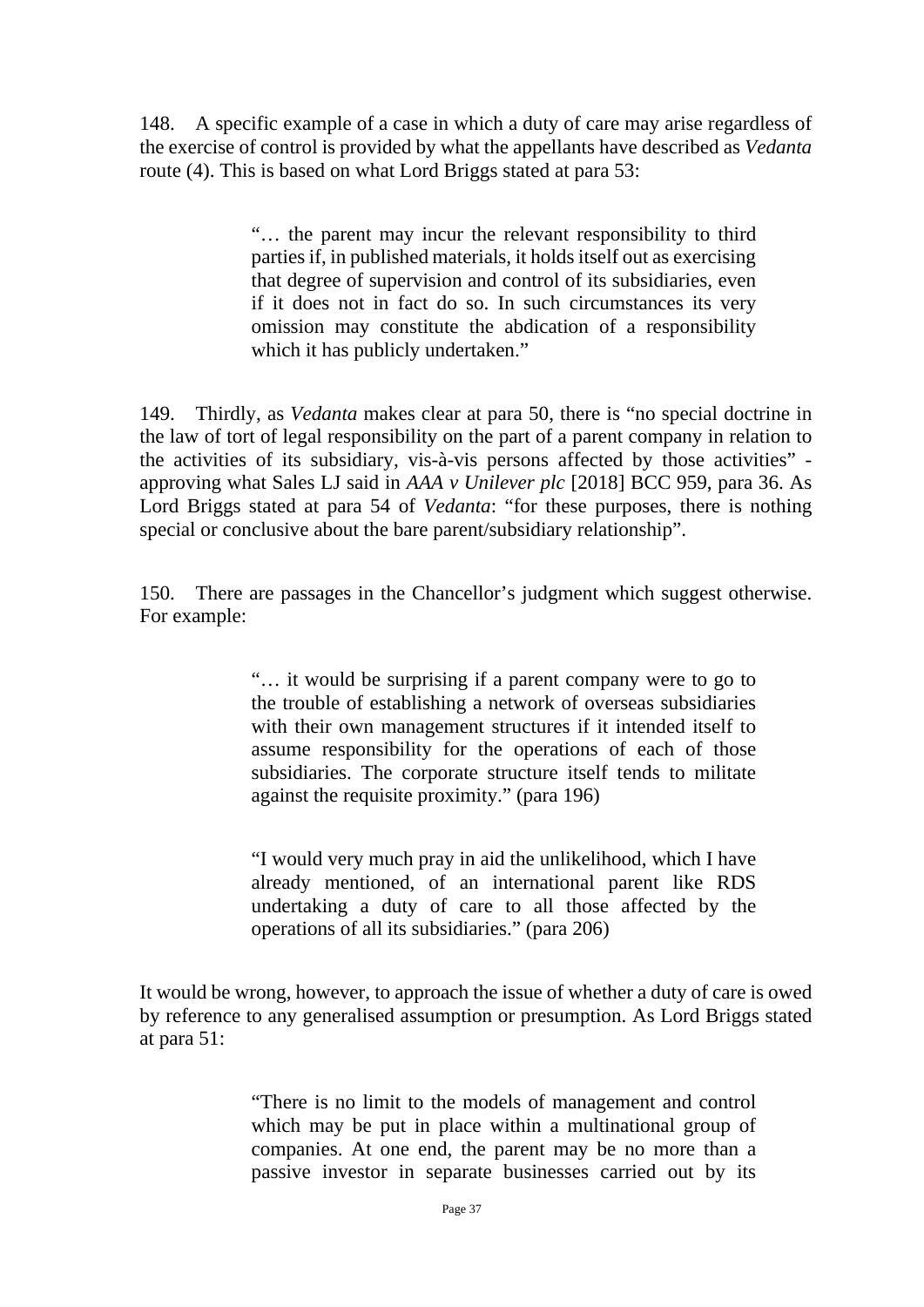various direct and indirect subsidiaries. At the other extreme, the parent may carry out a thoroughgoing vertical reorganisation of the group's businesses so that they are, in management terms, carried on as if they were a single commercial undertaking, with boundaries of legal personality and ownership within the group becoming irrelevant …"

151. Fourthly, it is now apparent that the Court of Appeal was wrong to analyse the case by reference to the threefold test set out in *Caparo*. As stated in *Vedanta*, the liability of parent companies in relation to the activities of their subsidiaries is not, of itself, a distinct category of liability in common law negligence (para 49). The general principles which determine such liability "are not novel at all" (para 54). Such a case does not involve "the assertion, for the first time, of a novel and controversial new category of case for the recognition of a common law duty of care". That means that it "require[s] no added level of rigorous analysis beyond that appropriate to any summary judgment application in a relatively complex case" (para 60).

152. In these respects, I would therefore accept that there were errors of law in the approach of the Court of Appeal. Whether they were material to the decision reached is keenly contested, but it is not necessary to determine that further issue.

#### **VIII Whether the majority was wrong to decide that there was no real issue to be tried**

153. I have set out a detailed summary of the appellants' case at paras 24-69 above. Having full regard to the respondents' written and oral submissions and evidence, I do not consider that it has been shown that the averments of fact made in the particulars of claim should be rejected as being demonstrably untrue or unsupportable. On that basis, it is my view that the case set out in the pleadings, fortified by the points made in reliance upon the RDS Control Framework and the RDS HSSE Control Framework, as summarised above, establish that there is a real issue to be tried under *Vedanta* routes (1) and (3). In those circumstances it is not necessary to make any ruling in relation to *Vedanta* routes (2) and (4), and I would prefer not to do so given that the pleading has not been structured around such a case. I would, however, observe that there is currently no pleaded identification of systemic errors in the RDS policies and standards.

154. Whilst I consider that the appellants' pleaded case and reliance on the RDS Control Framework and the RDS HSSE Control Framework is sufficient to raise a real issue to be tried, that conclusion is further supported by their witness evidence, as summarised when setting out the appellants' case above, and, for reasons already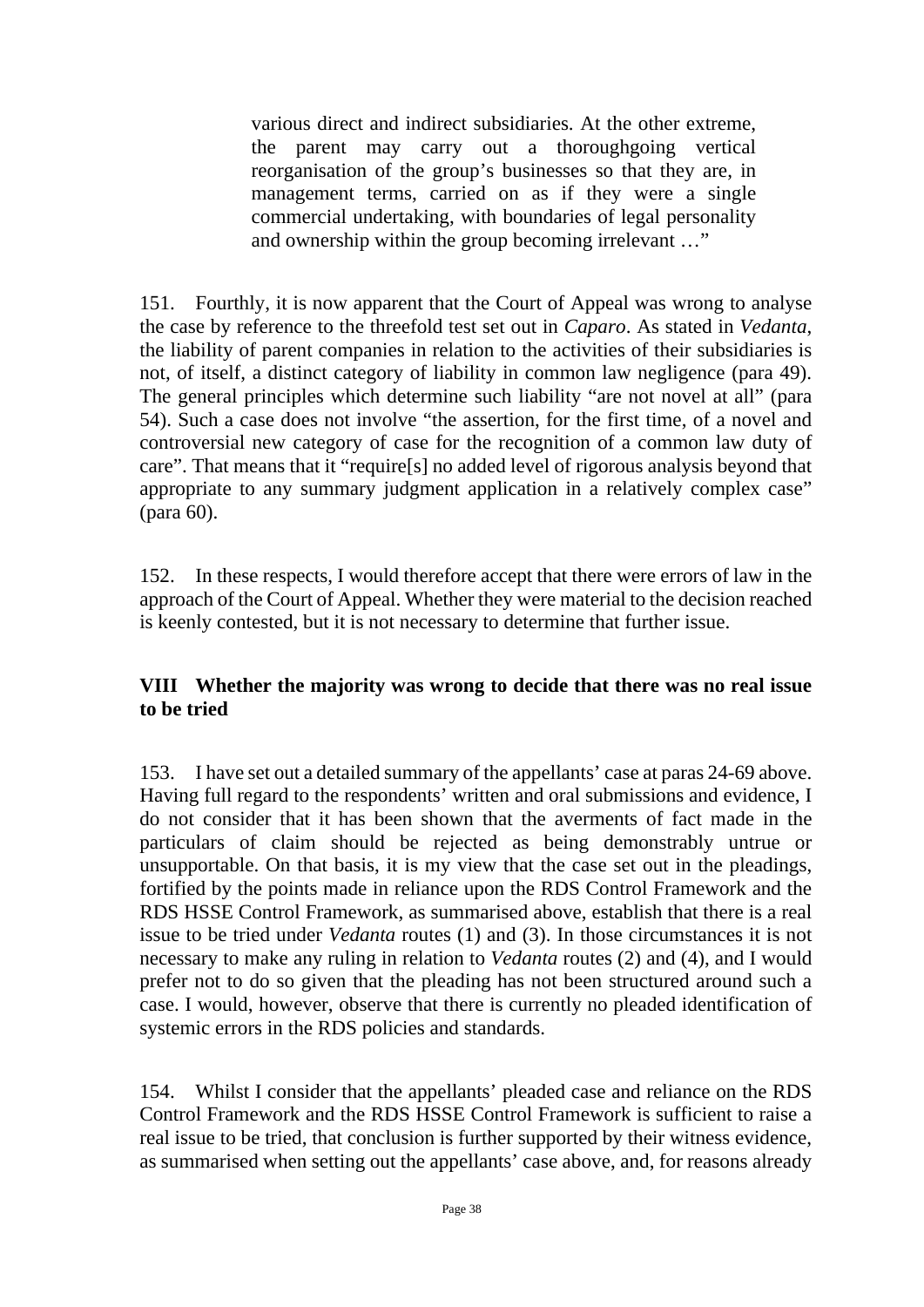given, the very real prospect of relevant disclosure being provided. That prospect is specifically borne out by the evidence of Professor Siegel and the identification of some of the most likely documents of relevance in the Dutch proceedings.

155. In further support of that conclusion, I rely upon and adopt the analysis and conclusions of Sales LJ, which I consider is generally to be preferred to that of the majority of the Court of Appeal.

156. As Sales LJ pointed out (for example, at para 155), it is of significance that the Shell group is organised along Business and Functional lines rather than simply according to corporate status. This vertical structure involves significant delegation. As set out in RDS Control Framework:

> "Shell has an integrated, consistent process to delegate authority from the Royal Dutch Shell plc Board and other Shell company boards to organisations, individuals and committees. The objective of delegating authorities is to ensure that decisions are made at the appropriate level in the organisation and that transactions are carried out by the appropriate company. The Group Controller is the custodian of the Delegation of Authority process.

> Authorities are delegated to individual staff separately in their capacity as employees of a particular Shell legal entity (corporate authorities) or as members of a Business or Function (organisational authorities). Delegated authorities are aligned with the requirements of the job or position and may only be exercised within the authority holder's area of responsibility (including existence of budget cover if applicable).

> Whilst the Shell companies are part of a global organisation, it is important that each legal entity, for legal and tax purposes, stays in control over its own assets and personnel. This is achieved by legal entities taking formal binding decisions or actions through corporate authorities. It is the task of the Businesses and Functions to provide prior advice to the legal entities with respect to such decisions and actions. Consent from the Business or Functional line is achieved through organisational authorities. Organisational approval, as a general rule, precedes corporate approval."